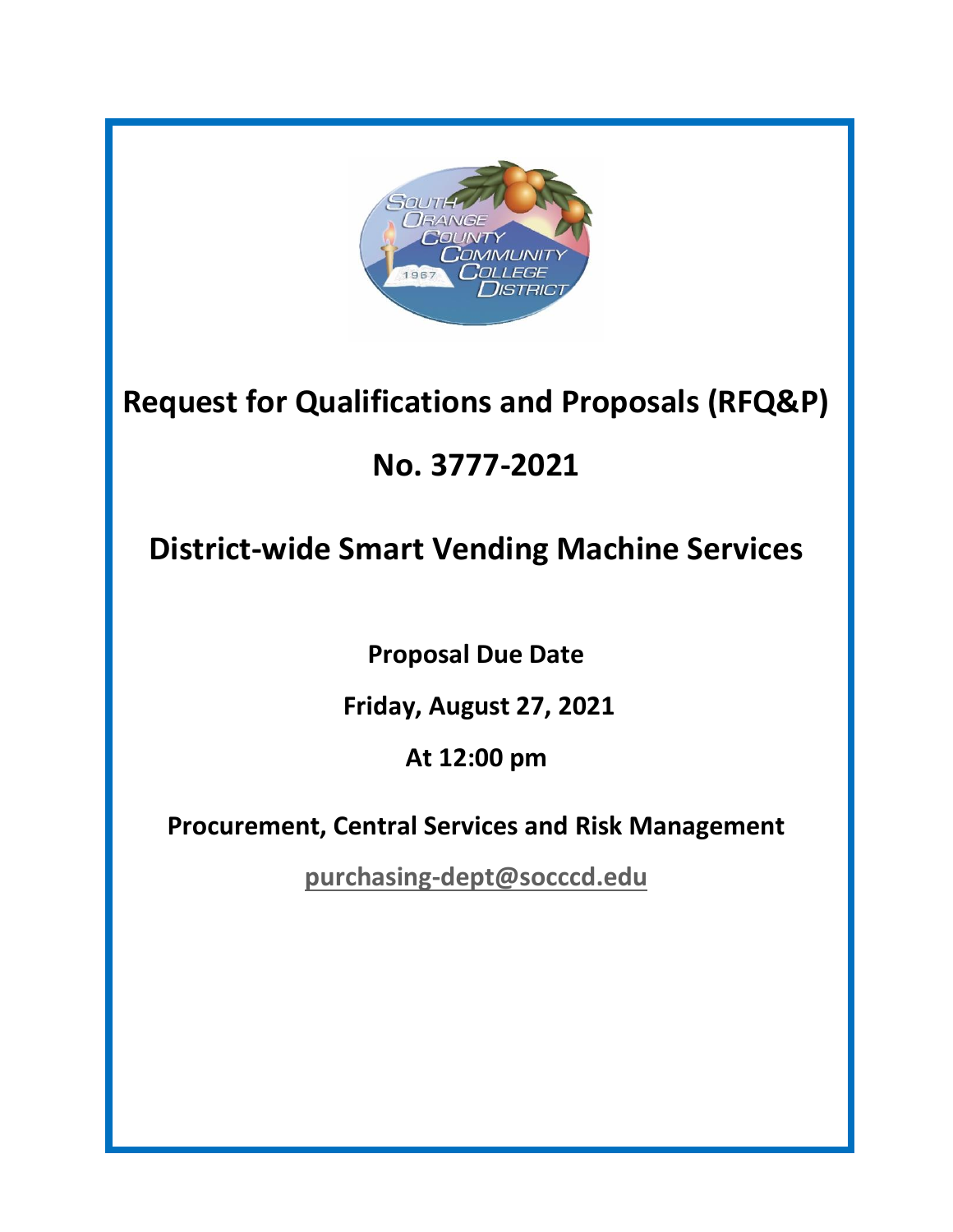# **Table of Contents**

<span id="page-1-0"></span>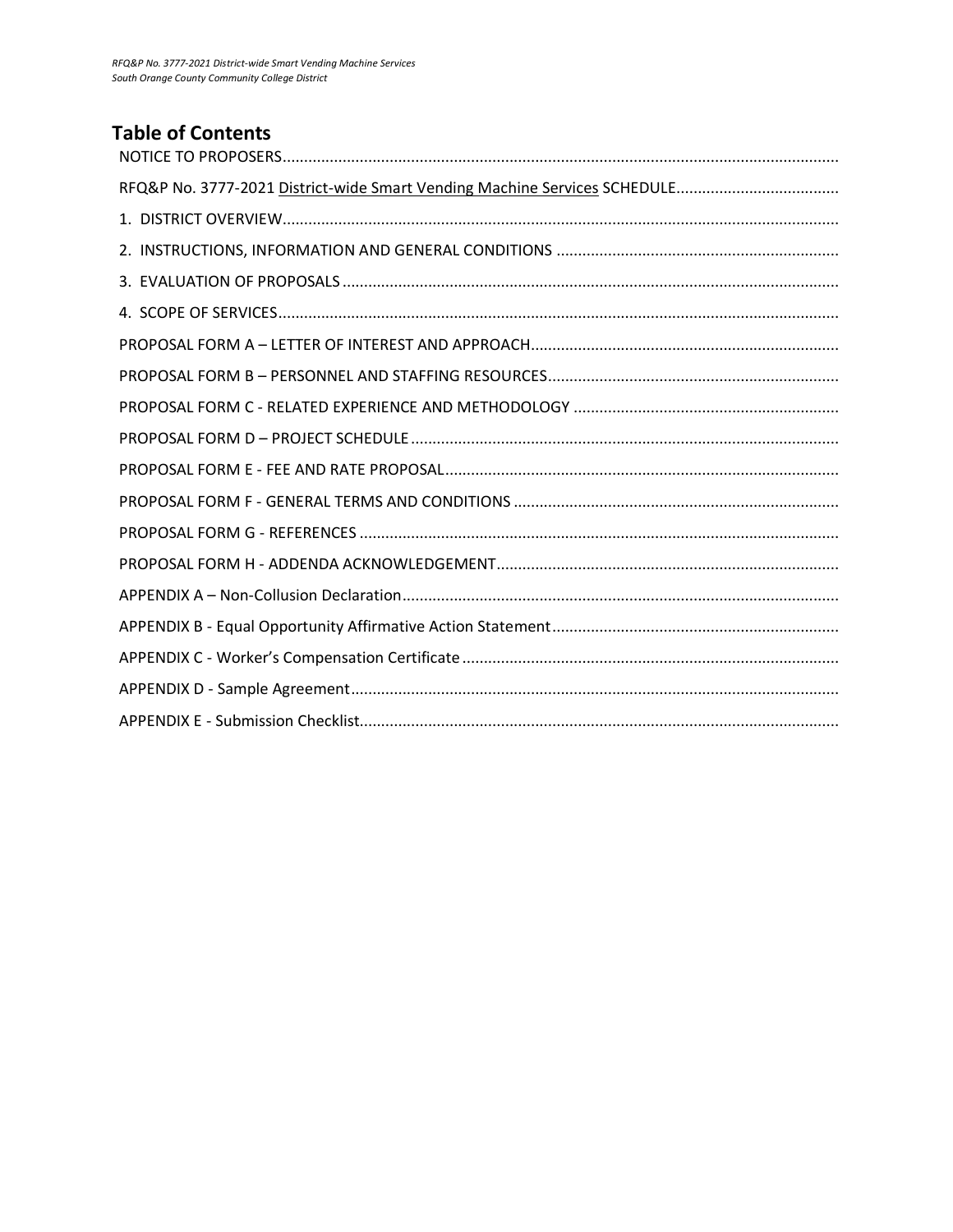#### **Notice Inviting Proposals**: **Request for Qualification/Proposal (RFQ&P) No. 3777-2021**

| District:                                                | SOUTH ORANGE COUNTY COMMUNITY COLLEGE DISTRICT                         |
|----------------------------------------------------------|------------------------------------------------------------------------|
| Project:                                                 | RFQ&P 3777-2021<br><b>District-wide Smart Vending Machine Services</b> |
| <b>RFQ&amp;P Deadline:</b>                               | Friday, August 27, 2021<br>5:00 pm                                     |
| <b>Email Address for</b><br><b>Receipt of Proposals:</b> | purchasing-dept@socccd.edu                                             |

NOTICE IS HEREBY GIVEN that the South Orange County Community College District, of Orange County, California, acting by and through its Governing Board, hereinafter referred to as "DISTRICT," will receive up to, but not later than, the above-stated time, responses to the Request for Qualifications and Proposals for the above Project.

There will be an optional pre-proposal meeting conducted via Zoom on August 17, 2021 at 10:00am. All RFQ&P respondents shall confirm their attendance by email to: purchasing-dept@socccd.edu by August 16, 2021 at 5:00pm. The subject line should read: "RFQ&P No. 3777-2021 Pre-Proposal Meeting Confirmation." Physical presence is not required. A call-in number will be provided prior to the meeting day to those who confirm attendance.

A complete Request for Qualifications and Proposals may be viewed online at [www.socccd.edu](http://www.socccd.edu/) at the Bids link.

Any and all questions must be sent via email to purchasing-dept@socccd.edu. Proposers shall reference RFQ&P No. 3282-2021 in the email subject line. The final day for questions shall be August 10, 2021, no later than 5:00pm.

The District reserves the right to reject any or all submittals or to waive any irregularities and/or informalities in any proposals.

No proposer may withdraw any proposal for a period of one hundred and eighty (180) calendar days after the submission deadline.

Priya Jerome

Executive Director, Procurement, Central Services & Risk Management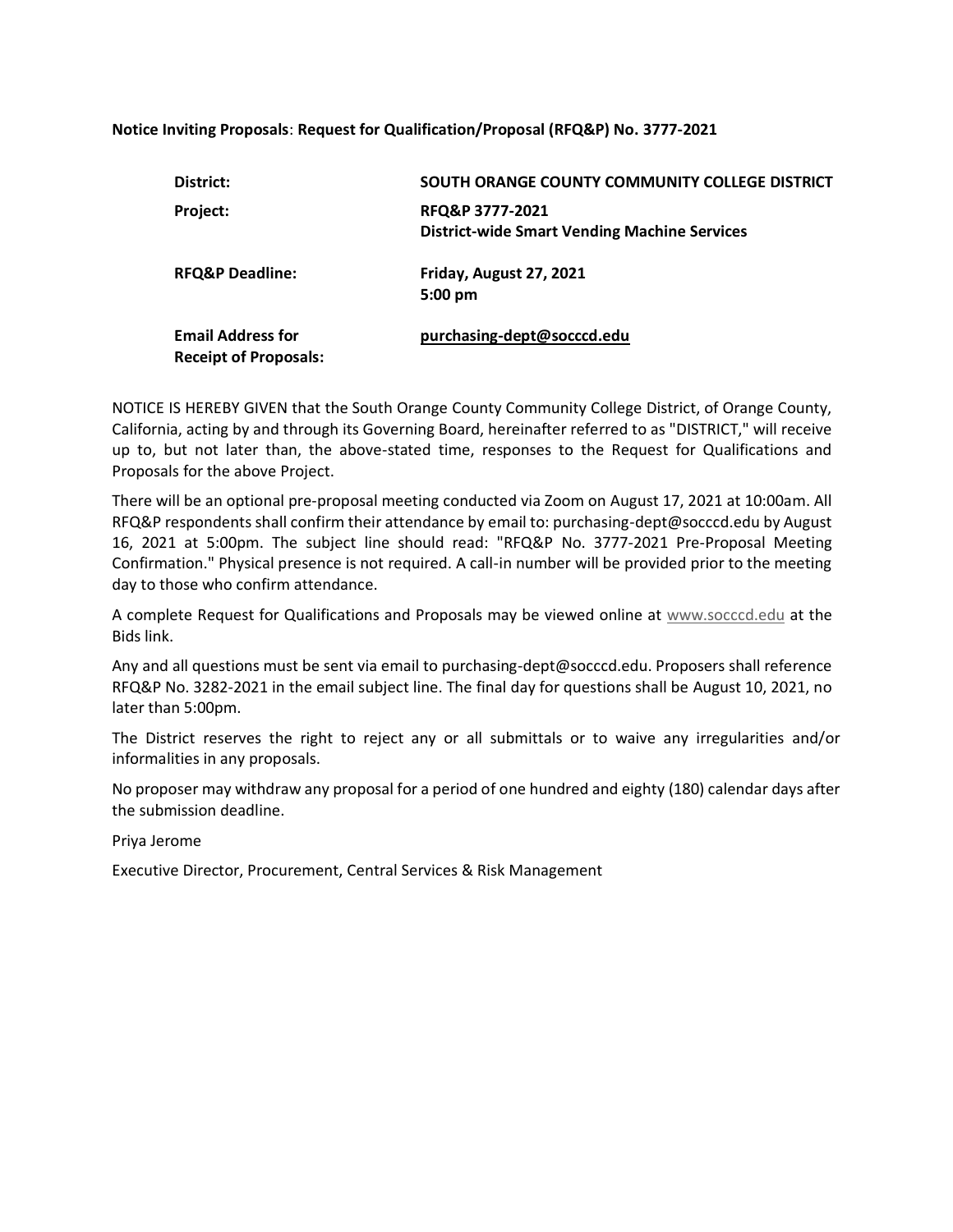# **RFQ&P No. 3777-2021 District-wide Smart Vending Machine Services**

## **SCHEDULE**

| Date of Issue / Document Available                                                                                                    | 7/29/2021                                                                                             |
|---------------------------------------------------------------------------------------------------------------------------------------|-------------------------------------------------------------------------------------------------------|
| Deadline for Requests for Information (RFI) /<br>Questions from Proposers to be Submitted via<br>Email to: purchasing-dept@socccd.edu | 8/10/2021<br>5:00pm                                                                                   |
| <b>Optional Pre-Proposal Meeting</b><br>Conducted via Zoom Conference Call                                                            | 8/17/2021<br>10:00 AM<br>Zoom conference call information will be<br>sent to all proposers that RSVP. |
| District Responds to RFI's                                                                                                            | 8/20/2021<br>End of Day                                                                               |
| <b>Deadline for Submittal of Proposals via Email</b>                                                                                  | Friday, August 27, 2021                                                                               |
| to: purchasing-dept@socccd.edu                                                                                                        | 12:00 pm                                                                                              |
| Contract Negotiations (if needed)                                                                                                     | Dates TBD<br>All negotiations will take place via Zoom<br>conference calls.                           |
| <b>Desired Start Date</b>                                                                                                             | TBD (around September 2021)                                                                           |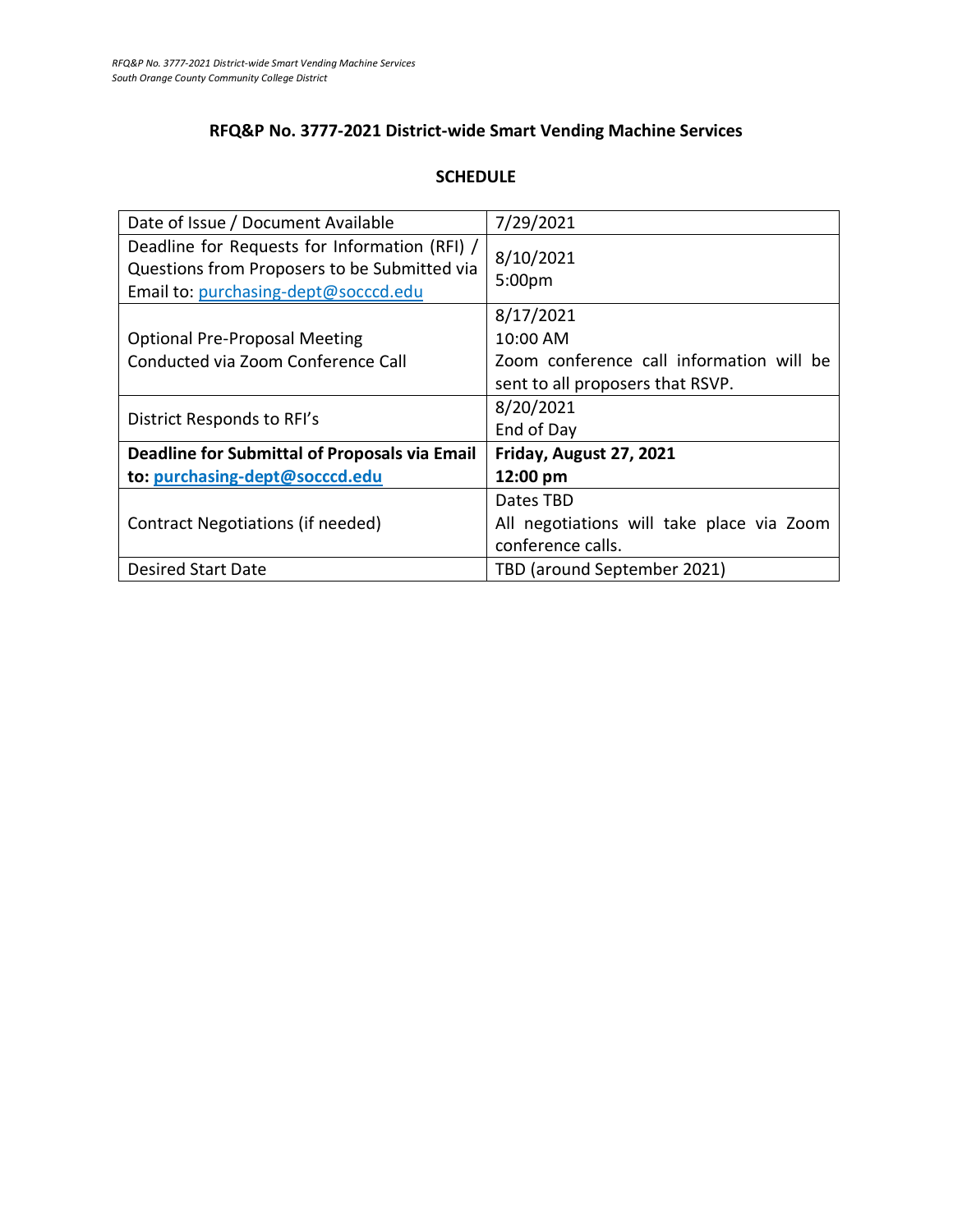# <span id="page-4-0"></span>**1. DISTRICT OVERVIEW**

South Orange County Community District encompasses 382 square miles in South Orange County serving over 909,000 residents in 26 communities. We know that higher education is directly linked to quality of life and economic vitality. We have helped generations of families achieve their educational and career goals since 1967.

This multi-campus district is comprised of Saddleback College in the City of Mission Viejo (1967), Irvine Valley College in the city of Irvine (1985) and Advanced Technology Education Park (2007) in the city of Tustin.

The District is governed by a seven-member elected Board of Trustees and the District's chief executive officer is the Chancellor.

District Services provides centralized administrative services to our three campuses including: Chancellor and Trustee Services, Business Services, Technology and Learning Services, and Human Resources. These departments provide accounting, benefits, facilities planning, fiscal services, human resources, information technology, institutional research and planning, payroll, public affairs, procurement, contracting, risk management, and warehouse/mailroom services to our district.

The District continually assesses the effectiveness of its services through district-wide surveys, shared governance committees and task forces that are established to accomplish specific projects. Strategic planning is an essential tool for guiding our direction and assuring compliance with accreditation standards.

# **SADDLEBACK COLLEGE (SC) OVERVIEW**

Prior to the pandemic, SC served approximately 20,000 students on campus each semester and approximately 1,400 College and District employees. Current food services consist of two outside coffee carts with coffee service and pre-packaged foods and limited beverages, along with snack and Pepsi beverage vending machines in a variety of locations. The college does not currently have an operational cafeteria, so they will be contracting with catered food options and food trucks.

# **IRVINE VALLEY COLLEGE (IVC) & THE ADVANCED TECHNOLOGY AND EDUCATION PARK (ATEP) OVERVIEW**

Prior to the pandemic, IVC served approximately 15,000 students and 800 employees on the IVC campus and the Innovated Design, Engineering and Automation (IDEA) building at the ATEP satellite campus. Current food services consist of one outside coffee cart with coffee service and pre-packaged foods and limited beverages, along with snack and Pepsi beverage vending machines in a variety of locations. IVC does not currently have an operational cafeteria, so they will be contracting with catered food options and food trucks. Current food services for the IDEA Building at ATEP are limited to snack and Pepsi beverage vending machines with no cafeteria or coffee carts.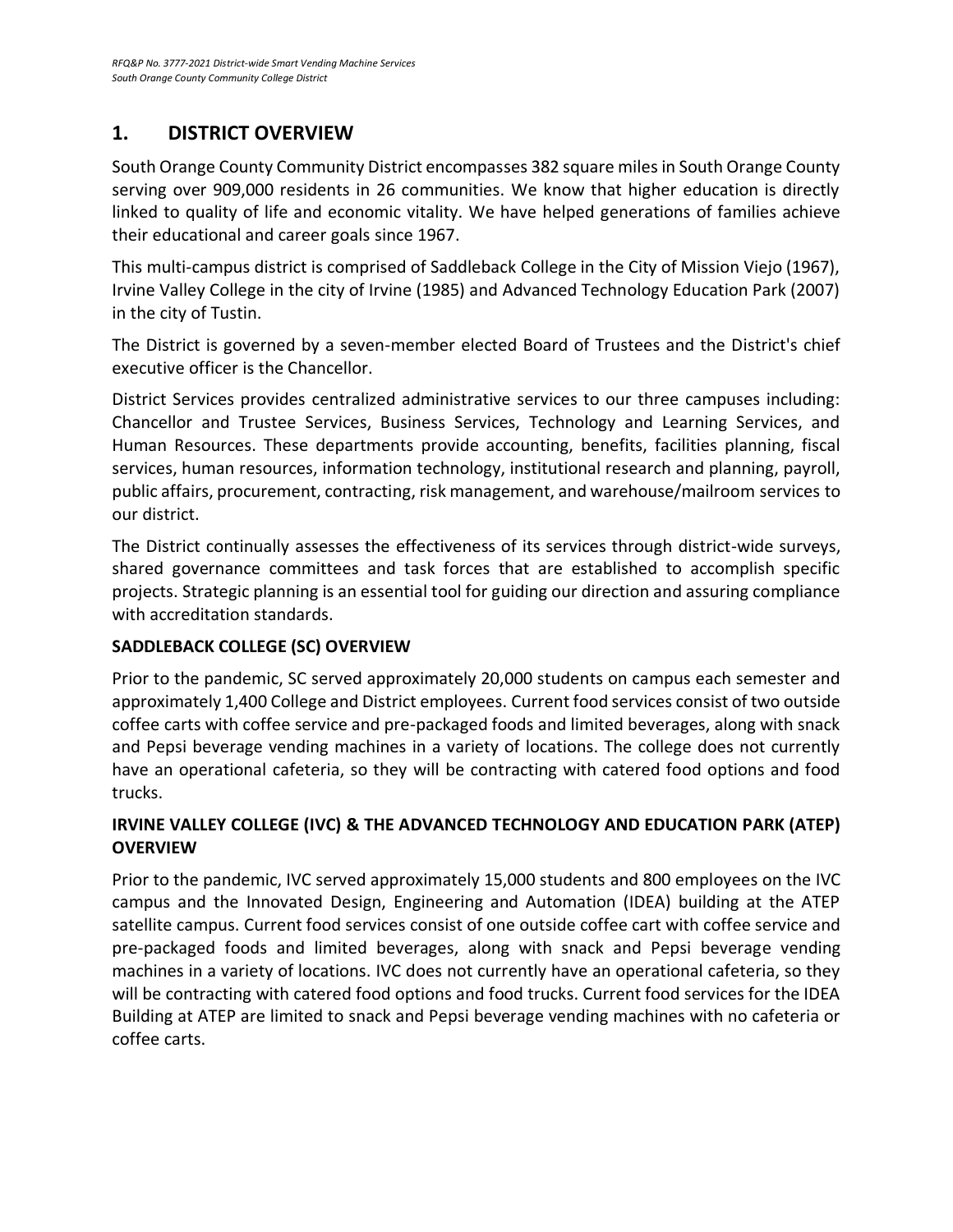#### **PROJECT OVERVIEW**

The District seeks a smart vending machine operator (Contractor) to provide, stock, and manage smart vending machines for food and/or hot beverages at SC, IVC, and the IDEA Building at ATEP. The District is looking to enhance the colleges' food services experience by providing smart vending machines with quality food and hot beverage options at reasonable prices. The District reserves the right to enter into agreements with multiple Contractors if deemed to be the most effective method of delivering services to its students and employees.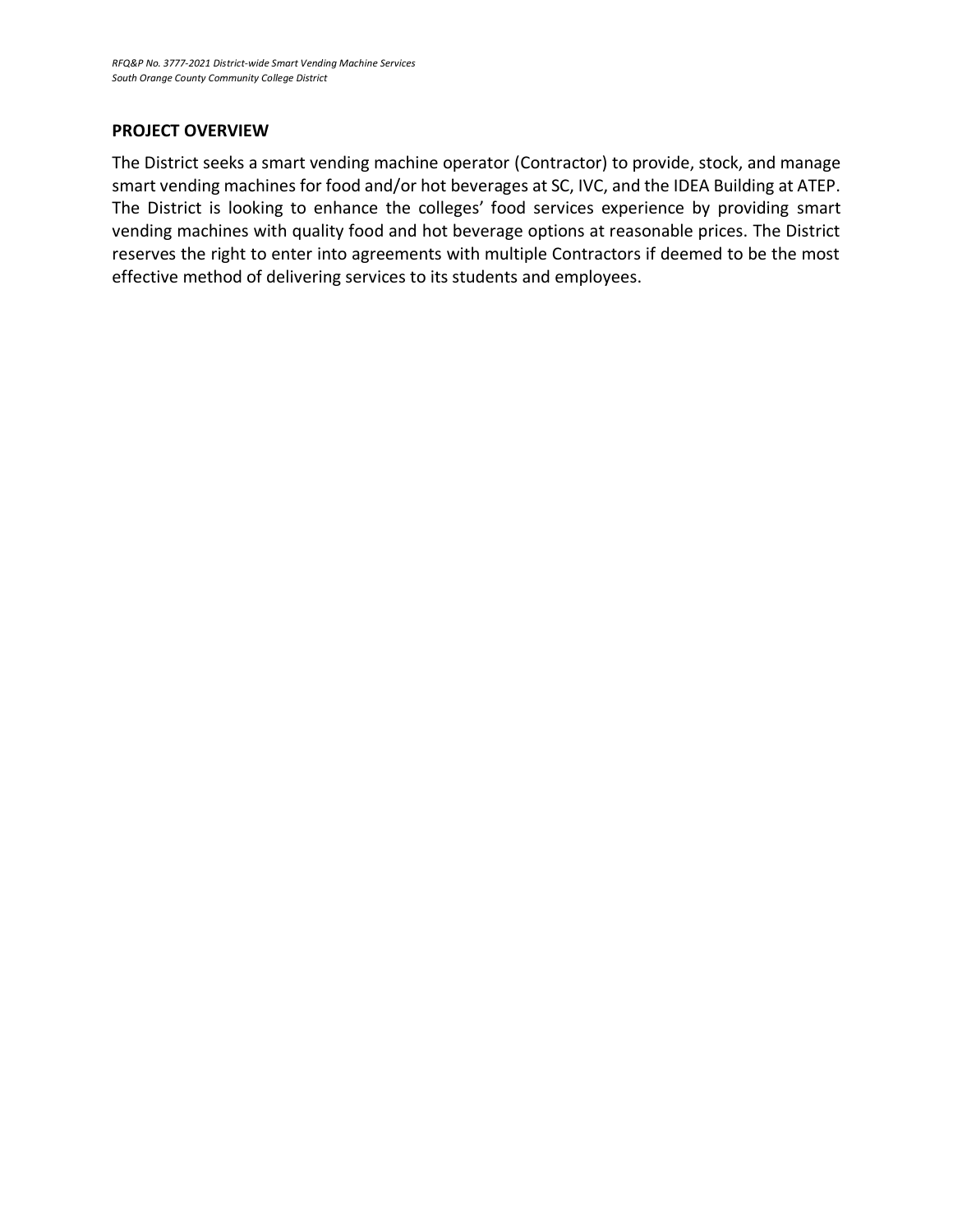# <span id="page-6-0"></span>**2. INSTRUCTIONS, INFORMATION AND GENERAL CONDITIONS**

## **PURPOSE OF RFQ&P**

South Orange County Community College District (District) is seeking to retain one or more qualified Contractors to provide District-wide Smart Vending Machine Services. The entirety of this RFQ&P sets forth the District's requirements in detail. All responses should be submitted in accordance with the terms and conditions contained in the foregoing document.

### **DEFINITION OF TERMS**

- The designation of District refers to the South Orange County Community College District, a political subdivision of the State of California.
- The term "**Proposers"** refers to Companies/Contractors that elect to submit proposals for District-wide Smart Vending Machine Services.
- The terms **"Contract"** and **"Agreement"** shall be used interchangeably within this document.
- Throughout this document, the term "**District"** shall be used to designate the rights and responsibilities of the South Orange County Community College District.
- The term "**District-wide**" represents District Services (DS), Irvine Valley College (IVC), Saddleback Community College (SC), and the Advanced Technology Education Park (ATEP).
- The terms **"Contractor"** and "**Proposer"** shall be used to designate the rights and responsibilities of the successful company responding to this RFQ&P.

# **PROPOSAL QUESTIONS**

All questions regarding this RFQ&P should be sent, via e-mail to Priya Jerome at purchasingdept@socccd.edu.

Questions will only be accepted until 8/10/2021 no later than 5:00 PM. The e-mail subject line should read: "Your company name/Questions regarding RFQ&P No. 3777-2021." No direct responses will be sent to the Proposer asking the question. Questions will be answered in the form of an **Addendum** and sent to all potential respondents on/about 5:00PM on 8/20/2021. All addendums to this RFQ&P will be posted on the District's web site.

#### **PROPOSAL SUBMISSION**

It shall be the responsibility of the Proposer to ensure that Proposals are received via email submission as follows:

#### Email Submission:

Proposals are to be submitted, via e-mail, to the Purchasing Department no later than **12:00 pm** on **Friday, August 27, 2021**. Submit Proposal to: [purchasing-dept@socccd.edu](mailto:purchasing-dept@socccd.edu) The Proposal must be emailed to the address above as an attachment in Word or PDF format and not exceed file size of 10MB. Proposals with documents exceeding 10MB in size should be saved to a smaller file size or split up and sent as separate emails. Subject line of e-mail containing submitted proposal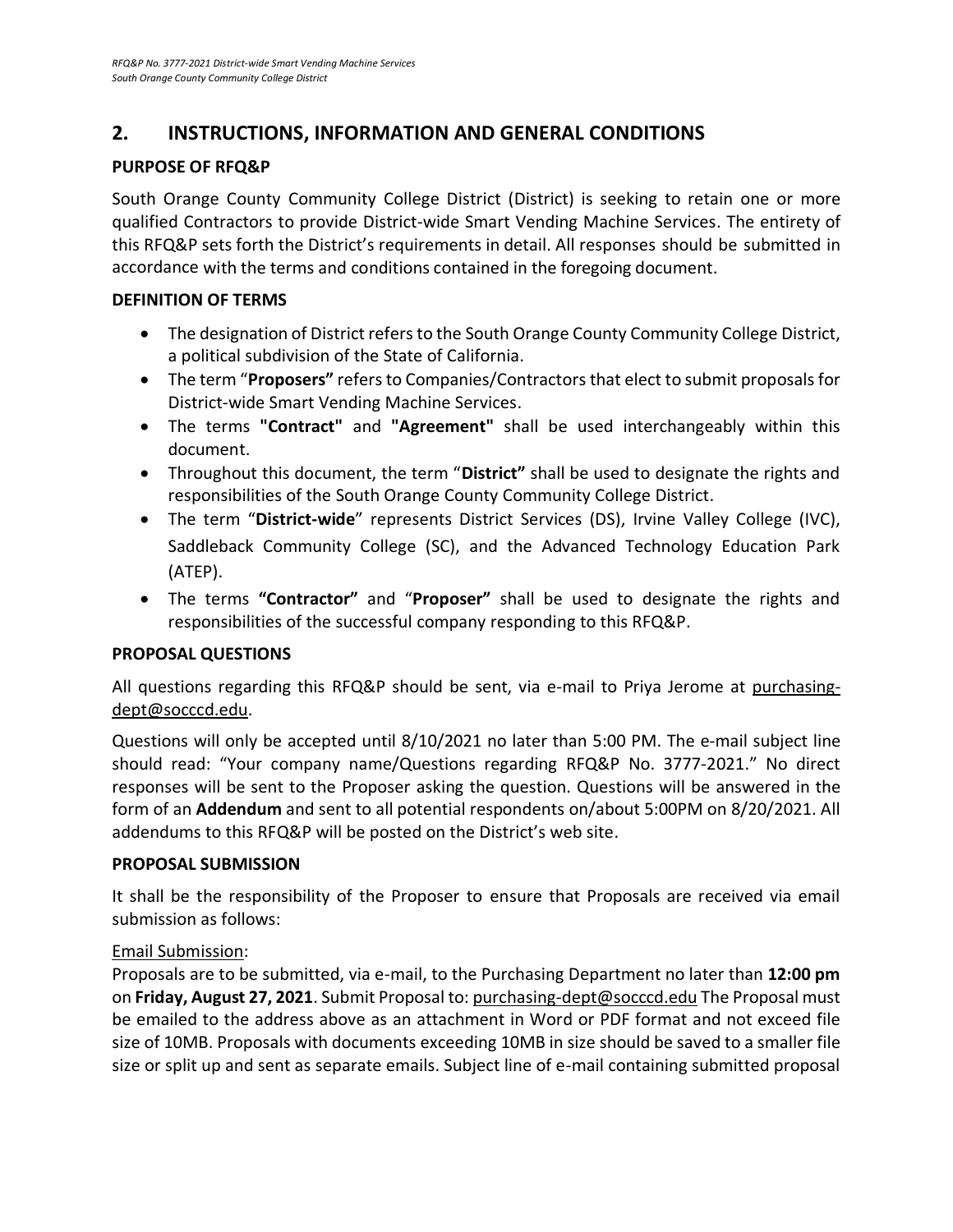should include and read "name of your company/submittal for RFQ&P No. 3777-2021 ("Email 1 of XX" if more than one)."

Proposals submitted in response are to be labeled Form A, B, C etc. and be in the following order:

- 1. **Cover Letter of Proposer's Company Information** PROPOSAL FORM A
- 2. **Project Team** PROPOSAL FORM B
- 3. **Project Related Experience, Approach and Methodology** PROPOSAL FORM C
- 4. **Project Schedule** PROPOSAL FORM D
- 5. **Food and Beverage Options and Pricing** PROPOSAL FORM E
- 6. **References** PROPOSAL FORM F
- 7. **General Terms and Conditions** PROPOSAL FORM G
- 8. **Addenda Acknowledgement** PROPOSAL FORM H
- 9. **Appendices**
	- A. Non-Collusion Declaration
	- B. Equal Opportunity Affirmative Action Statement
	- C. Certificate Regarding Worker's Compensation
	- D. Maps for SC, IVC and ATEP
	- E. Sample Agreement
	- F. Submission Checklist

Oral, telephone, facsimile (fax machine) proposals **will not** be accepted.

# **RIGHT TO REJECT**

This RFQ&P does not constitute a commitment by the District to award a contract. The District reserves the right to waive any irregularities and/or informalities and to reject any or all proposals and/or to cancel the Request for Qualifications & Proposals. The District expressly reserves the right to postpone the proposal opening date for its own convenience. The award shall be made on the proposal(s) that serve(s) the best interest of the District and will not be evaluated solely on a monetary basis; however, proposers are encouraged to submit their best prices in their proposals. Award will be based on proposer's qualification and best fit as deemed by the District. No contract award shall exist until executed and approved by the District's Governing Board.

# **MODIFICATIONS TO PROPOSALS**

The proposal may be modified after its submission by written notice to the District of withdrawal and resubmission before the date and time specified for receipt of proposals. Modification will not be considered if offered in any other manner. No modifications will be allowed after the RFQ&P due date and time has passed.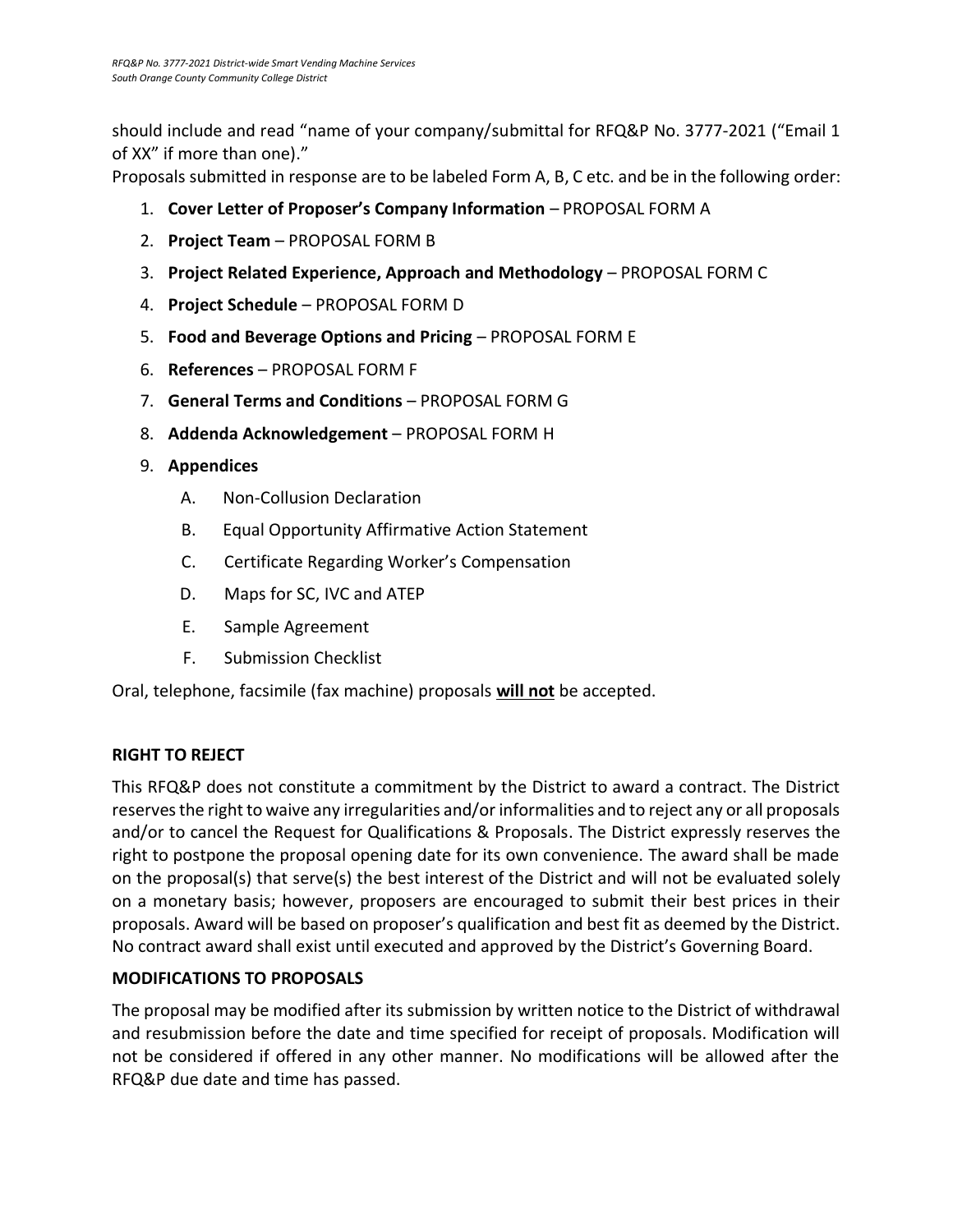## **PUBLIC RECORDS**

All materials submitted in response to the RFQ&P are deemed property of the District upon submission to the District. Responses to the RFQ&P and other materials submitted in connection therewith shall be deemed "public records" except for those marked or noted by a Respondent as "trade secrets" (as that term is defined and used in Civil Code §3426.1), "confidential" or "proprietary". Financial statements are not subject to disclosure under the Public Records Act. The foregoing notwithstanding, the District may reject for non-responsiveness a Response to the RFQ&P which indiscriminately notes that the Response or portions thereof are "Trade Secret", "Confidential", or "Proprietary" and exempt from disclosure as a public record. Notwithstanding the designation of materials submitted in response to the RFQ&P as "public records" such materials shall not be subject to disclosure under the Public Records Act until after the District has issued a recommendation for award of the Architectural Services Agreement. The District is not liable or responsible for the disclosure of RFQ&P Responses, or portions thereof, deemed to be public records, including those records exempt from disclosure if disclosure is required by law, by an order of a court of competent jurisdiction, or which occurs through inadvertence, mistake or negligence on the part of the District or its agents or representatives. If the District is required to defend or otherwise respond to any action or proceeding wherein request is made for the disclosure of the contents of any portion of an RFQ&P Response deemed exempt from disclosure hereunder, by submitting an RFQ&P Response, each Respondent agrees to defend, indemnify and hold harmless the District in any action or proceeding from and against any liability, including without limitation attorneys' fees arising therefrom. The party submitting materials sought by any other party shall be solely responsible for the cost and defense in any action or proceeding seeking to compel disclosure of such materials; the District's sole involvement in any such action shall be that of a disinterested stakeholder, retaining the requested materials until otherwise ordered by a court of competent jurisdiction.

# **ORDINANCES, LAWS AND REGULATIONS**

The Proposer shall comply with all ordinances, laws, and regulations pertaining to the operation contemplated hereby, including, but not limited to, the California Workers' Compensation Act, the Federal Equal Employment Opportunities Act, and the Americans with Disabilities Act. The Proposer shall apply for, obtain, and maintain in force all permits and licenses required by the various agencies of Federal, State, and local government having jurisdiction over the Proposer operations. All operations and materials shall be in accordance with all applicable Federal, State, County and City laws, statutes and requirements.

#### **WITHDRAWAL OF PROPOSALS**

Any Proposer may withdraw their proposal by written request via e-mail to purchasingdept@socccd.edu at any time **prior** to the deadline set for receipt of proposals. The subject line of the e-mail should include and read: "Your Company Name/Withdrawal of RFQ&P No. 3777- 2021." No proposal may be withdrawn or modified after that deadline. Withdrawn proposals may be resubmitted up to the time designated for the receipt of proposals provided that they are then fully in conformance with the general terms and conditions of the RFQ&P.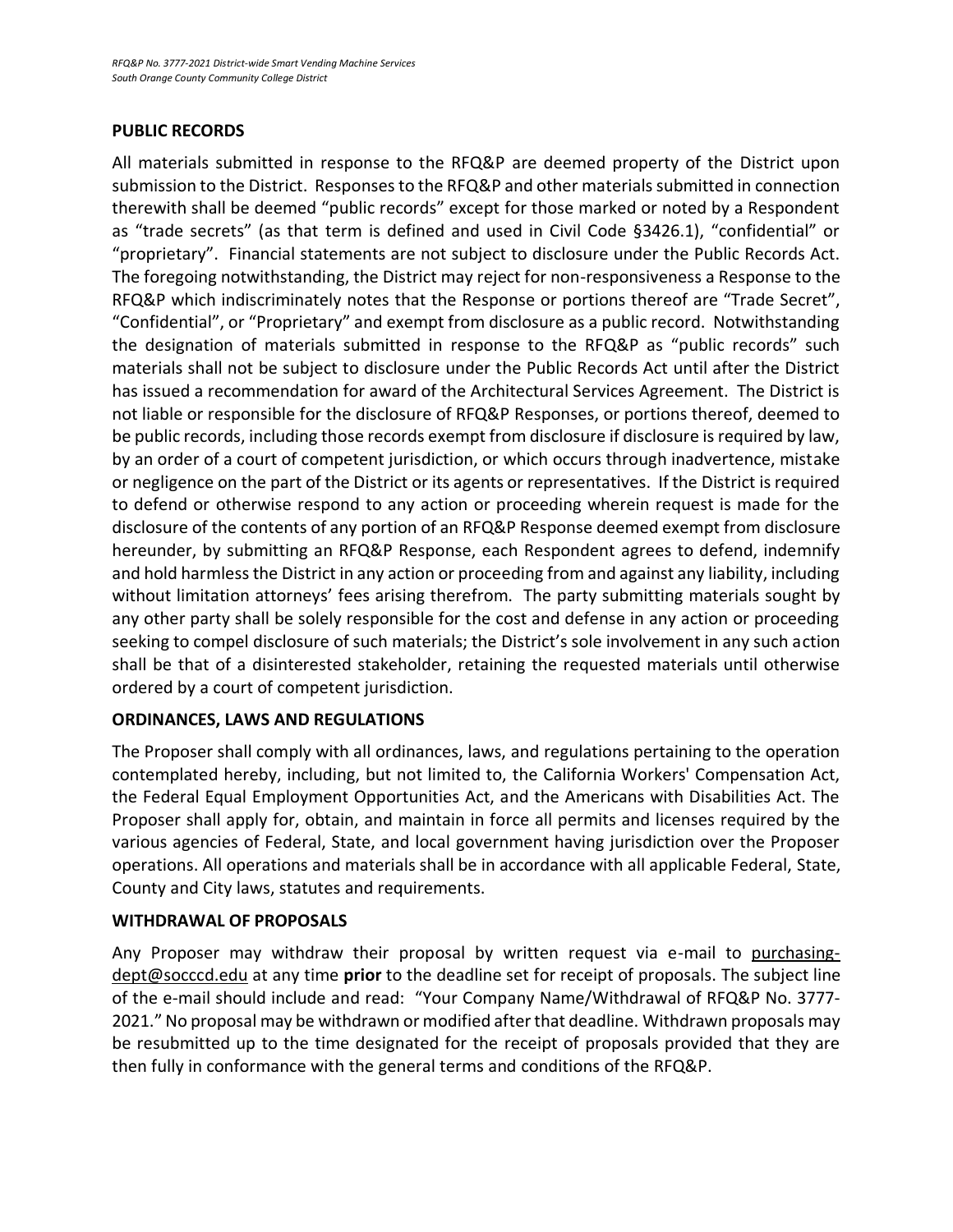## **IRREVOCABLE OFFER**

Proposals shall be considered irrevocable offers for a period of one hundred and eighty (180) days from the date of receipt and may not be withdrawn during this period without consent of the District.

## **COST OF PREPARING PROPOSALS**

Any and all costs associated with the preparation of responses to this RFQ&P, including site visits, oral presentations and any other costs shall be entirely the responsibility of the Proposer and shall not be reimbursable in any manner by the District.

## **COMPLETION OF PROPOSALS**

Proposals shall be completed in all respects as required by the instructions herein. A proposal may be rejected if it is conditional or incomplete, or if it contains alterations of form or other irregularities of any kind. A proposal will be rejected if, in the opinion of the District, the information contained therein was intended to erroneously and fallaciously mislead the District in the evaluation of the proposal. Proposers are required to follow and adhere to the format as prescribed in this RFQ&P.

## **EXAMINATION OF CONTRACT DOCUMENTS**

Proposers shall thoroughly examine the contents of this RFQ&P. The failure or omission of any Proposer to receive or examine any contract document, form, instrument, addendum, or other document shall in no way relieve the Proposer/Contractor from obligations with respect to this RFQ&P or to the contract to be awarded. The submission of a proposal shall be taken as prima facie evidence of compliance with this section.

If any ambiguity, conflict, discrepancy, omission or other errors in the RFQ&P is discovered, then the Proposer shall notify the District of the error in writing and request modification or clarification of the document through the timelines and process identified in the Proposal Questions / Requests for Information (RFI) section of this RFQ&P. All requests for clarifications shall be sent to the attention of the Executive Director of Procurement, Central Services and Risk Management by email a[t purchasing-dept@socccd.edu.](mailto:purchasing-dept@socccd.edu)

# **ERROR IN PROPOSAL**

Proposer shall be bound by the terms and conditions of the proposal. However, if material errors are found in a proposal, the District may notify the Proposer that the submitted proposal requires correction of the errors. The District reserves the right to request additional information and/or clarification to allow corrections of errors or omissions.

# **RESPONDENTS CONTINUING OBLIGATION**

Each Respondent is under a continuing obligation, commencing upon submission of its RFQ/P Response, to immediately notify the District, in writing, if it learns that any of the following have occurred: (i) any statement made in any portion of its RFQ/P Response was false, misleading or omits material facts rendering any statement in its RFQ/P Response to be false or misleading; (ii) circumstances have occurred since the Respondent submitted its RFQ/P Response that, if they had occurred prior to the date that the Respondent submitted its RFQ/P Response, would have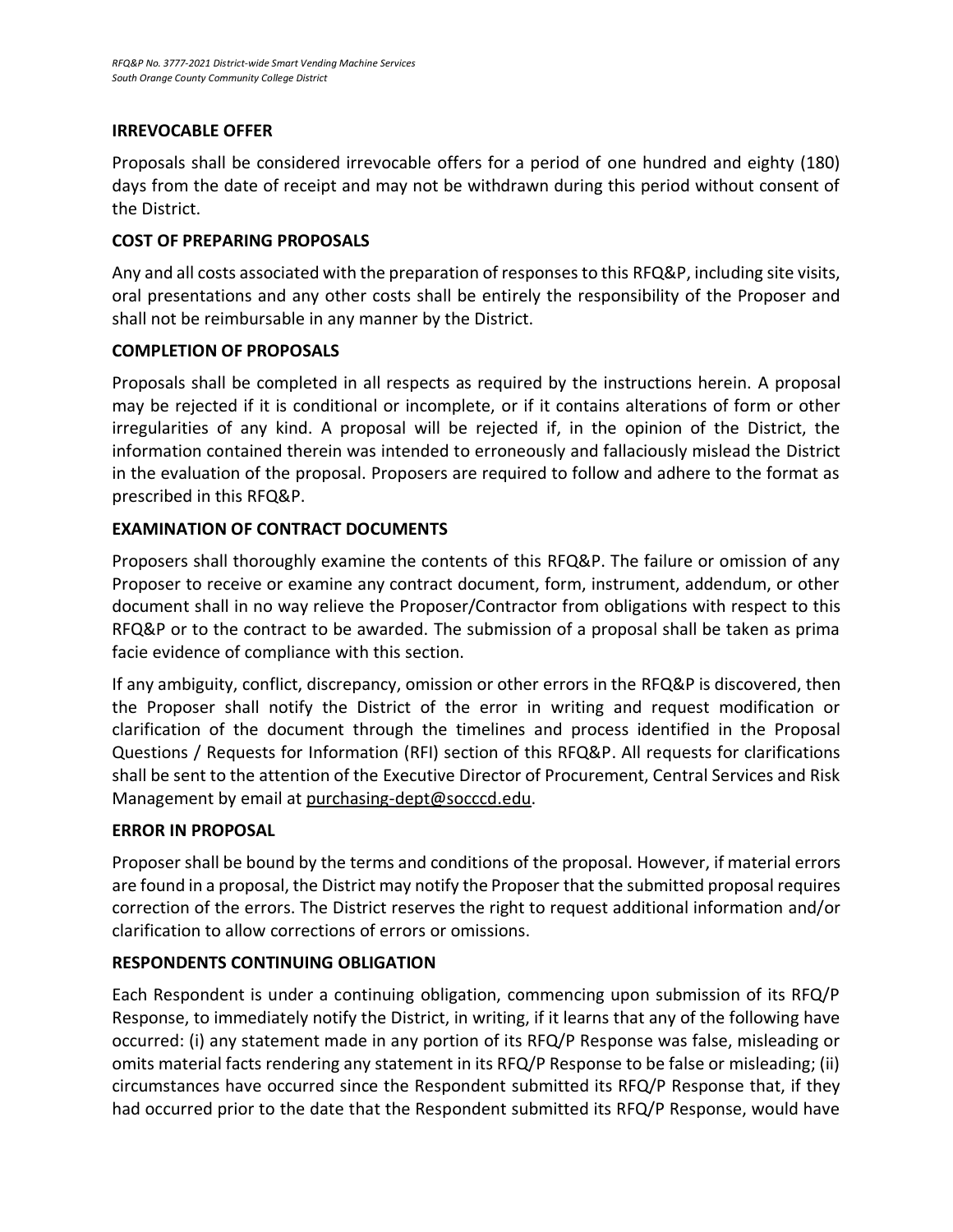required the disclosure of such circumstances; or (iii) the Respondent has undergone a change in ownership in which ownership of fifty percent (50%) of more of its stock, ownership equity or assets has changed.

# **NO DISTRICT WARRANTY**

Respondents are solely responsible for confirmation of the suitability of any information provided by the District relating to the Project or this RFQ&P, including, estimates of costs, statements of needs or requirements, projections, and budgets. The District does not warrant the accuracy, sufficiency or completeness of such information.

# **AWARD WITHOUT DISCUSSION**

The District reserves the right to make an award without further discussion of the proposals received. Therefore, it is critical that all proposals submitted shall be in the most favorable terms possible, both economically and technically.

# **CONTRACT COMMENCEMENT/TERM**

It is the intent of the District to commence the resulting contract for the project as soon as possible. The initial term of this Agreement is anticipated to be for one (1) year beginning in September 2021. The District reserves the option to extend the term of the contract for additional periods. Each extension term shall be executed via a duly signed Amendment by both parties. After award, contract is subject to cancellation with 30-days written notice by either party. The Agreement shall not exceed five (5) years.

# **INDEPENDENT CONTRACTOR STATUS**

It is expressly understood that the Contractor named in any contract entered into by the District is acting as an "independent contractor" and not as an agent or employee of the District.

# **DISTRICT MODIFICATIONS TO PROPOSALS**

Any interpretation, modifications, correction, or change of this RFQ&P will be made by written Addendum and will be issued by the District and shall become part of the RFQ&P. Interpretations, corrections, or changes of this RFQ&P made in any other manner will not be binding, and Proposers shall not rely upon such interpretations, corrections, and changes. All Addenda issued to this RFQ&P will be posted to the District web site at [www.socccd.edu](http://www.socccd.edu/) on the bids link. Addenda will also be e-mailed to all that are known to have received a copy of the RFQ&P. **Since failure to acknowledge any Addendum(s) may be cause for rejection, Proposers must return the addendum-completed acknowledgment(s) prior to or with the proposal. See Proposal Form H.**

# **NEGOTIATION**

District reserves the right to negotiate the final pricing and all other terms and conditions before award of contract.

# **AWARD OF CONTRACT**

The award will be made to the responsive and responsible Contractor judged to offer the most advantages and deemed the best fit for the District. At the time of the formal award, the apparent successful Contractor shall have agreed to contract terms representing the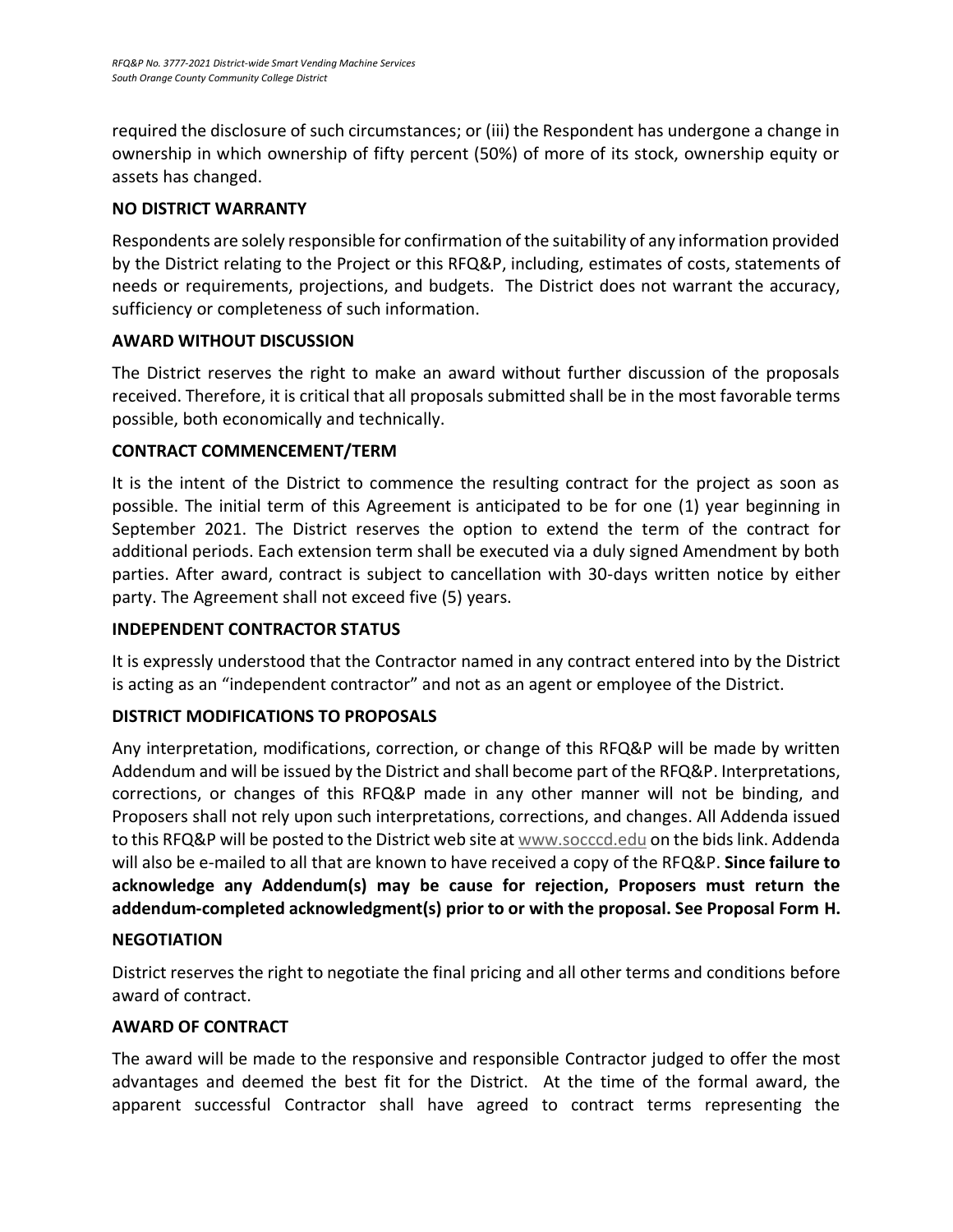understandings between the parties as to terms and conditions which will govern the relationship of District and Proposer and the obligation of each party for performance of the Agreement.

# **FINAL CONTRACT**

The following documents are considered part of the final Agreement, in order of precedence:

- A. The final Agreement between the District and the Proposer;
- B. This RFQ&P as originally released, with Appendices and any addenda released prior to proposal opening.
- C. The Proposer's proposal in total, including all addenda and attachments;

All of the above documents are intended to cooperate and be complementary; provided further, however, that in the event of a conflict between the final Agreement and the provisions set forth in the above referenced documents and/or any other attachments or exhibits thereto (referred to as "referenced documents" for the purposes of this section), the Agreement shall control, unless the provisions set forth in any of the above "referenced documents" to this Agreement provide the District with greater benefits or more expansive services in which case such provisions set forth in any "referenced documents" shall compliment the terms of the Agreement. The intention of the documents is to include all labor, materials, equipment and transportation necessary for the proper delivery of all services called for in any contract which may arise as a result of this RFQ&P.

# **NON-COLLUSION DECLARATION**

Declarations are required to be completed by the Proposer declaring that the proposal is in all respects fair and without collusion or fraud. Please see Appendix A.

# **EQUAL OPPORTUNITY AFFIRMATIVE ACTION STATEMENT**

Proposer must accept and sign the Equal Opportunity and Affirmative Action Statement set forth in Appendix B.

# **PROHIBITED INTEREST**

No official of the District who is authorized in such capacity and on behalf of the District to take part in negotiations or to make, accept or approve this contract, shall have direct or indirect financial interest in the award or any part thereof. Proposer shall receive no compensation hereunder should bidder aid, abet or knowingly participate in violation of this article or breach or violation of this article, the District shall have the right to terminate the contract either in part or in whole and any loss or damage sustained by the District in procuring the services on the open market which the Proposer agreed to perform, shall be borne and paid for by the Proposer.

# **QUALITY OF WORK**

The Proposer shall be responsible for the performance of all work as specified herein and shall guarantee that work will meet or exceed the specifications as set forth herein. If it is determined by the District that such services and/or materials do not meet requirements of the District, the Proposer shall be required to correct the same at their own expense.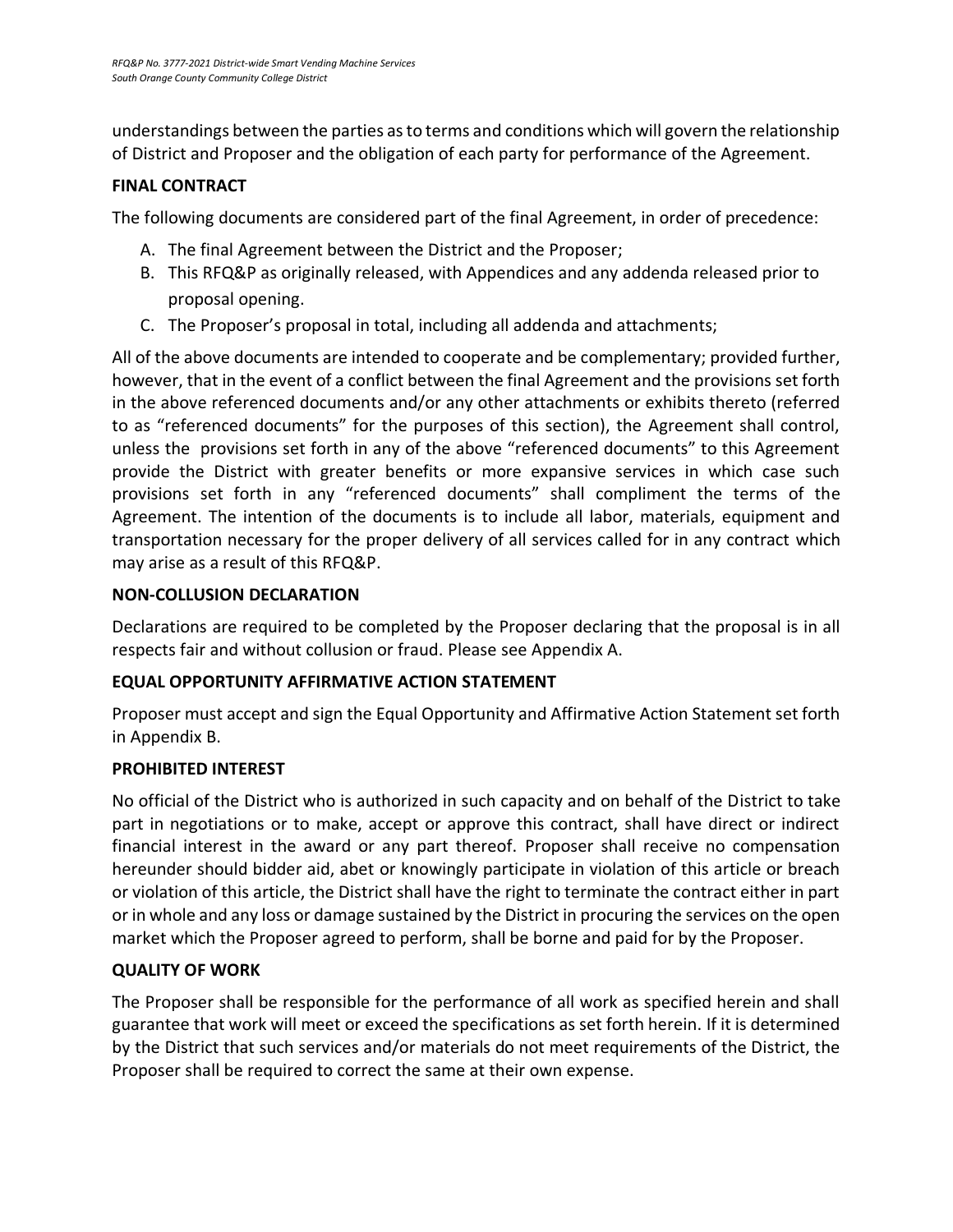## **QUALITY OF PERSONNEL ASSIGNED TO THE WORK**

The Proposer shall not employ on this account any unfit person or anyone not skilled in the work assigned to her/him and shall devote only its best qualified personnel to work under this contract. Should the District deem anyone employed under any contract which may arise as a result of this RFQ&P to be incompetent or unfit to perform their duties and so inform the Proposer, the Proposer shall immediately remove such person from this work and such individual shall not again, without prior written permission of the District, be assigned to work under this contract.

## **PROPOSER CONDUCT**

<span id="page-12-0"></span>During the RFQ&P window (from release of this RFQ&P to final award), proposer is not permitted to contact any District employees, members of the evaluation committee, members of the Board of Trustees or any consultant or professional retained by the District for the purpose of providing the District advice or professional services relating to the Project or the RFQ&P unless at the request of the District's designated contact person (Priya Jerome, Executive Director of Procurement, Central Services & Risk Management) or to fulfill pre-existing contractual obligations. No gratuities of any kind will be accepted, including meals, gifts, or trips. Violation of these conditions may constitute immediate disqualification.

# **ACCESSIBILITY OF INFORMATION TECHNOLOGY**

Proposer hereby warrants that the Work to be provided under this Agreement complies with the accessibility requirements of Section 508 of the Rehabilitation Act of 1973, as amended (29 U.S.C §794d), and its implementing regulations set forth at Title 36, Code of Federal Regulations, Part 1194. Products covered under this provision include, without limitation, the following: Software applications; operating systems; web-based intranet and internet information and applications; telecommunications products; video or multimedia products; self-contained closed products such as copiers; source codes and desktop and portable computers. Proposer agrees to respond promptly and resolve any complaints regarding accessibility of its products or services that are brought to its attention. Proposer further agrees to indemnify and hold harmless the District from and against any claim arising out of Proposer's failure to comply with these requirements. Proposer acknowledges that failure to comply with these requirements shall constitute a breach and be grounds for termination of this agreement or cancellation of the order.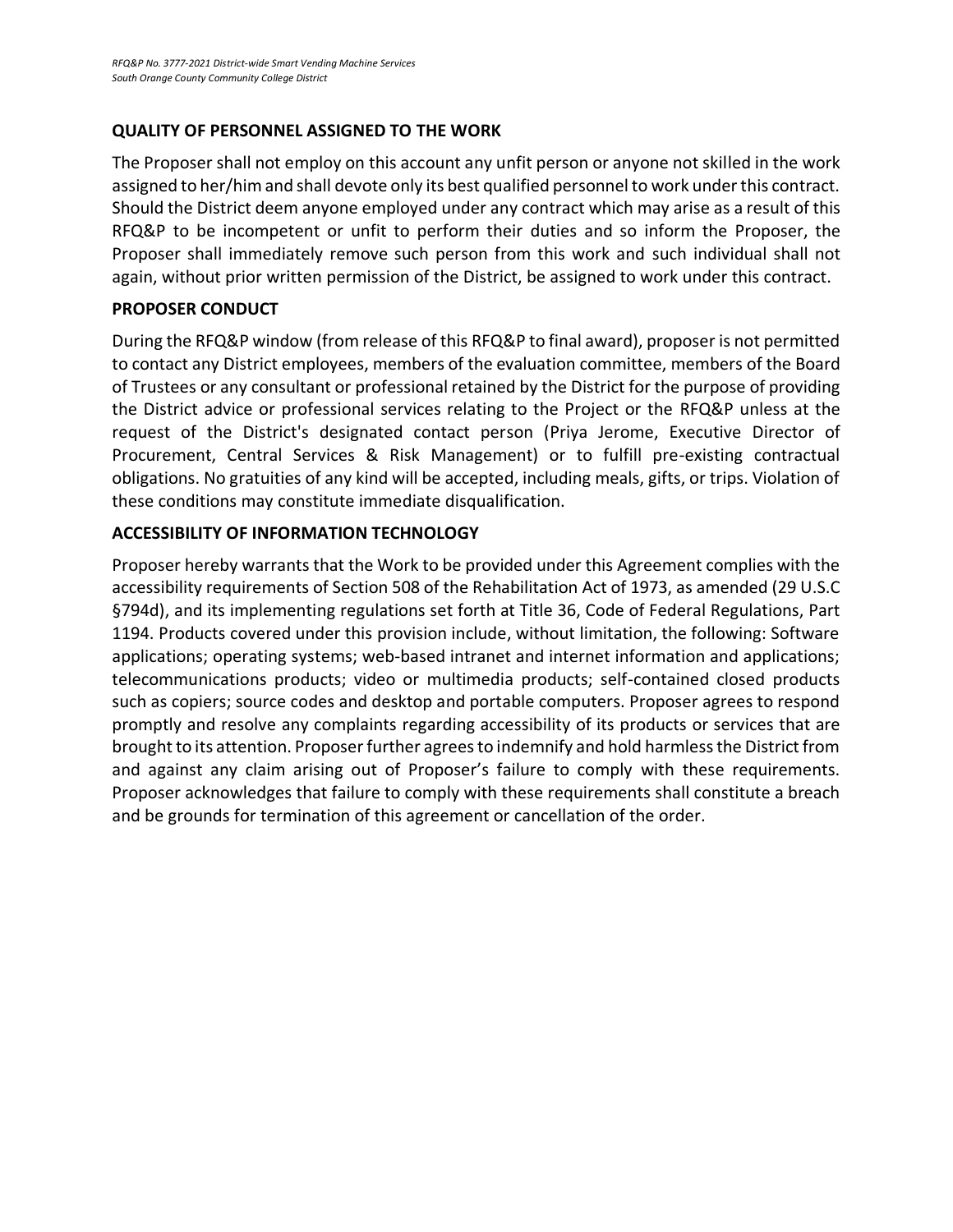# **3. EVALUATION OF PROPOSALS**

The proposals shall be primarily evaluated based upon qualifications of the Proposer and personnel, innovativeness, demonstrated knowledge, and estimated fees. Experience with higher education and California community college clients is desirable, but not absolutely required.

### **Selection Process**

All proposals will be examined for merit and ranked by a screening committee according to quality and responsiveness. The top proposals will be placed on a short list of finalists and may be called for interviews. The interview process may include members from the District's leadership in addition to select members of the screening committee.

Team members giving the presentation shall consist of those who will actually direct, execute, and complete the project. The Contractor/s selected as first choice will be notified and asked to negotiate final terms of the contract. Contracts will be forwarded to the Board of Trustees for approval and authorization to proceed.

## **Content and Order of RFQ&P Response**

Contractor's proposal should be concise and contain the proposal form and sections as identified below. RFQ&P responses submitted in formats other than those prescribed in this RFQ&P document may be rejected at the sole discretion of the District. All sections identified below must be included for the RFQ&P response to be considered complete and must be divided into tabbed sections.

| <b>Proposal Form</b> | <b>Section Title</b>                                       | <b>Points</b> |
|----------------------|------------------------------------------------------------|---------------|
| В                    | <b>Project Team</b>                                        | 15            |
|                      | Project Related Experience, Approach<br>and Methodology    | 30            |
| D                    | Project Schedule                                           | 20            |
| E                    | Food & Beverage Options and Sample<br><b>Pricing Model</b> | 20            |
| F                    | References                                                 | 15            |
|                      | <b>Total</b>                                               | 100           |
| <b>Interviews</b>    |                                                            | <b>Points</b> |
|                      |                                                            | 100           |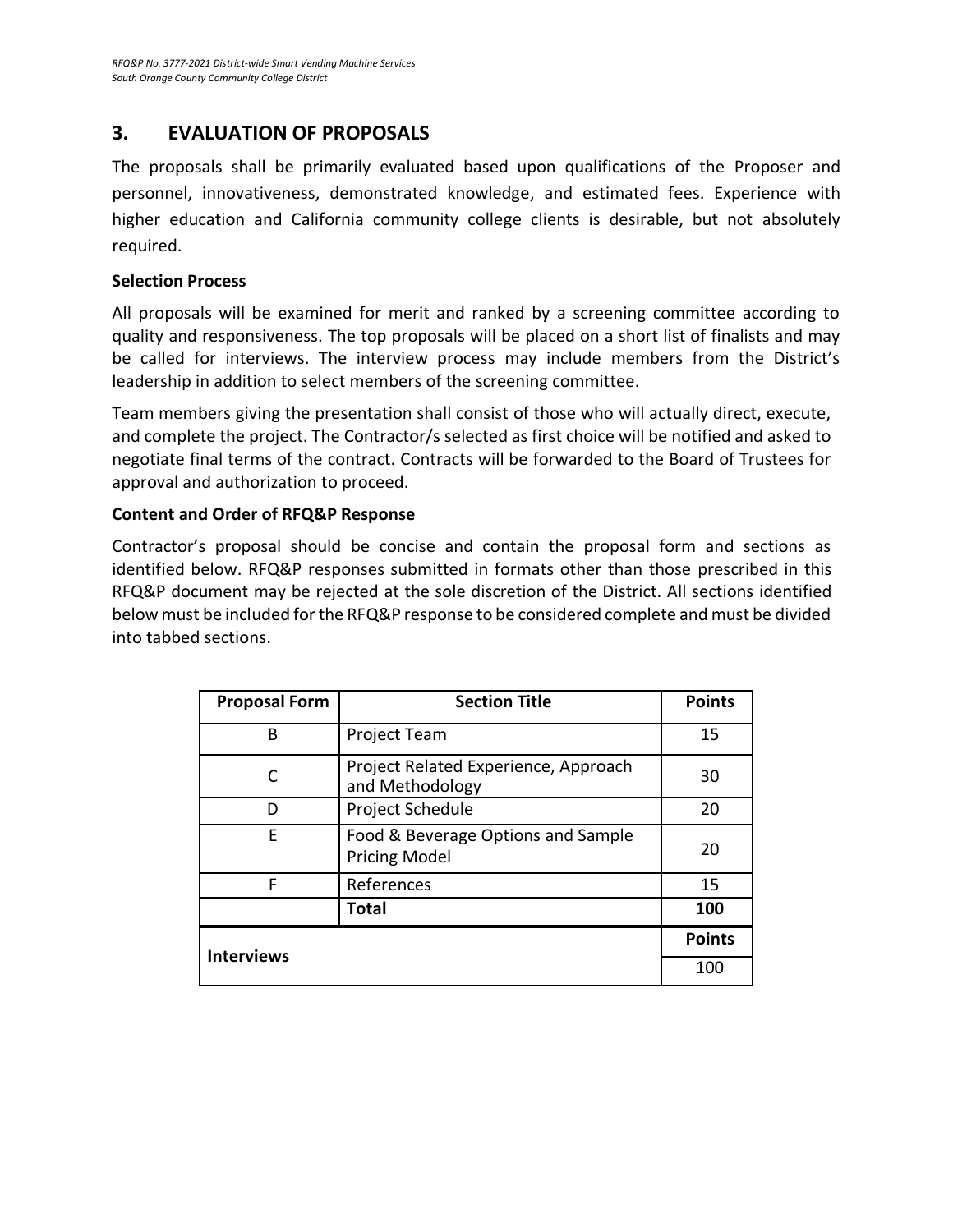# <span id="page-14-0"></span>**4. SCOPE OF SERVICES**

The District seeks a smart vending machine operator (Contractor) to provide and manage automatic smart fridge and/or hot coffee/beverage vending machines at SC, IVC, and the IDEA Building at ATEP. The District is looking to enhance the colleges' food services experience by providing smart vending machines with quality food and beverage options at reasonable prices. The District reserves the right to enter into agreements with multiple Contractors if deemed to be the most effective method of delivering services to its students and employees.

The comprehensive scope of services shall include but not be limited to the following:

#### General Services

- 1. At no cost to the District, provide a sufficient number of new or newly refurbished automatic smart fridge and/or hot coffee/beverage vending machines (Machines) in excellent appearance and operating condition.
- 2. All Machines shall be kept in clean, sanitary, and working order at no cost to the District 24 hours per day, 7 days per week to provide students, faculty and staff with sufficient amounts of food and beverages. All maintenance, repairs, and part shall include but not be limited to any meters, electronic monitoring systems, electronic sales equipment and special attachments.
- 3. Any Machine that does not operate correctly shall be replaced by Contractor within five (5) business days.
- 4. In the event that District-owned utilities supporting vending machines require repair (i.e., water lines, drain lines and power lines), it will be the responsibility of the Contractor to immediately notify the District.
- 5. Contractor will assume all responsibility for damage to the vending machines caused by neglect, vandalism, or any other cause.
- 6. Only authorized Contractor personnel shall remove or repair the Machines.

#### Machine Locations

1. The District anticipates installing Machines in the following locations, however all locations and quantities shall be mutually approved by the District and Contractor. The District reserves the right to have the machines placed in an area that does not impact District operations, services, or safety regulations.

| <b>Description of Location</b> | <b>Machine Type</b> |
|--------------------------------|---------------------|
| <b>Student Services Center</b> | Hot Beverage        |
| <b>Student Services Center</b> | Smart Fridge        |
| <b>LRC Vending Area</b>        | Hot Beverage        |
| <b>LRC Vending Area</b>        | <b>Smart Fridge</b> |
| Village Vending Area           | Hot Beverage        |
| Village Vending Area           | Smart Fridge        |

Recommended Machine Locations for SC: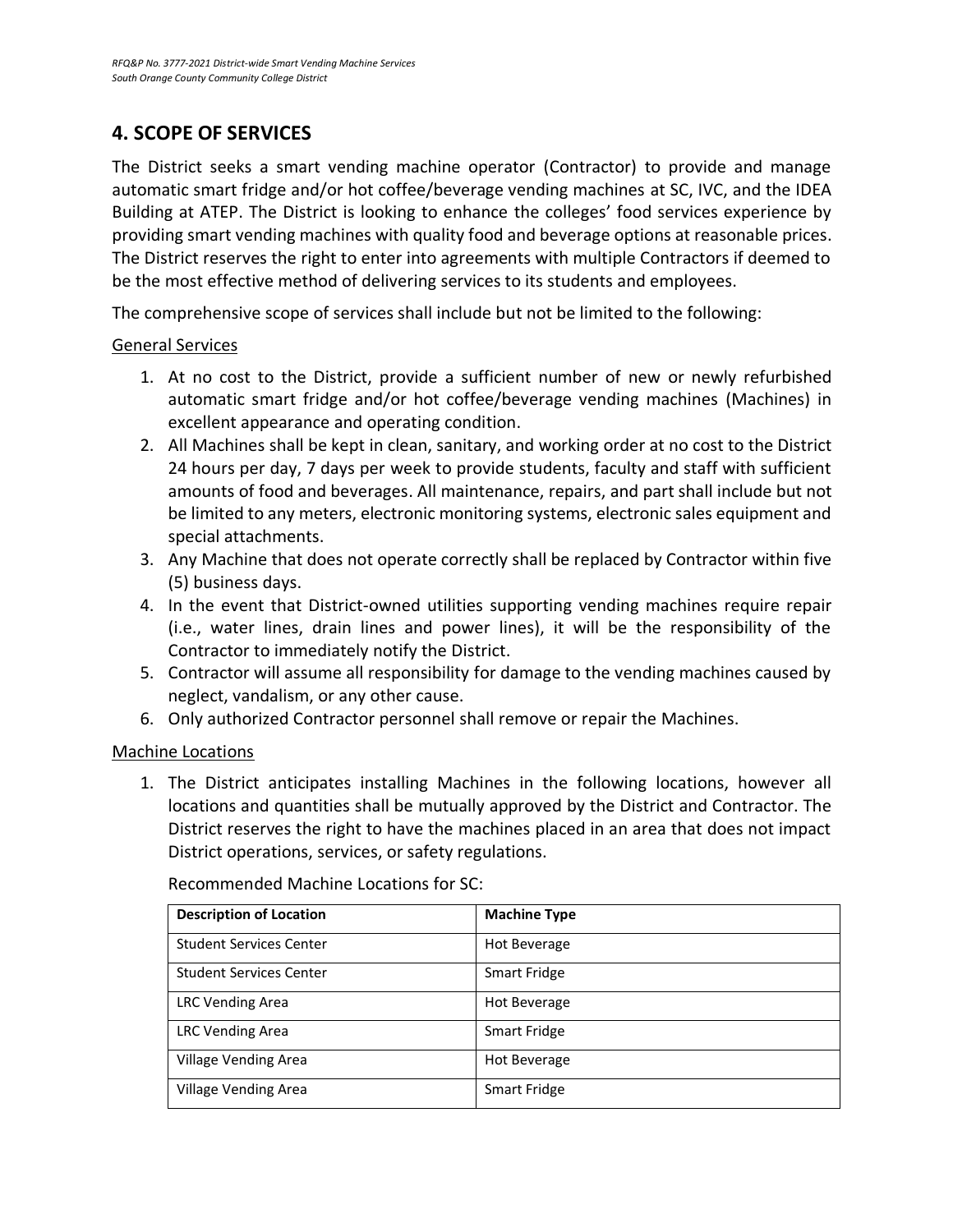| <b>Description of Location</b> | <b>Machine Type</b> |
|--------------------------------|---------------------|
| <b>B100 Vending Area</b>       | Hot Beverage        |
| <b>B100 Vending Area</b>       | Smart Fridge        |
| <b>Student Services Center</b> | Smart Fridge        |
| A200 Vending Area              | Smart Fridge        |
| <b>IDEA Building at ATEP</b>   | Hot Beverage        |
| <b>IDEA Building at ATEP</b>   | Smart Fridge        |

- 2. Prior approval will be required by the District prior to installing and/or moving any machines on campus.
- 3. Additional machines shall be installed upon request of the District.
- 4. Machines shall be removed within five (5) days upon request of the District.
- 5. Machines shall be installed within two (2) weeks upon award of contract.

# Machine Specifications

- 1. All Machines shall be new or newly refurbished condition
- 2. Machines should complement the area in which they are located.
- 3. All Machines shall be able to accept coin, dollar bills, and debit/credit card readers. A "Mobile Pay" option is desirable, but not required.
- 4. All Machines shall include an identification number and decal providing the telephone number for emergency service and customer refund information.
- 5. All Machines shall provide thermal overload protection and all other necessary safety devices which shall be maintained in operating condition at all times by the Contractor.
- 6. All Machines shall be approved by the Underwriter's Laboratories, Inc., the National Sanitation Foundation, National Automatic Merchandising Association, and the Los Angeles County Health Department.

# Food and Beverage Offerings/Variety

- 1. All food and beverages provided must be mutually agreed upon by the District and the Contractor.
- 2. Provide both healthy and affordable options based upon the demographics of the students being served.
- 3. Provide reasonable sizes per portion.
- 4. Each food and beverage item shall identify the calorie count and all other applicable nutritional information.
- 5. Contractor shall provide sustainability options, to include but not limited to:
	- a. Use of corn-based products (i.e., cups, containers, lids, etc.)
	- b. Limited or non-use of Styrofoam products
	- c. Use of energy efficient machines
	- d. Limited or non-use of single-use plastic containers
	- e. Other sustainable practices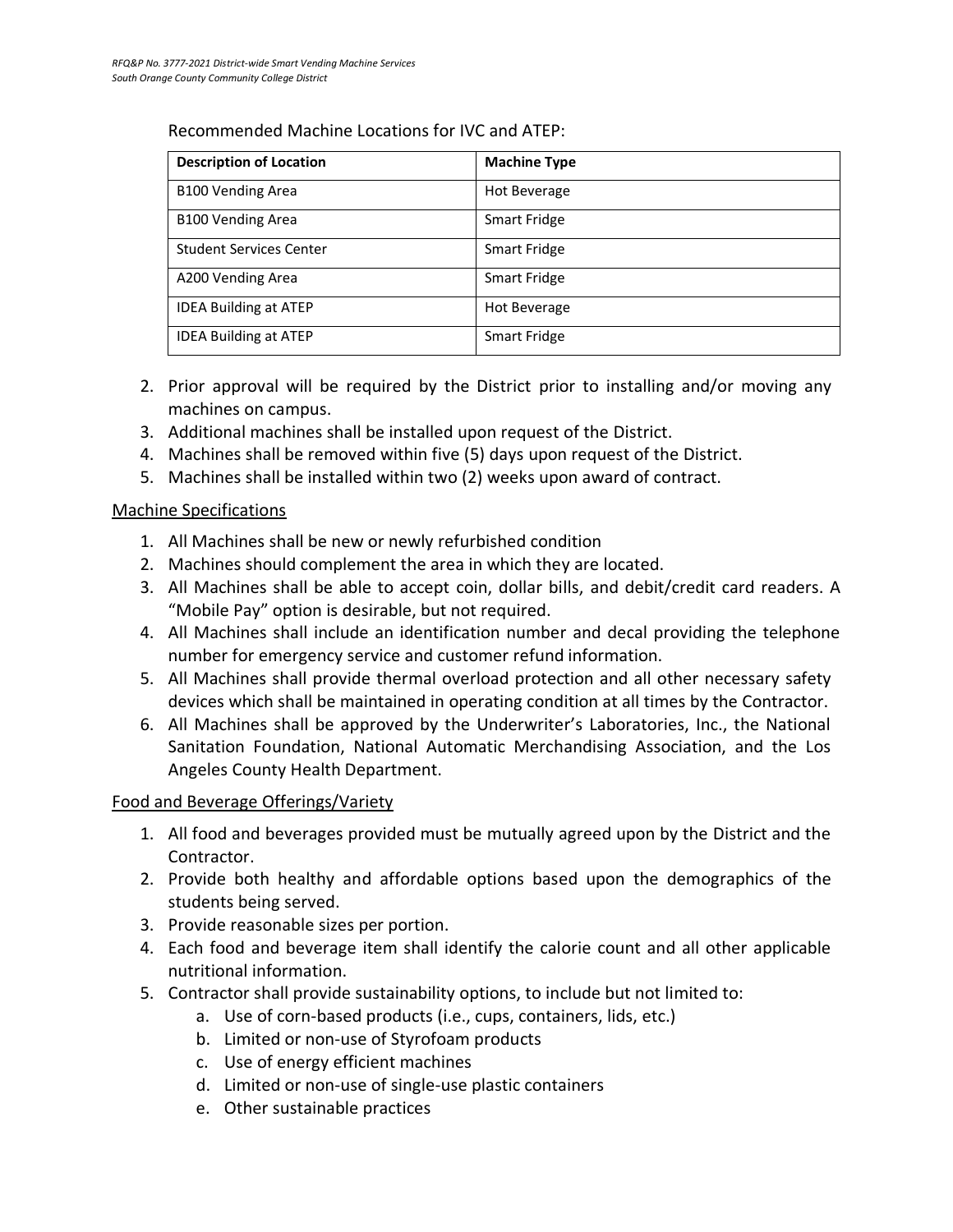## Pricing

- 1. Pricing for all food and beverage options shall be reasonable and based on current marketing prices for the geographic locations of SC, IVC and ATEP.
- 2. Thirty (30) days prior to the beginning of any awarded agreement term, pricing may be renegotiated provided the successful Contractor can prove to the satisfaction of the District that costs have increased by the percentage of Contractor's requested increase or more, during the preceding one-year period.

## Pepsi Exclusivity

- 1. Only hot beverages can be provided in the Machines. Beverage vending machines are a separate (from food service operations) revenue source for the District. At this time, the District has an exclusive agreement with PepsiCo. In the future, the contract for dispensed beverages could change to another Firm.
- 2. Contractor shall not sell or dispense any beverages which compete with Pepsi, the District's exclusive beverage provider. The District's exclusive provider will determine whether or not if beverages sold by the Contractor competes with its family of beverages.

# District's Evaluation of Services

- 1. The District reserves the right to have designated representatives review, inspect, and evaluate the operation and condition of the Machines at any time with respect to the quantity and quality of food and beverages sold and served, the methods of service, pricing, safety, sanitation, and maintenance at levels satisfactory to the District.
- 2. The District shall have the right to inspect any and all Machines at any time for sanitation and housekeeping reasons and conduct bacteriological examinations of the Machines and products vended that the District deems appropriate. To this end, the Contractor will provide a designated representative with the necessary means to access all vending machines. The District agrees to notify Contractor in advance whenever such access is required.
- 3. For the purpose of tracking commissions, refunds, and vending machine failures, the Contractor will develop a policy, procedures, and an execution plan that will identify the performance of machines, type of machines, and location.

#### **Health and Safety Regulations**

- 1. All food and beverage products requiring refrigeration and/or freezing are to be transported and maintained at proper temperatures from point of origin to point of delivery.
- 2. All aspects of the services, food, beverages, and machines awarded as a result of this RFQ&P shall comply with all applicable state and local health and sanitation regulations and District safety requirements.
- 3. Service trucks and vehicles shall not drive upon any District sidewalk without the written permission of the District. The Contractor shall be subject to citation for each violation of this requirement in accordance with existing laws.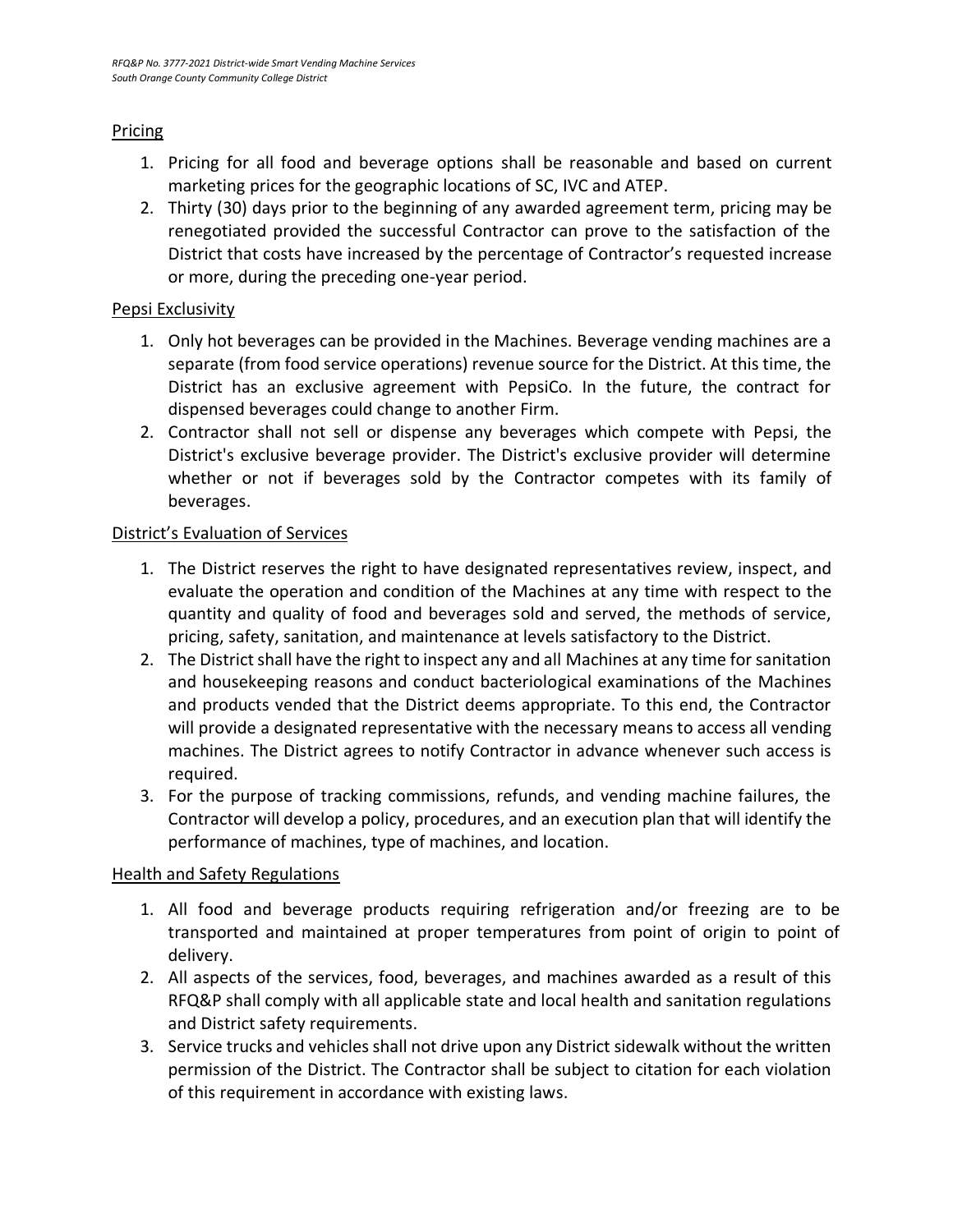#### Supervision/Coordination

- 1. Contractor shall provide, at all times, adequate and expert managerial and administrative supervision for its employees.
- 2. All on-duty employees of Contractor shall be easily identifiable as representatives of the Contractor by wearing a name tag and/or uniform.
- 3. District shall coordinate all activities connected with the provision of services awarded as a result of this RFQ&P and shall meet with the assigned Contractor's representative(s) on a periodic basis to coordinate enforcement of District policy, the implementation of suggestions and requests, and the prompt resolution of complaints. It will be the responsibility of Contractor to respond, in writing if so requested, to inquiries, requests for change, and recommendations.

#### Sales and Refunds

- 1. Contractor agrees to provide a statement report of all vending sales for each machine to the District by the 5th business day of the month for the previous month. Any commissions due the District must be paid on a monthly basis by the fifteenth calendar day of the following month. Any monies due, which are not paid within sixty (60) days of due date will, upon election by the District, terminate this agreement.
- 2. Contractor shall provide an acceptable customer refund policy, procedure, and execution plan for vending machines.
- 3. Contractor will process refunds within seven (7) working days of the occurrence.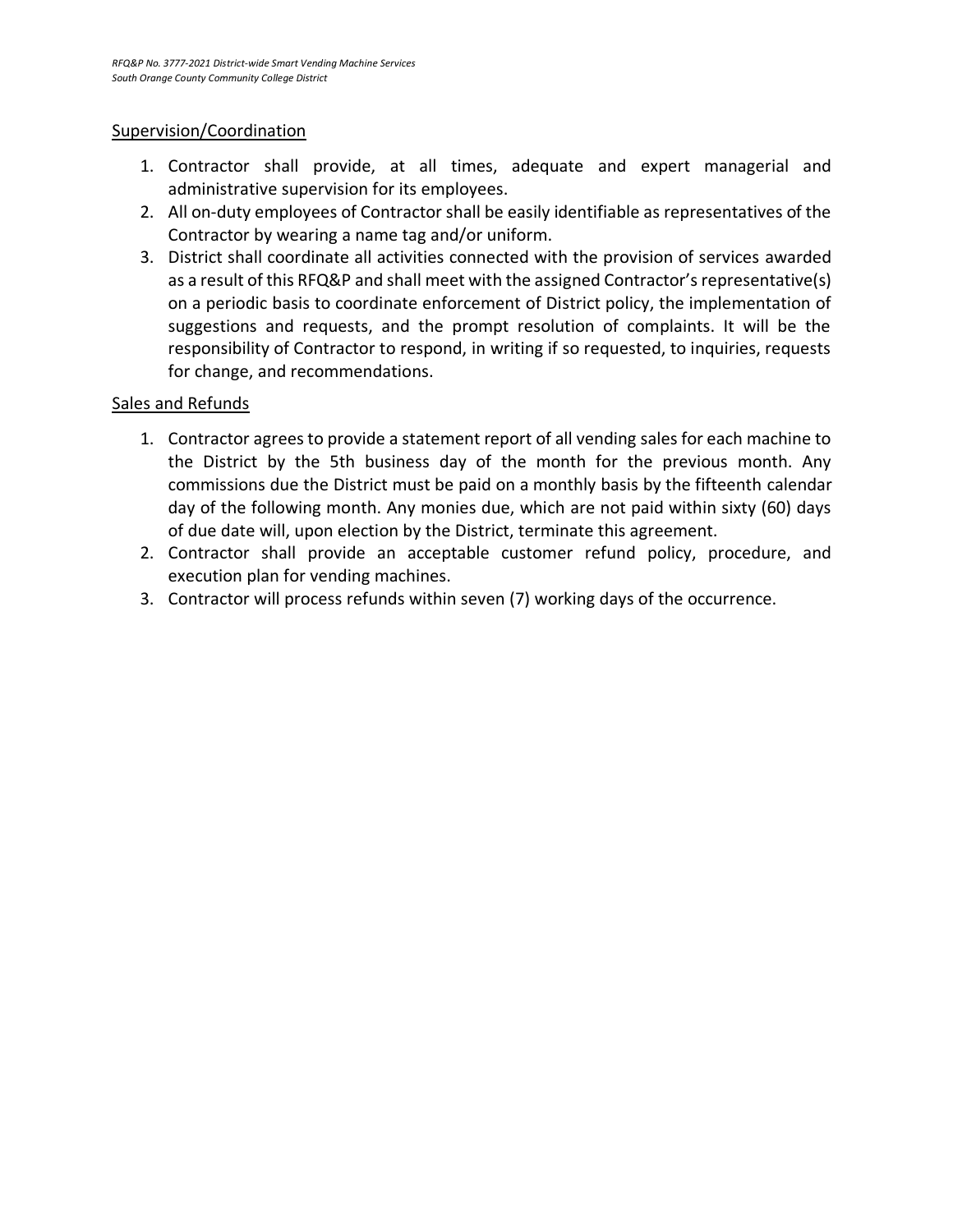# <span id="page-18-0"></span>**PROPOSAL FORM A COVER LETTER AND PROPOSER'S COMPANY INFORMATION (1 Page Limit for Cover Letter) (No Page Limit for Proposer's Company Information)**

# **Cover Letter: Proposer shall include all of the information noted below in a letter format.**

The individual who is authorized to bind Services for the Development of a District and Colleges' District-wide Smart Vending Machine Services Proposal (hence, "Proposer") contractually must sign the cover letter, must indicate the signatory is so authorized, and must indicate the title or position of the signatory. **An unsigned cover letter shall cause the proposal to be rejected.** The cover letter must contain a statement from the Proposer that acknowledges that all documents submitted pursuant to this request for proposal process will become a matter of public record. The letter must contain the following:

- The Proposer's name, address, e-mail, telephone, and facsimile number.
- The Proposer's Federal Employer Identification Number and Corporate Identification Number, if applicable.
- The name, title or position, and telephone number of the individual signing the cover letter and statement signatory is authorized to bind the Proposer.
- The name, title or position, and telephone number of the primary contact and/or account administrator, if different from the individual signing the cover letter.
- Provide all the named people who will actually perform the work when the Program begins.
- A statement to the effect that the proposal is a firm and irrevocable offer, good for one hundred and eighty (180) days.
- A statement expressing the Proposer's willingness to perform the services as described in this RFQ&P.
- A statement indicating that all forms, certificates and compliance requirements included in this RFQ&P are completed and duly submitted in the proposal response.
- A statement that there is no conflict of interest.
- A statement expressing the Proposer's availability of staff and other required resources for performing all services and providing all deliverables within the specified time frames as described in the RFQ&P.
- A statement attesting that the Proposer is not on the federal list of current companies or individuals that have been declared ineligible to receive Federal contracts due to a violation of Executive Order 11246, as amended; Section 503 of the Rehabilitation Act of 1973, as amended 29 U.S.C. Section 793; and/or the Vietnam Era Veterans' Readjustment Assistance Act of 1974, as amended, 38 U.S.C. Section 4212.
- Please indicate if the Proposer's company is a small, minority, women, and/or disabled veteran business enterprise by providing a copy of the current certification.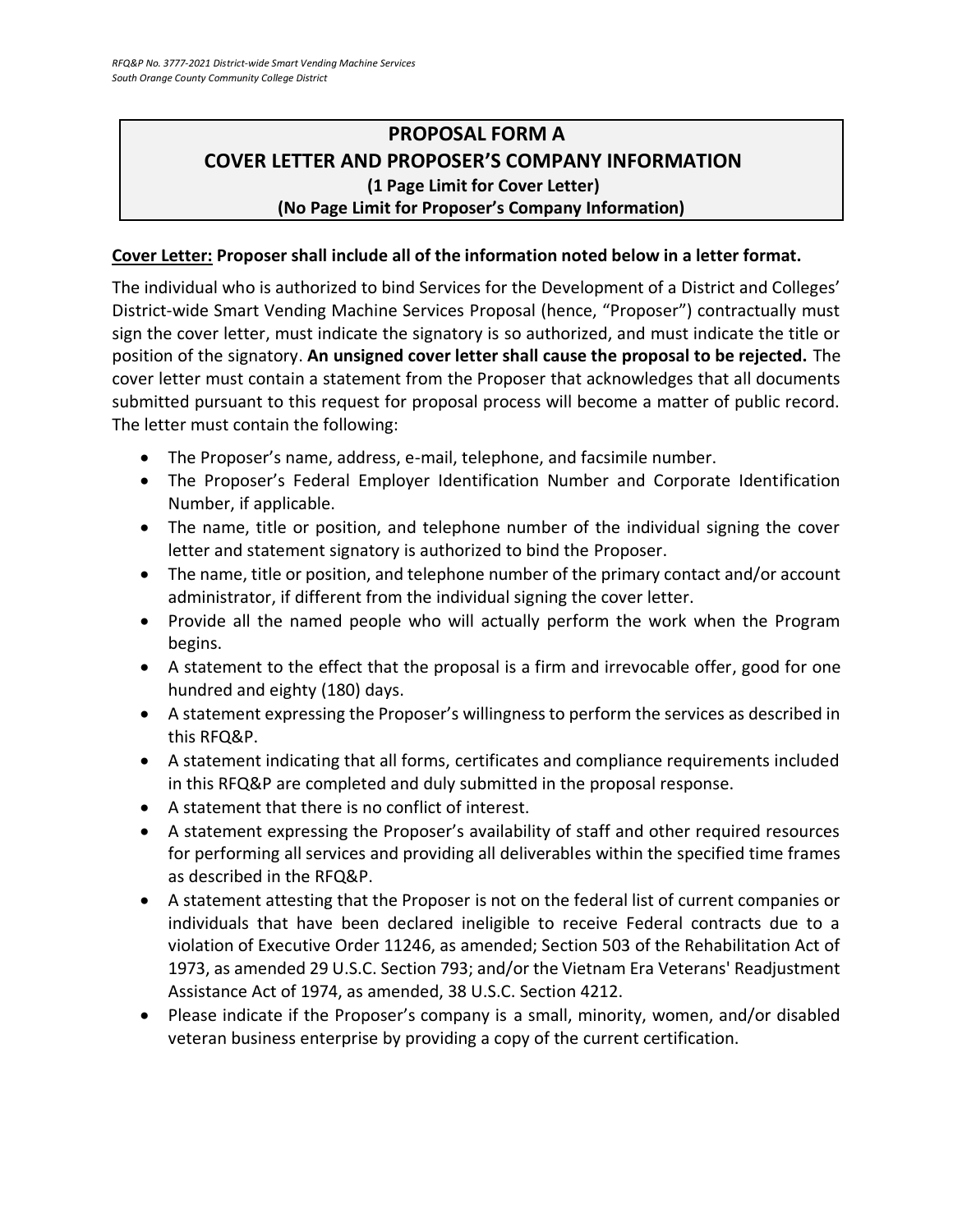# **Proposer's Company Information: Include all of the requested information below:**

| Type of Company:                                                                          |
|-------------------------------------------------------------------------------------------|
|                                                                                           |
| Joint Venture: __________ Other (please describe): _____________________________          |
|                                                                                           |
| Number of years in business under company name: ________________________________          |
| Has the company changed its name within the past 3 years?                                 |
| YES $\Box$<br>$NO$ $\square$                                                              |
|                                                                                           |
| Have there been any recent (within the last three years) changes in control/ownership     |
| of the company?                                                                           |
| YES $\Box$<br>$NO$ $\square$                                                              |
|                                                                                           |
| Have owner, officers or principals of the Company ever had their business license         |
| suspended or revoked for any reason?                                                      |
| YES $\Box$<br>$NO$ $\Box$                                                                 |
|                                                                                           |
| Does the Company have an acceptable history of working proactively to avoid litigation?   |
| YES $\Box$<br>$NO \Box$                                                                   |
| If no, please provide specific information on termination for default, litigation         |
| settled or judgments entered within the last five (5) years.                              |
| Within the past five (5) years, have one or more contract(s) to provide services to which |
| been terminated for default of the Company?                                               |
| YES $\square$<br>$NO$ $\square$                                                           |
| If yes, please explain.                                                                   |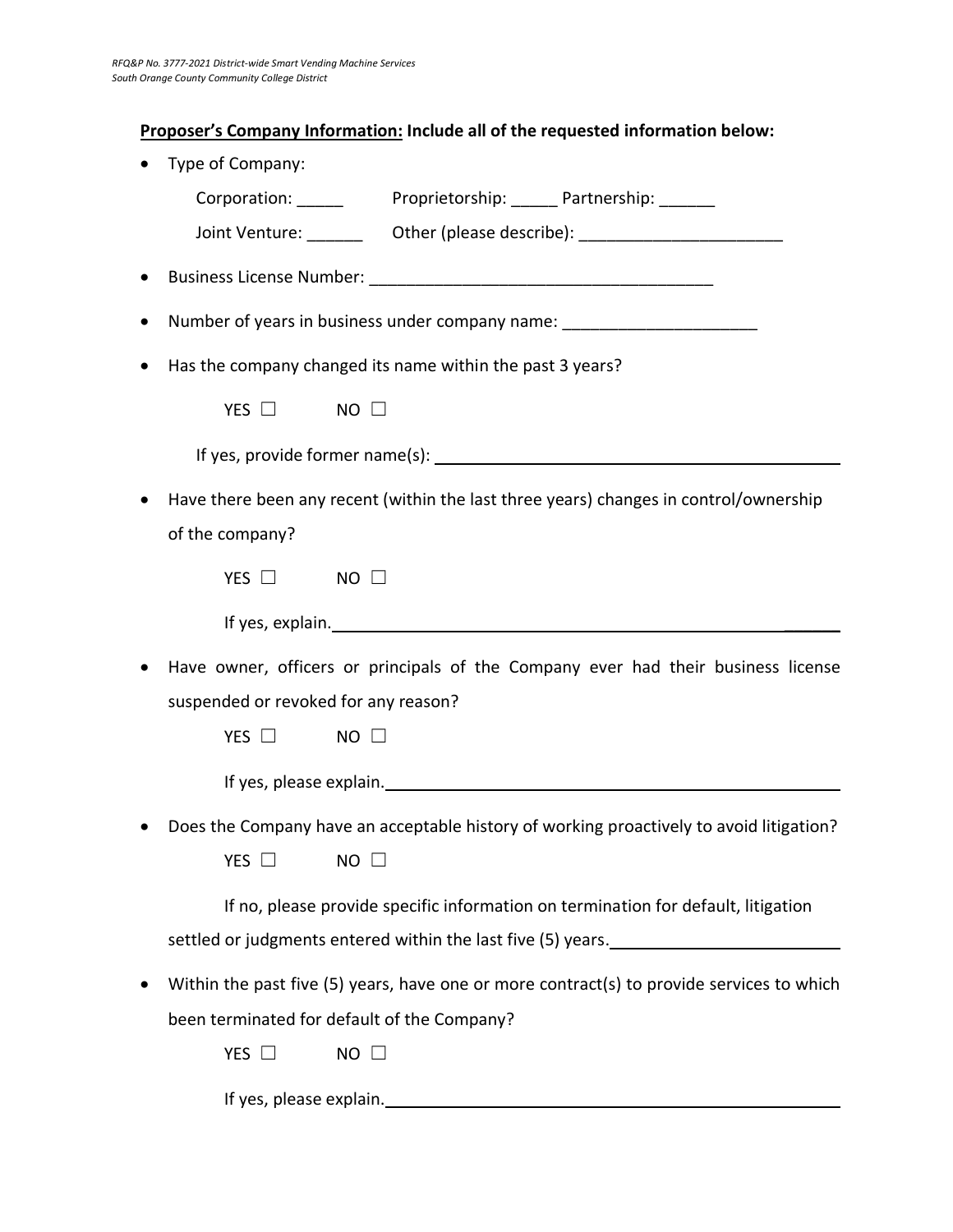# **PROPOSAL FORM B PROJECT TEAM (One Page Limit Per Resume)**

<span id="page-20-0"></span>Submit resumes for each team member including sub-contractors proposed to provide service to the District including specific qualifications and recent related experience providing similar services. **List the proposed staff's current and anticipated availability during the contract period.** Include the following data and any other relevant information for the District to evaluate:

- 1. Provide total number of staff currently employed by the Contractor.
- 2. Resumes should include the Project Manager/Executive or person(s) providing oversight of the project team, if applicable.
- 3. Identify person/s who will be principally responsible for working with the District. Indicate the role and responsibility of each person/s, and how many years of experience relative to the proposed role.
- 4. Indicate whether or not individual is currently a direct employee of the Contractor. If a direct employee, indicate how many years with the company.
- 5. Link each named person with the specific tasks, responsibilities, and deliverables.
- 6. If more than one person is named as a candidate for a specific role, include above information for all listed persons.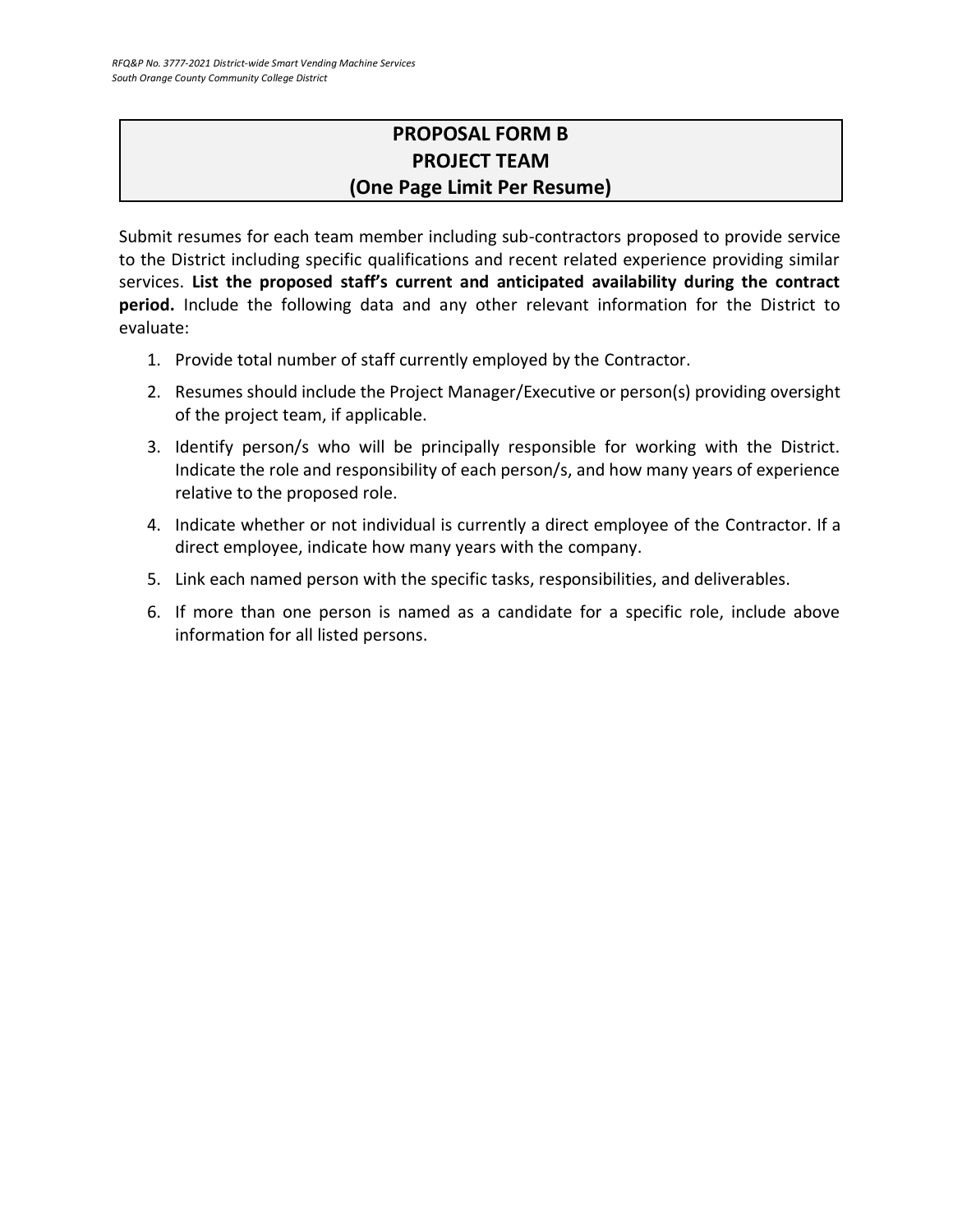# <span id="page-21-0"></span>**PROPOSAL FORM C PROJECT RELATED EXPERIENCE, APPROACH AND METHODOLOGY (6 Page Limit)**

- 1. Provide a summary of your company's experience in relation to the services contemplated in this RFQ&P.
- 2. Provide a summary of your company's experience working with Community Colleges. Name and state the number of public entity clients served within the past 5 years.
- 3. Describe your company's overall approach to providing smart vending machine services for food and hot beverages at multiple service locations at each college (SC and IVC) including the IDEA building at ATEP to support the educational environment and support student and employee satisfaction and engagement.
- 4. Describe how a variety of product options will be provided to meet the needs of a diverse population of students and employees, including various ethnic concepts and price ranges.
- 5. Describe how quality, cost effective options will be provided to maximizes the value to customers in all price ranges.
- 6. Describe how the nutritional information will be provided to customers.
- 7. Propose your company's recommended locations and corresponding Machine types. Provide documentation including pictures, specifications, and payment options (cash, credit, mobile pay) for all proposed Machines (documentation will not count towards page limit).
- 8. Describe the Machine's payment options (cash, credit, mobile pay, etc.) including the capability to provide accurate and comprehensive sales reports.
- 9. Describe any promotional incentives you intend to issue to District staff and students.
- 10. Describe the customer satisfaction program you will implement at the colleges. How will the Contractor receive customer feedback?
- 11. Identify any special services typically provided that are not listed in the Scope of Services. Ensure that pricing for these services are included in Proposal Form E.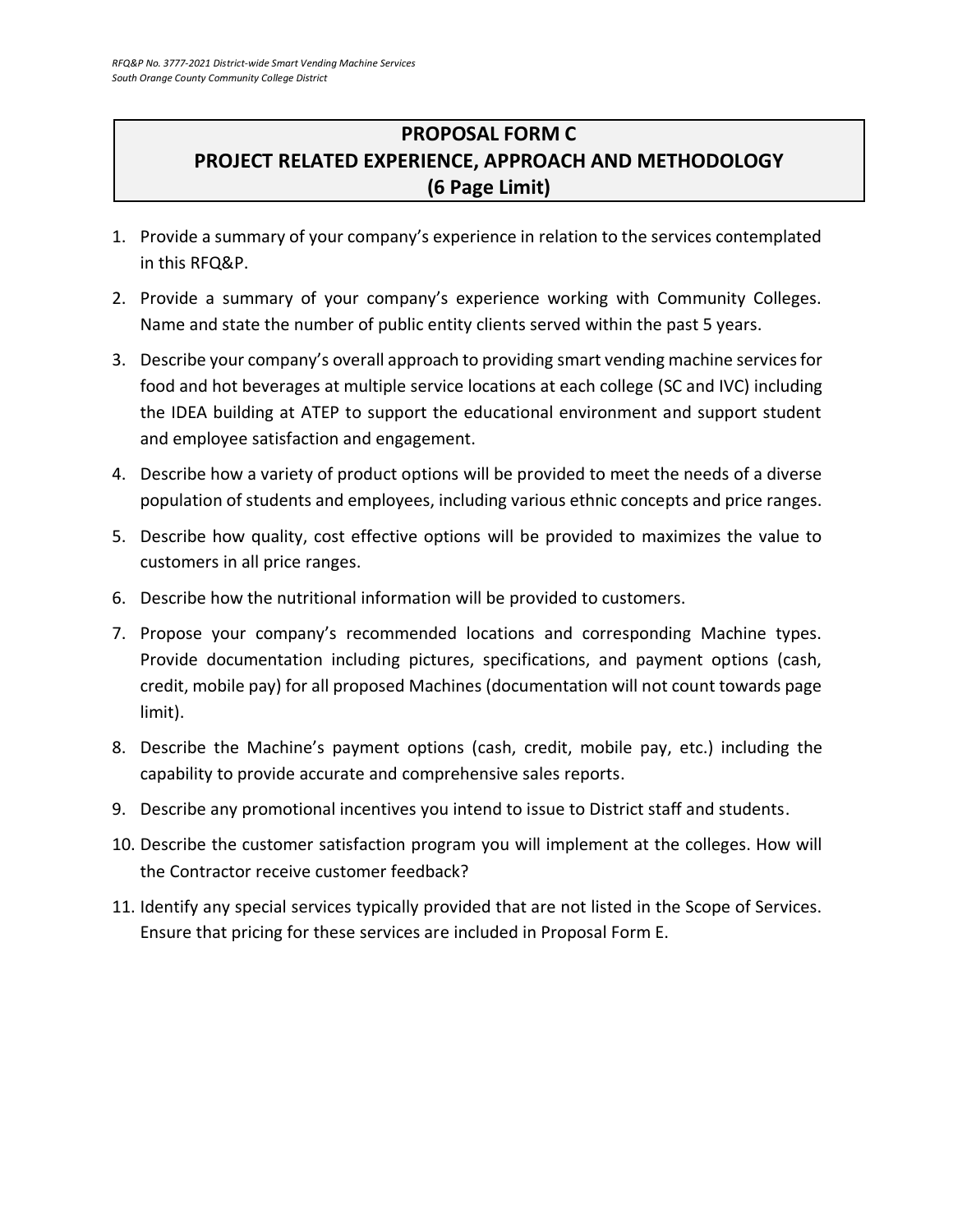# **PROPOSAL FORM D PROJECT SCHEDULE (Two Page Limit)**

The Contractor will work closely with the District and campuses to ensure accurate, timely, and sufficient information necessary is gathered to complete the project. Accordingly, please respond to the following:

- 1. Contractor shall provide detailed illustrative project schedule that includes but is not limited to the following
	- a. Recommended Machines and locations list all Machines separately by location (SC, IVC and ATE)
	- b. Milestones, timelines for completion and the work plan for the installation and implementation of all Machines District-wide.
	- c. Milestones, timelines for completion and the work plan for selecting, ordering, and filling all Machines District-wide with food and beverages.
	- d. Indicate the company's proximity to SC, IVC, and ATEP, and the Contractor's availability to accomplish the work.
- 2. Contractor shall describe plans and schedule for inspection, testing, maintenance, repairs, and part replacement for all Machines District-wide. Include initial response time to notifications of issues with Machines and on-site response time.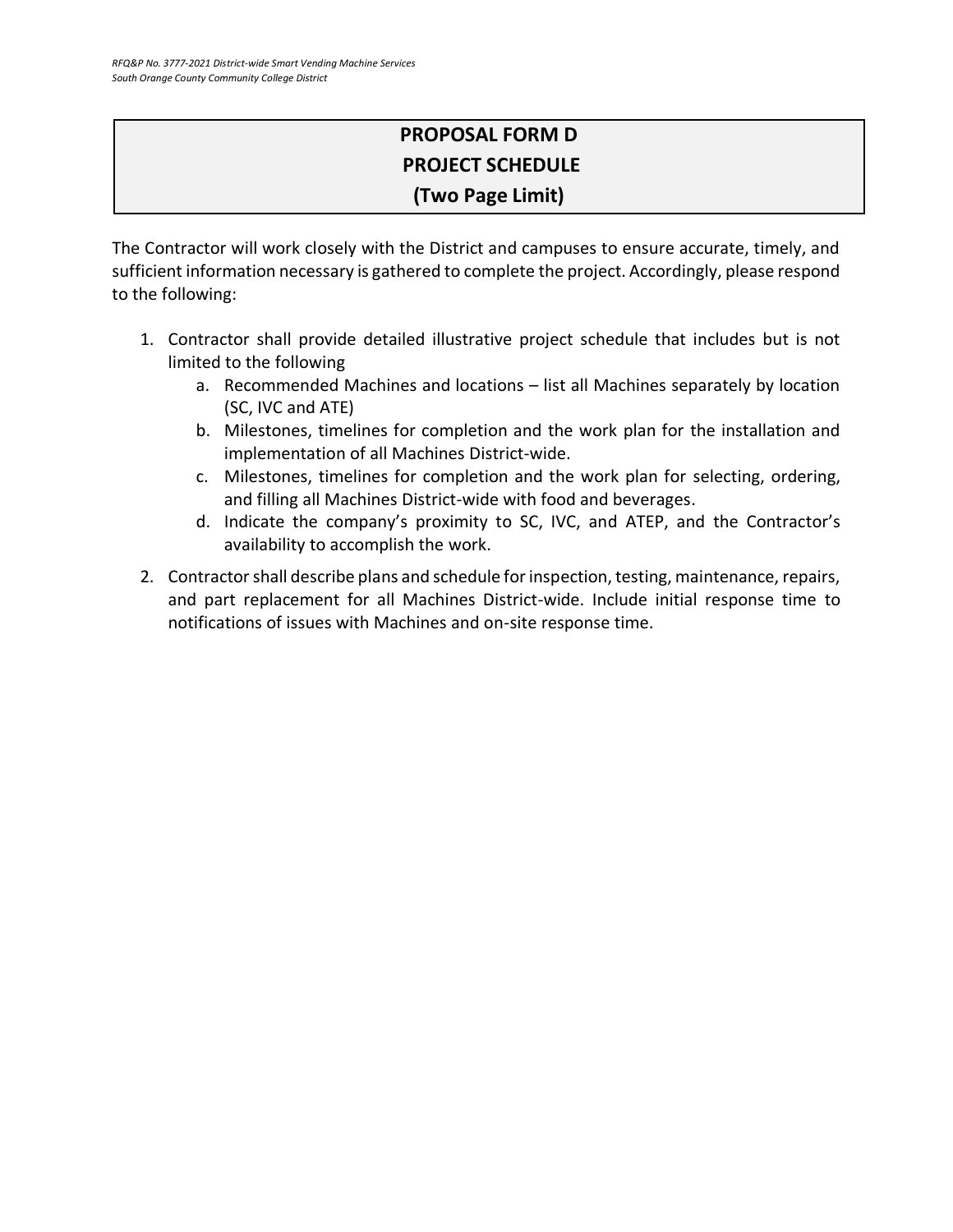# **PROPOSAL FORM E FOOD AND BEVERAGE OPTIONS AND PRICING (NO PAGE LIMIT)**

- <span id="page-23-0"></span>1. Provide all available options for food and beverage options to be included with the services contemplated in this RFQ&P. Include the following:
	- a. Brief product description
	- b. Nutritional information
	- c. Pricing
- 2. Describe the pricing model to be assigned for the food and beverage options contemplated in this RFQ&P. Include the rationale and approach to the proposed pricing model.
- 3. Describe how price increases will be limited during the term of the contract.

#### **Notes:**

- 1. There shall be no cost to the District for any and all products and services to be provided as a result of this RFQ&P.
- 2. All pricing and product selections are subject to negotiation and approval by the District.
- 3. Thirty (30) days prior to the beginning of any term of the awarded contract, the pricing may be renegotiated provided the successful Contractor can prove to the satisfaction of the District that costs have increased by the percentage of requested increase or more, during the preceding one-year period.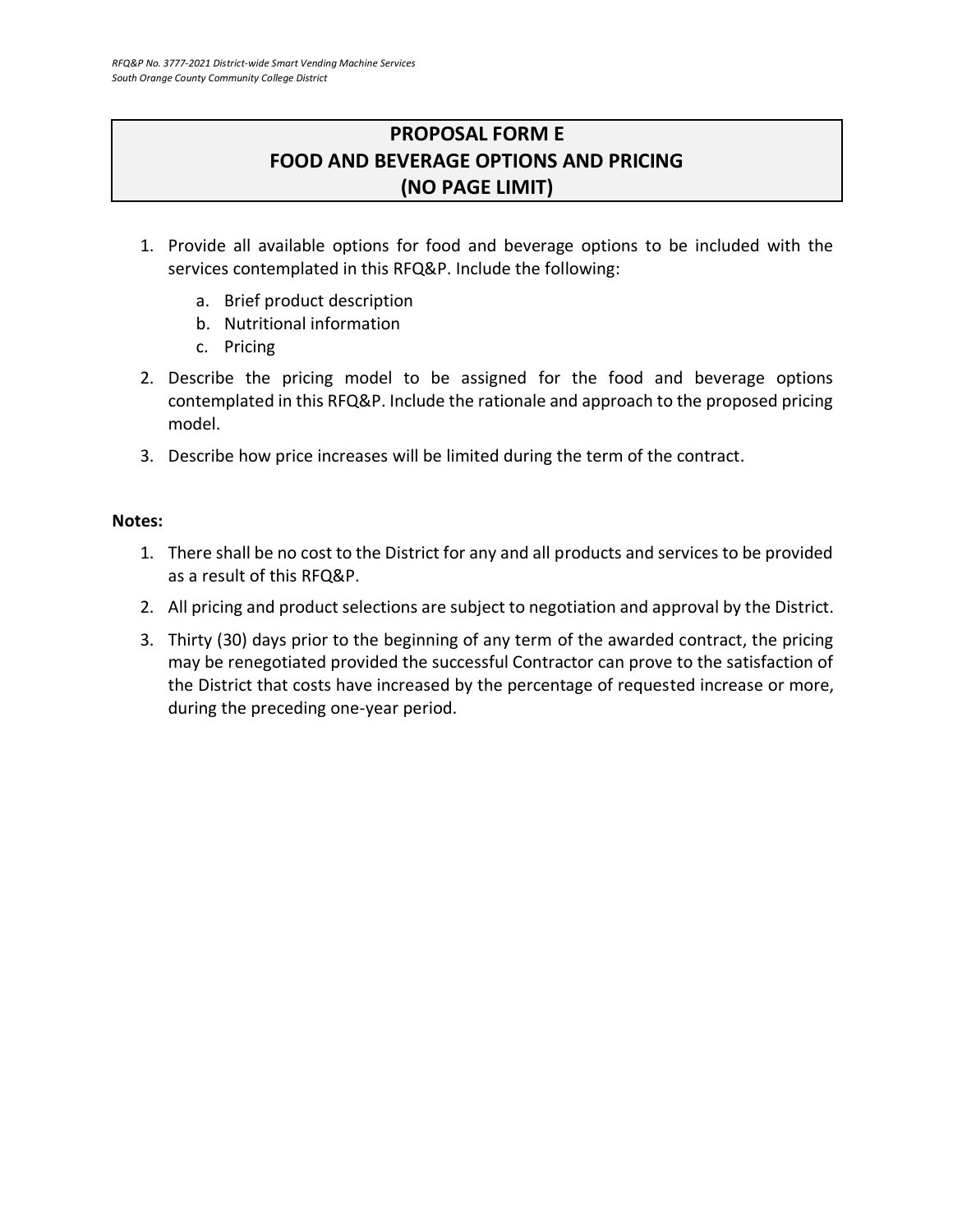# **PROPOSAL FORM F REFERENCES**

<span id="page-24-0"></span>Each Proposer must be able to present both current and past evidence of satisfactory experience in providing services requested. List all four-year higher education and community college districts that you or your company has contracted with in the last five (5) years. Include the name of the institution or district, contact person, email address and phone number of individuals who can evaluate work that has been completed by the contractor(s)/firm/team member(s) in the past five (5) years. The District has prioritized collegiality and collaboration, and assessing how consultant(s) will function within that culture will be a critical evaluation component.

# **REFERENCES**

| Name of Entity:                                                                                                                  |        |  |
|----------------------------------------------------------------------------------------------------------------------------------|--------|--|
|                                                                                                                                  |        |  |
| <b>Contact Person:</b>                                                                                                           |        |  |
| Address:<br><u> 1989 - Johann Stein, mars an deutscher Stein und der Stein und der Stein und der Stein und der Stein und der</u> |        |  |
| City:                                                                                                                            | State: |  |
|                                                                                                                                  |        |  |
| Phone Number:                                                                                                                    | Fax:   |  |
| Email:                                                                                                                           |        |  |
| Dates of Services:<br>From:                                                                                                      | To:    |  |
|                                                                                                                                  |        |  |
| Types of Services Provided:                                                                                                      |        |  |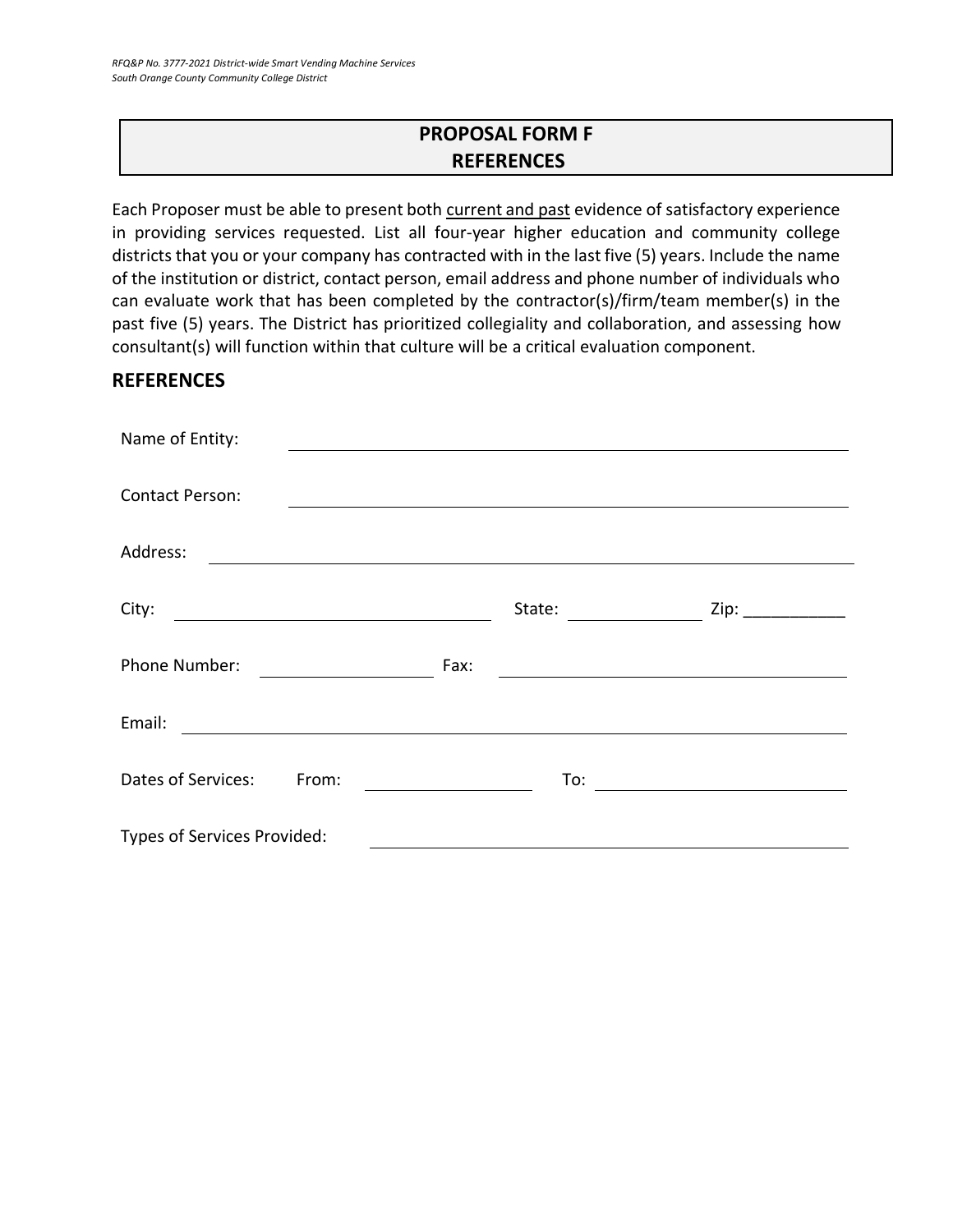# <span id="page-25-0"></span>**PROPOSAL FORM G GENERAL TERMS AND CONDITIONS**

**Offer Held Firm**: The Proposer agrees that it will not withdraw its offer for a period of *one hundred and eighty (180*) calendar days from the opening date.

**Right to Reject and Final Agreement**: The Proposer understands that the District reserves the right to reject any or all proposals and to waive any irregularities and/or informalities in the evaluation of proposals. Contingent to evaluation of proposals received, the District reserves the discretion to alter, modify, change, include or reduce the RFQ&P scope and pursuant to these changes and the successful negotiations with the Proposers, establish the final agreement.

**Bidder Certification**: The Proposer certifies that this bid is made without previous understanding, agreement or connection with any person, firm, or corporation making a bid on the same services, and is in all respects fair and "without collusion or fraud."

**Execution of a Contract**: If awarded a contract, the Proposer agrees to execute a contract in accordance with this Proposal and the District's Instructions for Submittal of Proposals, Information for Proposers, General Conditions, and Service Requirements immediately upon receipt of written notice of acceptance of the Proposal by the District.

**Assumption of Contract**: The Proposer agrees to assume operations under the contract after the Board approval of contract and within ten (10) calendar days following the District's notification to proceed.

**Exceptions to Specifications**: In submitting a proposal, the Proposer affirms acceptance of the complete Conditions Specifications and Requirements associated with the District's RFQ&P document, unless otherwise stipulated. Any variances or exceptions which the Proposer wishes to note with respect to any of the Conditions, Specifications, or any District Service Requirements are to be stated herein or in an attachment to the RFQ&P submittal which is to be titled "Exceptions."

**Conflicts of Interest**: All Proposers must disclose the name of any Board of Trustees member, officer, director, or agent who is an employee of the South Orange County Community College District, which includes any District employee. Further all Proposers must disclose the name of any District or District employee, or Board of Trustees member, who has, directly or indirectly, any financial interests in the Proposer's firm or any of its branches. Submit this information on an attachment to the proposal which is titled "Conflict of Interest" and include the person's name, interest or position, and percent of ownership, if applicable**.**

**Financial Statement:** Prior to the award of contract, the District reserves the right to request and the proposer shall provide the current financial statement of the Proposer that is reviewed or audited by a Certified Public Accountant.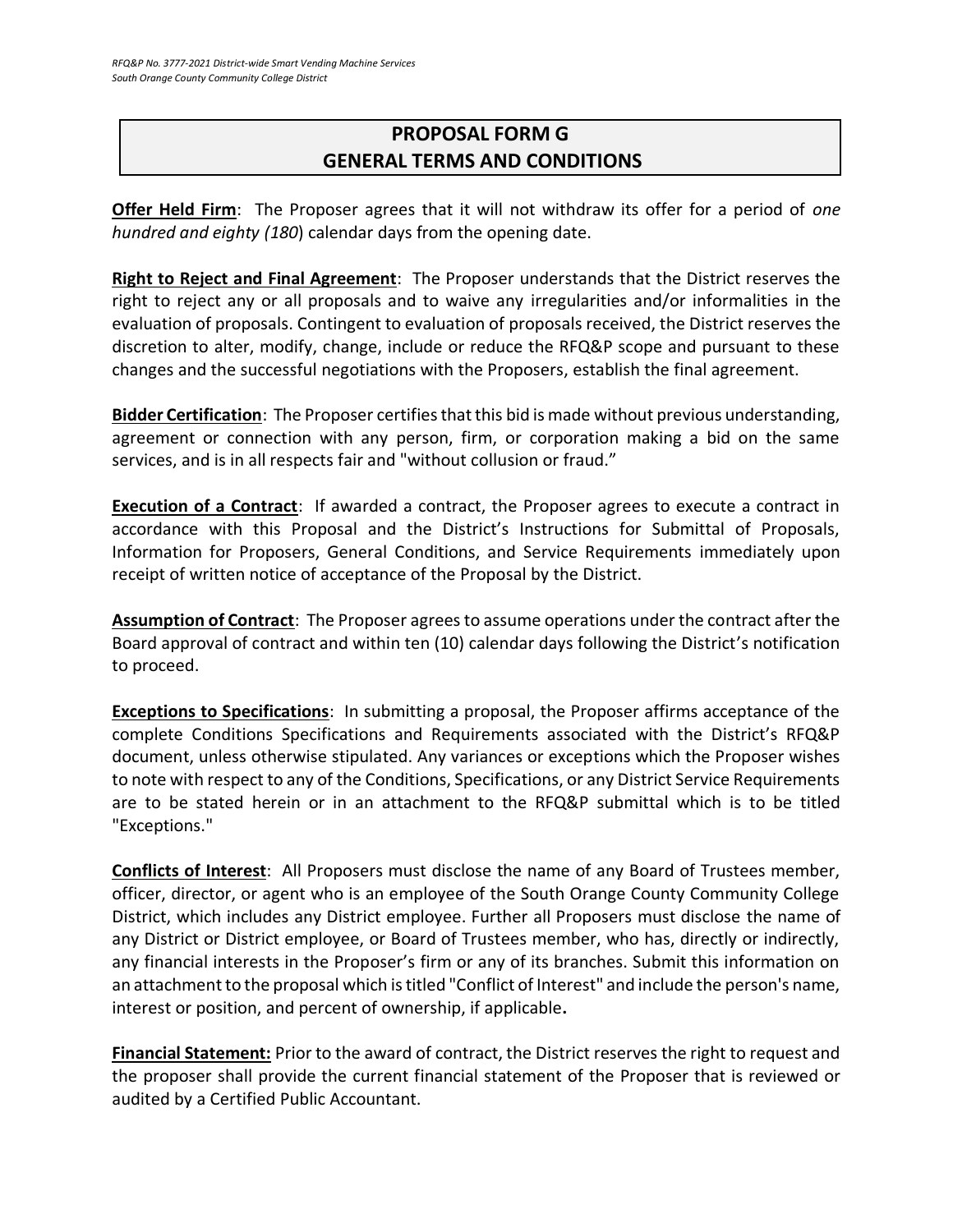**Required Submittals**: The Proposer's detailed responses to the District's specifications and evaluation criteria must accompany this Proposal.

**District's Right to Award**: The signer hereby acknowledges that the District reserves the right to make the award to the Proposer which the District judges to have submitted the proposal most favorable to the District, with the District being the sole judge thereof.

**Legally Binding**: It is further certified that the person whose signature appears below is legally empowered to bind the company in whose name the proposal is entered and declares under penalty of perjury under California law that the firm's proposal response to this RFQ&P is true and correct.

**Litigation History**: List all related litigation in the last five (5) years filed by either an owner, owner's consultant, or contractor, against the firm.

SUBMITTED BY:

| <b>Company Name:</b>                                                                                                         |                                                                                                 |      |
|------------------------------------------------------------------------------------------------------------------------------|-------------------------------------------------------------------------------------------------|------|
|                                                                                                                              |                                                                                                 |      |
| <b>Contact Person:</b>                                                                                                       |                                                                                                 |      |
|                                                                                                                              |                                                                                                 |      |
| Address:                                                                                                                     |                                                                                                 |      |
|                                                                                                                              |                                                                                                 |      |
| City:<br><u> 1980 - Johann Barn, mars eta bainar eta baina eta baina eta baina eta baina eta baina eta baina eta baina e</u> | State:                                                                                          | Zip: |
| Phone Number:                                                                                                                | Fax:                                                                                            |      |
|                                                                                                                              | the contract of the contract of the contract of the contract of the contract of the contract of |      |
| Email:<br>the contract of the contract of the contract of the contract of the contract of the contract of the                |                                                                                                 |      |
|                                                                                                                              |                                                                                                 |      |
|                                                                                                                              |                                                                                                 |      |
| By: Signature (Manual)                                                                                                       |                                                                                                 |      |
|                                                                                                                              |                                                                                                 |      |
|                                                                                                                              |                                                                                                 |      |

By: Signature (Typed or Printed)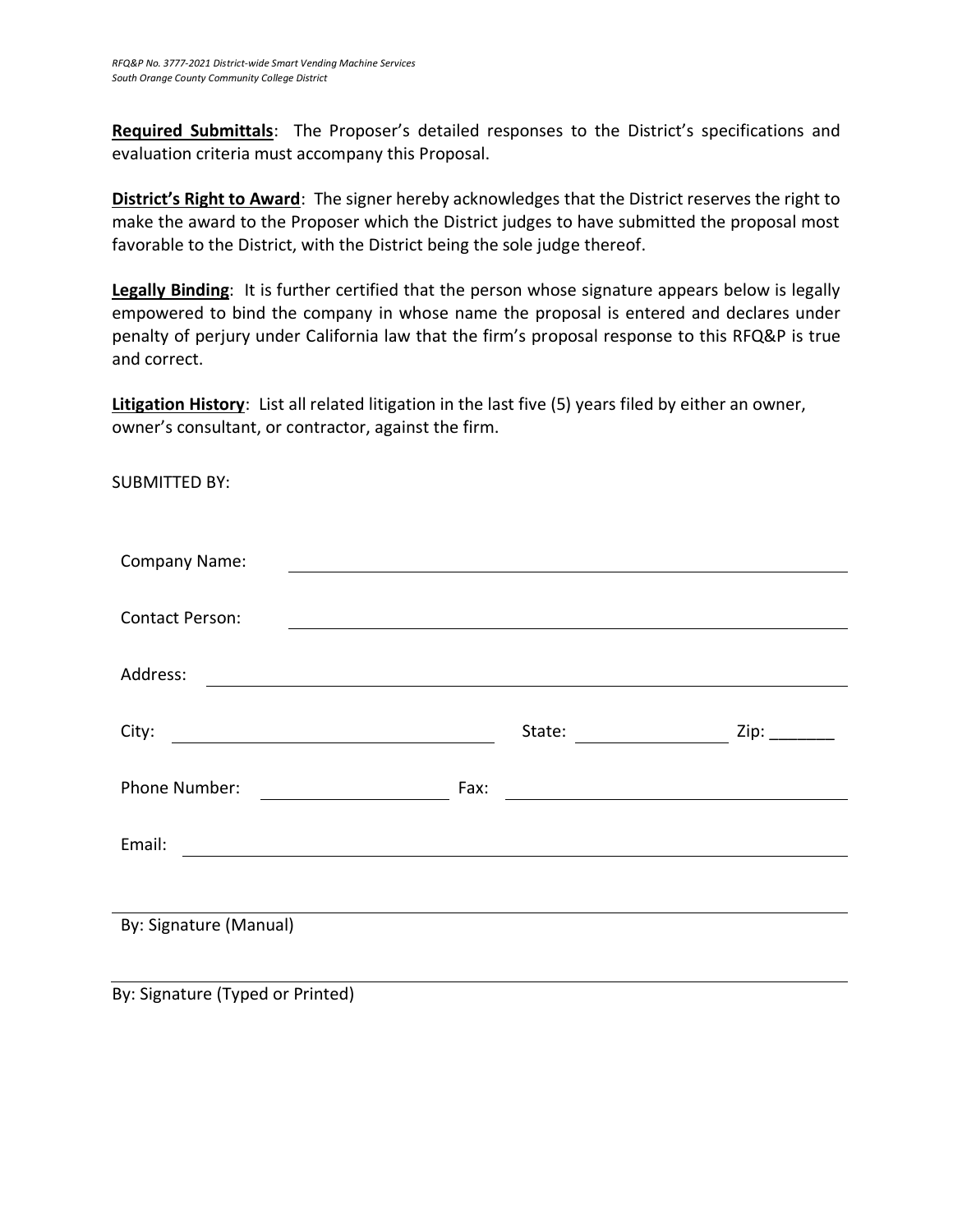# **PROPOSAL FORM H Addenda Acknowledgement**

<span id="page-27-0"></span>**Addenda**: Changes or corrections to the proposal document will be issued via a numbered addendum format at the time of the pre-proposal conference or at least five (5) calendar days prior to submittal date. Record below the number(s) and date(s) of addenda received, if applicable.

| Addendum #_________ |  |
|---------------------|--|
| Addendum #_________ |  |
| Addendum #________  |  |
| Addendum #_________ |  |
| Addendum #________  |  |
| Addendum #_________ |  |
| Addendum #_________ |  |
| Addendum #________  |  |
| Addendum #_________ |  |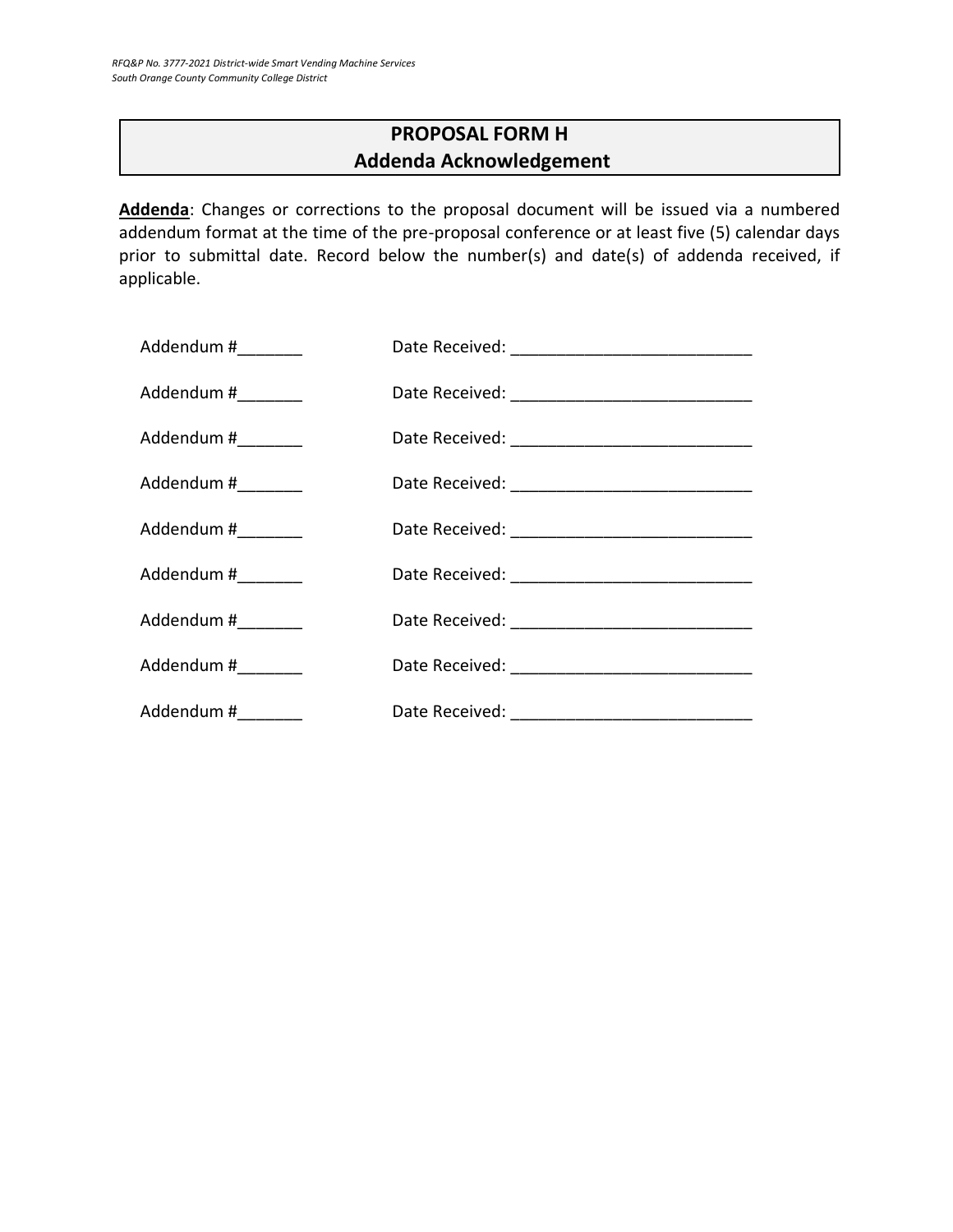# **APPENDIX A Non-Collusion Declaration**

## <span id="page-28-0"></span>**NON-COLLUSION DECLARATION TO BE EXECUTED BY PROPOSER AND SUBMITTED WITH PROPOSAL**

| State of California |      |    |     |     |    |                                              |
|---------------------|------|----|-----|-----|----|----------------------------------------------|
|                     |      |    | SS. |     |    |                                              |
| County of           |      |    |     |     |    |                                              |
|                     |      |    |     |     |    | being first duly sworn, deposes and          |
| says                | that | he | or  | she | IS |                                              |
|                     |      |    |     |     |    | the party making the foregoing proposal that |

the proposal is not made in the interest of, or on behalf of, any undisclosed person, Proposer, company, association, organization, or corporation; that the proposal is genuine and not collusive or sham; that the Proposer has not directly or indirectly induced or solicited any other Proposer to put in a false or sham proposal, and has not directly or indirectly colluded, conspired, connived, or agreed with any Proposer or anyone else to put in a sham proposal, or that anyone shall refrain from submitting a proposal; that the Proposer has not in any manner, directly or indirectly, sought by agreement, communication, or conference with anyone to fix the proposal price of the Proposer or any other Proposer, or to fix any overhead, profit, or cost element of the proposal price, or that of any other Proposer, or to secure any advantage against the public body awarding the contract of anyone interested in the proposed contract; that all statements contained in the proposal are true; and, further, that the Proposer has not, directly or indirectly, submitted his or her proposal price or any breakdown thereof, or the contents thereof, or divulged information or data relative thereto, or paid, and will not pay, any fee to any corporation, Proposer, company association, organization, or to any member or agent thereof to effectuate a collusive or sham proposal.

I certify (or declare) under penalty of perjury that the foregoing is true and correct.

\_\_\_\_\_\_\_\_\_\_\_\_\_\_\_\_\_\_\_\_\_\_\_\_\_\_\_\_\_\_\_\_\_\_\_\_\_\_\_\_\_\_\_\_\_

\_\_\_\_\_\_\_\_\_\_\_\_\_\_\_\_\_\_\_\_\_\_\_\_\_\_\_\_\_\_\_\_\_\_\_\_\_\_\_\_\_\_\_\_\_

Print Name

Signature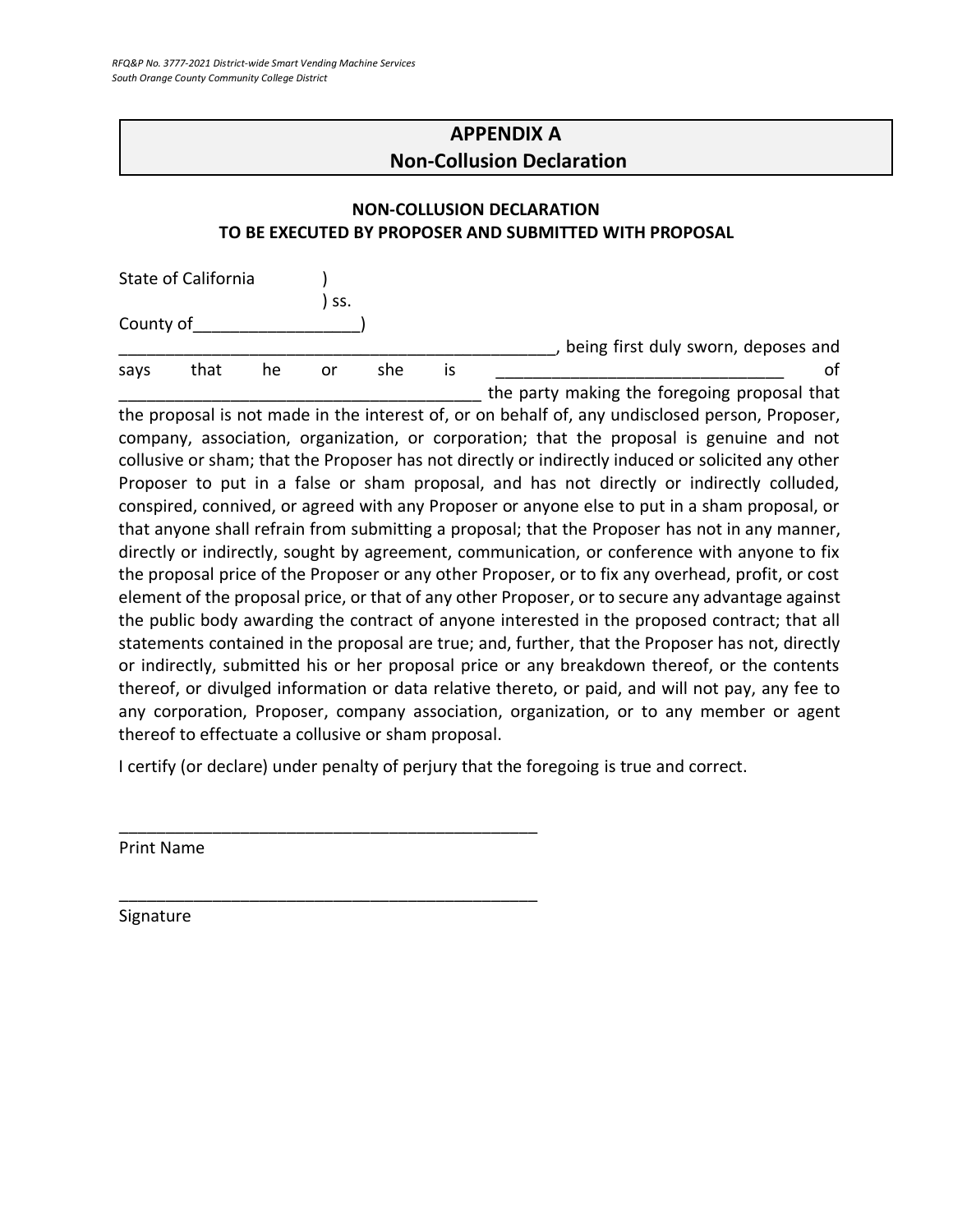# <span id="page-29-0"></span>**APPENDIX B Equal Opportunity Affirmative Action Statement**

# **SOUTH ORANGE COUNTY COMMUNITY COLLEGE DISTRICT EQUAL OPPORTUNITY AFFIRMATIVE ACTION STATEMENT**

Proposer hereby certifies that in performing work or providing products for the District, there shall be no discrimination in its hiring or employment practices because of age, sex, race, color, ancestry, national origin, religious creed, physical handicap, medical condition, marital status, or sexual orientation, except as provided for in Section 12940 of the California Government Code. Proposer shall comply with applicable federal and California anti-discrimination laws, including but not limited to the California Fair Employment and Housing Act, beginning with Section 12900 of the California Government Code.

IN WITNESS WHEREOF, the undersigned has executed this Certificate of Non-Discrimination this day of , 2018.

| Name of individual, company or corporation                                                                                                                                                                                     |       |          |
|--------------------------------------------------------------------------------------------------------------------------------------------------------------------------------------------------------------------------------|-------|----------|
|                                                                                                                                                                                                                                |       |          |
| Title: $\frac{1}{\sqrt{1-\frac{1}{2}}\cdot\frac{1}{2}}$                                                                                                                                                                        |       |          |
| Address: and the state of the state of the state of the state of the state of the state of the state of the state of the state of the state of the state of the state of the state of the state of the state of the state of t |       |          |
|                                                                                                                                                                                                                                |       |          |
|                                                                                                                                                                                                                                | State | Zip Code |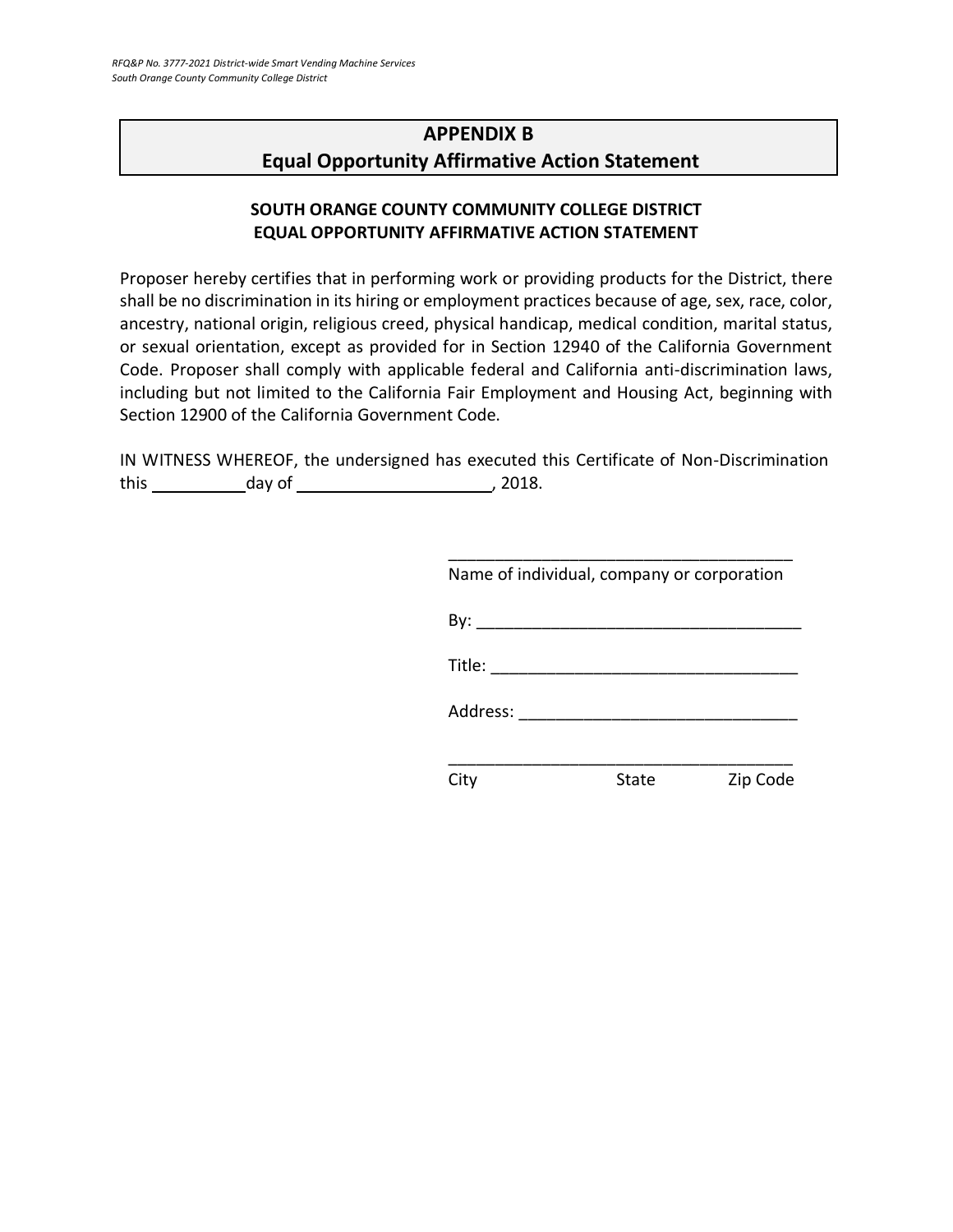# **APPENDIX C Certificate Regarding Worker's Compensation**

<span id="page-30-0"></span>Labor Code Section 3700 in relevant part provides:

Every employer except the State shall secure the payment of compensation in one or more of the following ways:

- (a) By being insured against liability to pay compensation in one or more insurers duly authorized to write compensation insurance in this State.
- (b) By securing from the Director of Industrial Relations a certificate of consent to self-insure, which may be given upon furnishing proof satisfactory to the Director of Industrial Relations of ability to self-insure and to pay any compensation that may become due to his employees.

I am aware of the provisions of Section 3700 of the Labor Code which require every employer to be insured against liability for Workers' Compensation or to undertake self-insurance in accordance with the provisions of that code, and I will comply with such provisions before commencing the performance of the work of this contract.

| Name of individual, company or corporation |       |          |  |
|--------------------------------------------|-------|----------|--|
| By:                                        |       |          |  |
| Title:                                     |       |          |  |
| Address:                                   |       |          |  |
| City                                       | State | Zip Code |  |

(In accordance with Article 5 (commencing at Section 1860), Chapter 1, Part 7, Division 2 of the Labor Code, the above certificate must be signed and filed with the awarding body prior to performing any work under this contract.)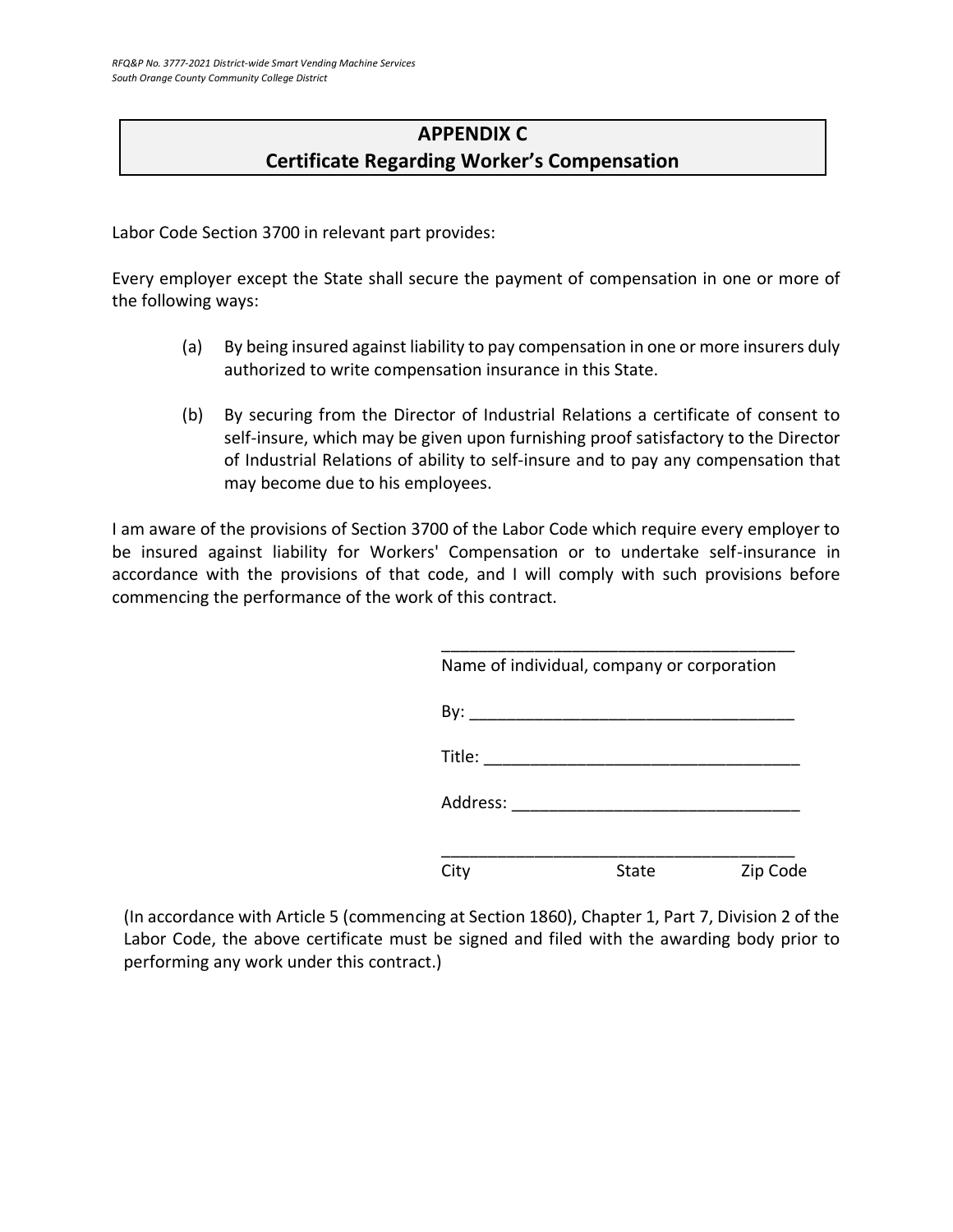# **APPENDIX D Sample Agreement District-wide Smart Vending Machine Services**

<span id="page-31-0"></span>**Note**: The sample Agreement may be subject to changes pursuant to negotiations.

The Respondent shall thoroughly review the below Agreement. As part of the proposal submission, indicate in a separate Tab of the RFQ&P Response the Respondent's acceptance of all terms and conditions set forth in the Agreement. If there is any term or condition of the Agreement, which a Respondent requests to be modified, the Respondent must: (i) specifically identify such term or condition; and (ii) set forth the specific text of the modification requested for each such term or condition. Notwithstanding any requested modification to any term or condition of the Agreement, no such modifications are binding on the District or enforceable against the District unless the District affirmatively and specifically accepts any such requested modification. Any Respondent whose RFQ&P Response does not identify requested modifications to terms or conditions of the Agreement will be deemed to have agreed to all terms and conditions set forth therein; if awarded the Agreement, such Respondent must execute the Agreement in the form and content attached hereto subject only to elements of such Respondent's RFQ&P Response accepted by the District.

Proposer agrees to the Agreement's terms and conditions with no exceptions.

YES □ NO □

If no, pursuant to the above instructions, submit all exceptions in a separate tab.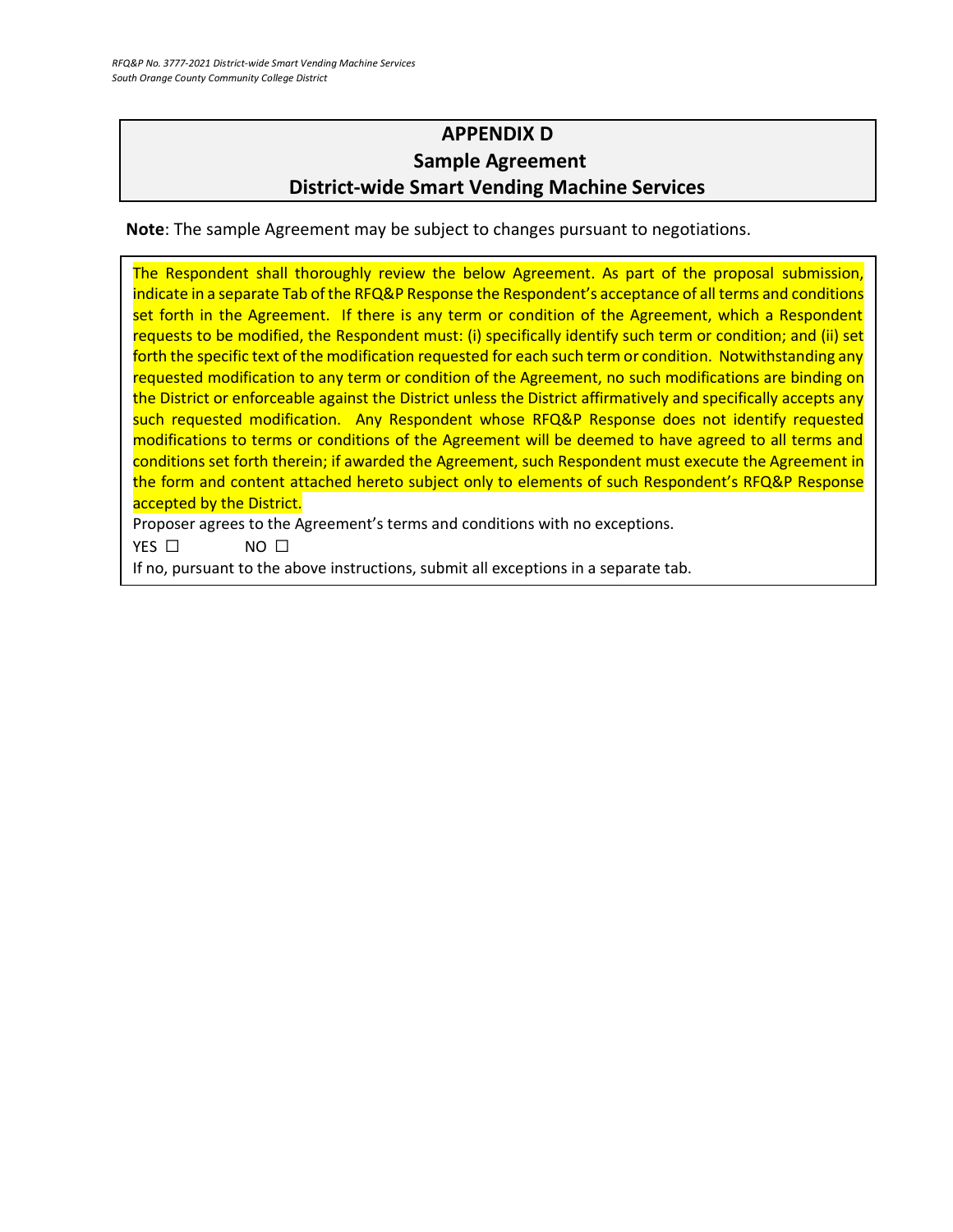

#### **SOUTH ORANGE COUNTY COMMUNITY COLLEGE DISTRICT**

#### **INDEPENDENT CONTRACTOR AGREEMENT**

This Agreement ("Agreement") is between South Orange County Community College District **[[ Campus Location ]]** ("District"), at 28000 Marguerite Parkway, Mission Viejo CA 92692, a California community college district and political subdivision of the State of California, and **[[ Name (Primary Second Party) ]]** ("Contractor"), at **[[ Street Line 1 (Primary Second Party) ]]**, **[[ City/Town (Primary Second Party) ]] [[ State/Province (Primary Second Party) ]] [[ Postal Code (Primary Second Party) ]]**. District and Contractor are also referred to collectively as the "Parties," and individually as "Party."

WHEREAS, District is in need of services and advice as it will assist the District in discharging its legal obligation to provide an adequate educational program;

WHEREAS, Contractor has represented to the District that Contractor is knowledgeable and qualified in skills required for this project and covenants that Contractor is capable of performing the services required under the Agreement; and

WHEREAS, District desires to obtain specialized services and/or advice stated in the Statement of Service reflected in this Agreement and is hereinafter referred to as the "Project" or "Services," located within the District.

NOW THEREFORE, the Parties agree as follows:

- 1. **Statement of Service.** The Contractor's services shall consist of those services performed by the Contractor and Contractor's employees as enumerated in this Agreement, along with all aspects of services as identified in RFQ&P 3777-2021 District-wide Smart Vending Machine Services, referenced herein and made a part hereof as Attachment A and Contractor's Proposal, referenced herein and made a part hereof as Attachment B. The Agreement, Attachment A and Attachment B shall collectively be defined as the "Services." The Parties understand and agree that the Agreement along with the Final Fee and Rate Proposal (Attachment C) shall be the prevailing and governing documents and that Attachments A and B are intended to cooperate and be complementary.
- 2. **Term.** This Agreement shall commence on **[[ Start Date ]]**, and shall end no later than **[[ End Date ]]**, and may be modified only by mutual written agreement of the Parties. The District shall have the discretion to terminate this Agreement at any time by providing Contractor thirty (30) days prior written notice specifying the date of termination.
- 3. **Payment.** District agrees to pay the Contractor for Services satisfactorily rendered pursuant to this Agreement a total amount not to exceed **[[ Contract Total Amount (Spelled Out) ]]** Dollars (\$ **[[ Contract Total Amount ]]).** Additional details: **N/A**.

The District will not pay any reimbursable expenses of the Contractor and the total contract not to exceed amount shall include all costs for the services rendered.

District shall not be liable to Contractor for any costs or expenses paid or incurred by Contractor in performing Services for District, unless otherwise specifically stated in this Agreement.

The District may withhold, or on account of subsequently discovered evidence, nullify the whole or a part of any payment to such extent as may be necessary to protect the District from loss, including costs and attorneys' fees, on account of: (1) defective or deficient work product not remedied; (2) failure of the Contractor to make payments properly to its employees or subcontractors; or (3) failure of Contractor to perform its services in a timely manner so as to conform to Project schedule.

- 4. **Invoices.** Contractor to send invoices to [AccountsPayable@socccd.edu](mailto:AccountsPayable@socccd.edu) or mail to South Orange County Community College District, 28000 Marguerite Parkway, Mission Viejo, CA 92692, Attn: Accounts Payable. Payment shall be net 30 days upon satisfactory completion and acceptance of Services. If payment term differs, it must be noted in Article 3. **To ensure prompt and accurate payment, all invoices related to this Agreement shall reference the following Agreement Number: DSPCRM-ICA-3777-2021**
- 5. **Materials and Expenses.** Contractor shall furnish, at their own expense, all labor, materials, equipment, supplies and other items necessary to complete the Services to be provided pursuant to this Agreement. District shall not be liable to Contractor for any costs or expenses paid or incurred by Contractor in performing Services for District. Contractor's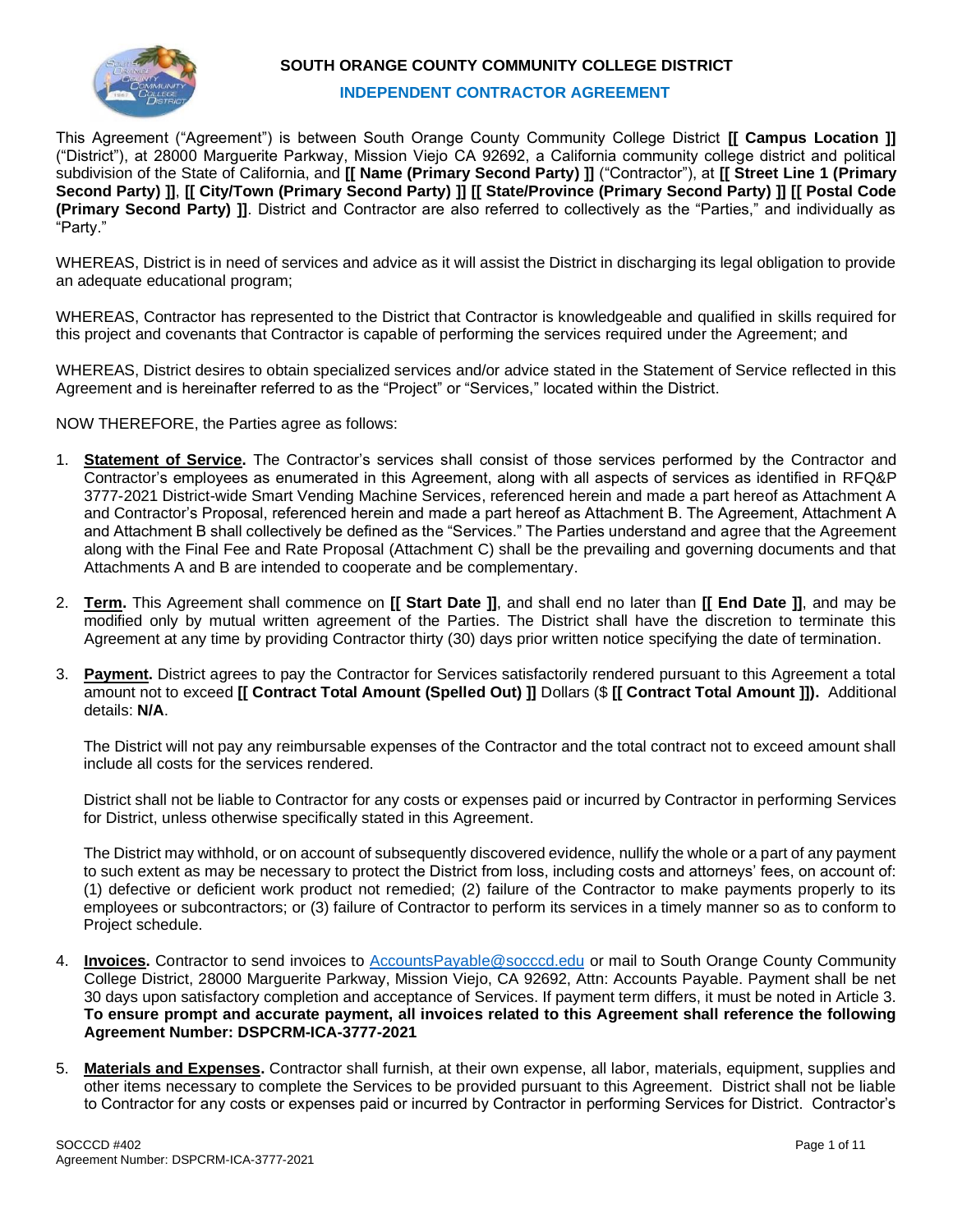Services will be performed, findings obtained, reports and recommendations prepared in accordance with generally and currently accepted principles and practices of their profession.

- 6. **Transportation.** Contractor hereby acknowledges and understands that it is their responsibility to arrange for transportation to provide all Services necessary and/or required by this Agreement and is solely responsible for all associated costs. The District is in no way responsible for, nor does District assume any liability for, any injury or loss, which may result from Contractor's transportation for which the Contractor shall indemnify the District in accordance with the Hold Harmless and Indemnification provision herein.
- 7. **Taxes.** Contractor acknowledges and agrees that it is their sole responsibility to report as income their compensation received from the District and to make the requisite tax filings and payments to the appropriate federal, state and/or local taxation authorities. No part of Contractor's compensation shall be subject to withholding by the District for the payment of social security, unemployment, disability insurance, or any other similar state or federal tax obligation.
- 8. **California State Tax Withholding for Nonresidents of California.** It is mutually understood that if Contractor is a nonresident of California, which may include California nonresidents, corporations, limited liability companies, nonprofits, and partnerships that do not have a permanent place of business in the State of California, the District is obligated to abide by California Franchise Tax Board (FTB) withholding requirements. The District is required to withhold from all payments or distributions of California source income made to a nonresident when payments or distributions are greater than One Thousand Five Hundred Dollars (\$1,500) for the calendar year unless the District receives authorization for a waiver or a reduced withholding rate from FTB. As of January 1, 2008, the standard withholding amount for all payments to nonresident California contractors is Seven Percent (7%). District will deduct the amount ordered by the State of California from the payment hereunder and will pay such amount directly to the Contractor's California State Income Tax Account, settlement of which must be made by Contractor directly with the State of California through Withholding Coordinator, Franchise Tax Board, P.O. Box 651, Sacramento, California, 95812-0651; telephone (916) 845-6262. Completion and submission of the appropriate form shall be the obligation of the nonresident Contractor and Contractor shall defend, indemnify and hold harmless the District against any loss, expense, or liability arising out of Contractor's acts or omissions with respect to this nonresident requirement. Contractor shall provide all necessary documentation and information to help District comply with all tax requirements related to California nonresidents.
- 9. **Standard of Care and Professional Conduct.** The Contractor shall perform all Services hereunder in a professional manner, using the degree of care and skill ordinarily exercised by, and consistent with, the current professional practices and standards of a professional practicing in California. The Contractor will furnish, at its expense, the Services that is set forth in this Agreement and represents that the Services is within the technical and professional areas of expertise of the Contractor or any subcontractor the Contractor has engaged or will engage to perform the Services. If the District desires, the District shall request in writing, the Contractor to provide Services in addition to, or different from, the Services described herein. The Contractor shall advise the District in writing of any Services that, in the Contractor's opinion, lie outside of the technical and professional expertise of the Contractor. The Services completed herein must meet the approval of the District and shall be subject to the District's general right of inspection to secure the satisfactory completion thereof.

Contractor or Contractor's employees, subcontractors, or volunteers who are determined by the District to be uncooperative, incompetent, a threat to the adequate or timely completion of the Services described herein, a threat to the safety of persons or property, or any of Contractor's employees, subcontractors, or volunteers who fail or refuse to perform the Services in a manner acceptable to the District, shall be promptly removed by the Contractor and shall not be contracted to perform this or any future Services for the District.

- 10. **Audit and Inspection of Records.** At any time during the normal business hours and as often as District may deem necessary, Contractor shall make available to District for examination at District's place of business as specified herein, all data, records, investigation reports and all other materials respecting matters covered by this Agreement and Contractor will permit the District to audit, and to make audits of all invoices, materials, payroll, records of personnel and other data related to all matters covered by this Agreement.
- 11. **Time is of the Essence.** Time is of the essence with respect to all provisions of this Agreement.
- 12. **Termination.** Either Party may, at any time, with or without cause, terminate this Agreement by providing at least thirty (30) days written notice to the other Party prior to the requested termination date. In such case, District shall compensate Contractor only for Services satisfactorily rendered to the date of termination. If District terminates for cause, it shall be entitled to compensation from Contractor for all costs associated with addressing and rectifying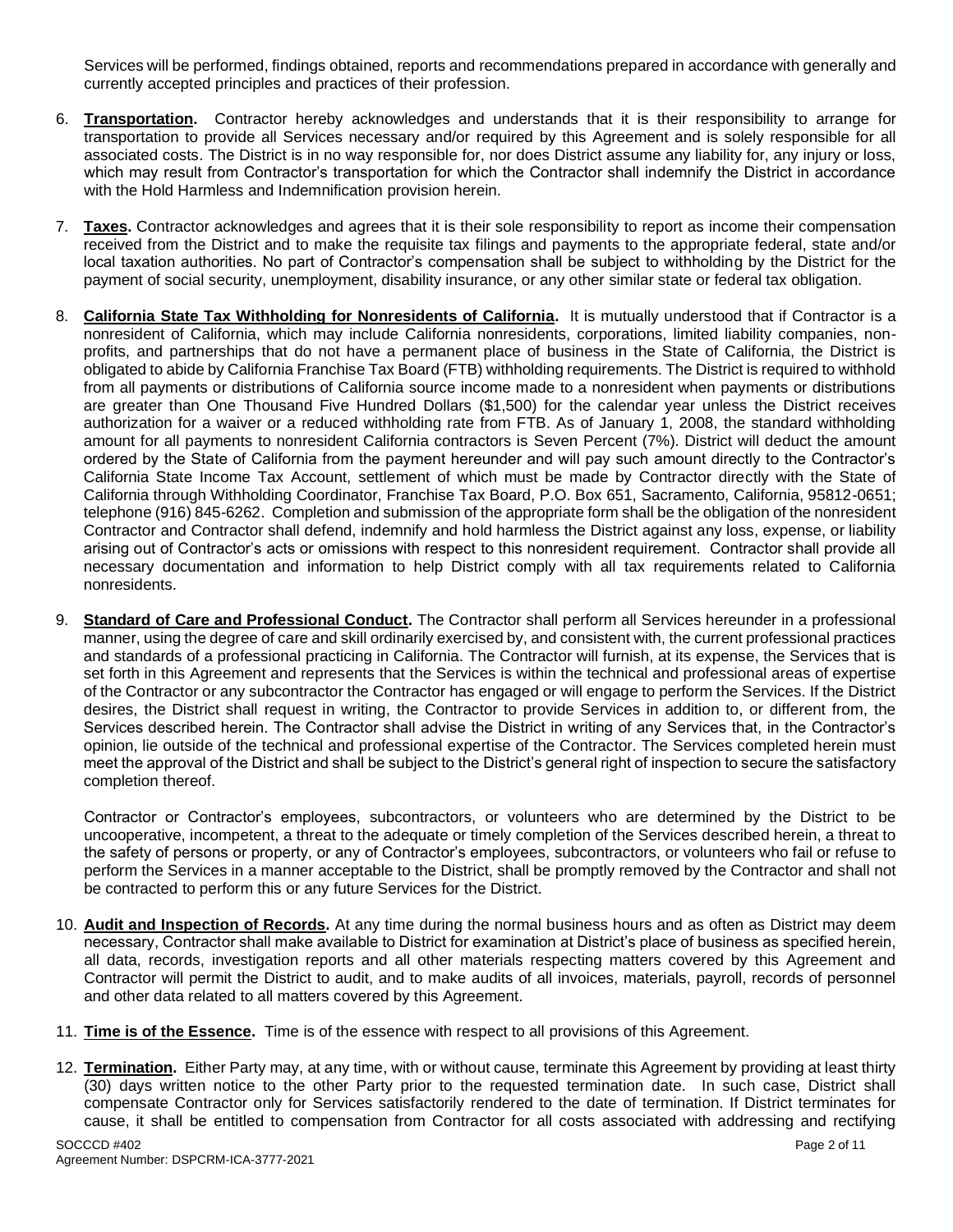Contractor's noncompliance with this Agreement. Written notice by District shall be sufficient to stop further performance of Services by Contractor. In such case, notice shall be deemed given when received by the Contractor or no later than three (3) days after the day of mailing, whichever is sooner.

- 13. **Hold Harmless and Indemnification.** To the fullest extent permitted by law, the Contractor and its subcontractors shall defend (with counsel of District's choosing), indemnify, and hold harmless the District, its Board of Trustees, officers, agents, employees, representatives, and volunteers (collectively "Indemnified Parties") from any and all claims, demands, causes of action, costs, expenses, liabilities, losses, in law or equity, property damage, personal injury, damages or injuries/illnesses (including COVID-19) of any kind, including wrongful death, in any manner arising out of, pertaining to, or incident to any alleged acts, equipment failure and/or malfunction, faulty installation, errors or omissions, negligence, recklessness or willful misconduct of Contractor, its officials, officers, agents, employees, representatives, subcontractor, or volunteers, in connection with the performance or non-performance of Contractor installed/provided equipment/materials and the Contractor's Services of this Agreement or obligations hereunder, including without limitation the payment of all consequential damages, expert witness fees, attorney's fees, and other related costs and expenses. In the event any article sold and delivered hereunder is covered by any patent, copyright, or application thereof, Contractor and its subcontractors shall defend, indemnify, and hold harmless South Orange County Community College District, its Board of Trustees, officers, agents, employees, representatives, and volunteers from any and all losses, costs or expenses resulting from claims, suits or judgments rendered for violation of rights under such patents, copyright, or application. Contractor shall reimburse the District, its Board of Trustees, officers, agents, employees, representatives, and/or volunteers for all legal expenses and costs incurred by each of them in connection therewith or in enforcing the indemnity provided herein. This hold harmless and indemnification includes, but is not limited to, compensatory damages, regulatory fines, penalties, and extra-contractual liability. In no event shall the District, its Board of Trustees, officers, agents, employees, representatives, and/or volunteers be liable for any loss of Contractor's business, revenues or profits, or special, consequential, incidental, indirect or punitive damages of any nature, even if the District its Board of Trustees, officers, agents, employees, representatives, and/or volunteers have been advised in advance of the possibility of such damages.
	- A. Contractor's and its subcontractor's obligation to indemnify the District, its Board of Trustees, officers, agents, employees, representatives, and/or volunteers shall not be restricted to insurance proceeds, if any, received by the District, its Board of Trustees, officers, agents, employees, representatives, and/or volunteers.
	- B. The Parties understand and agree that this shall be the sole indemnity, as defined by California Civil Code § 2772, governing this Agreement. Any other indemnity that may be attached to this Agreement as an Exhibit shall be void and unenforceable between the Parties.
	- C. Neither termination of this Agreement nor completion of the acts to be performed under this Agreement shall release Contractor and/or its subcontractor from their obligations to indemnify as to any claims or causes of action asserted so long as the event(s) upon which such claim or cause of action is predicated shall have occurred prior to the effective date of termination or completion.
- 14. **Insurance.** The Contractor and its subcontractors shall maintain in full force and effect throughout the term of this Agreement the following policies of insurance with no less than the limits set forth herein. District may adjust, Contractor's required minimum coverage limits set forth herein at the commencement of a renewal term by providing Contractor and subcontractor (if applicable) written notice.
	- A. A.M. Best Financial Rating.Policies of insurance required herein shall be issued by insurers with an A.M. Best financial rating of A:VII or better.
	- B. Admitted Carrier(s). Policies of insurance shall be afforded by insurers who are admitted licensed to transact business in the State of California.
	- C. Workers' Compensation and Employer's Liability.In accordance with the laws of the State of California, Contractor shall maintain Workers' Compensation insurance and Employer's Liability coverage with not less than One Million Dollars (\$1,000,000) for Each Accident, One Million Dollars (\$1,000,000) for Disease - Each Employee, and One Million Dollars (\$1,000,000) for Disease - Policy Limit.
	- D. Commercial General Liability. Insurance with limits of not less than One Million Dollars (\$1,000,000) per occurrence and Two Million Dollars (\$2,000,000) general aggregate to cover losses including, but not limited to blanket contractual, broad form property damage, products & completed operations, personal injury, and wrongful death.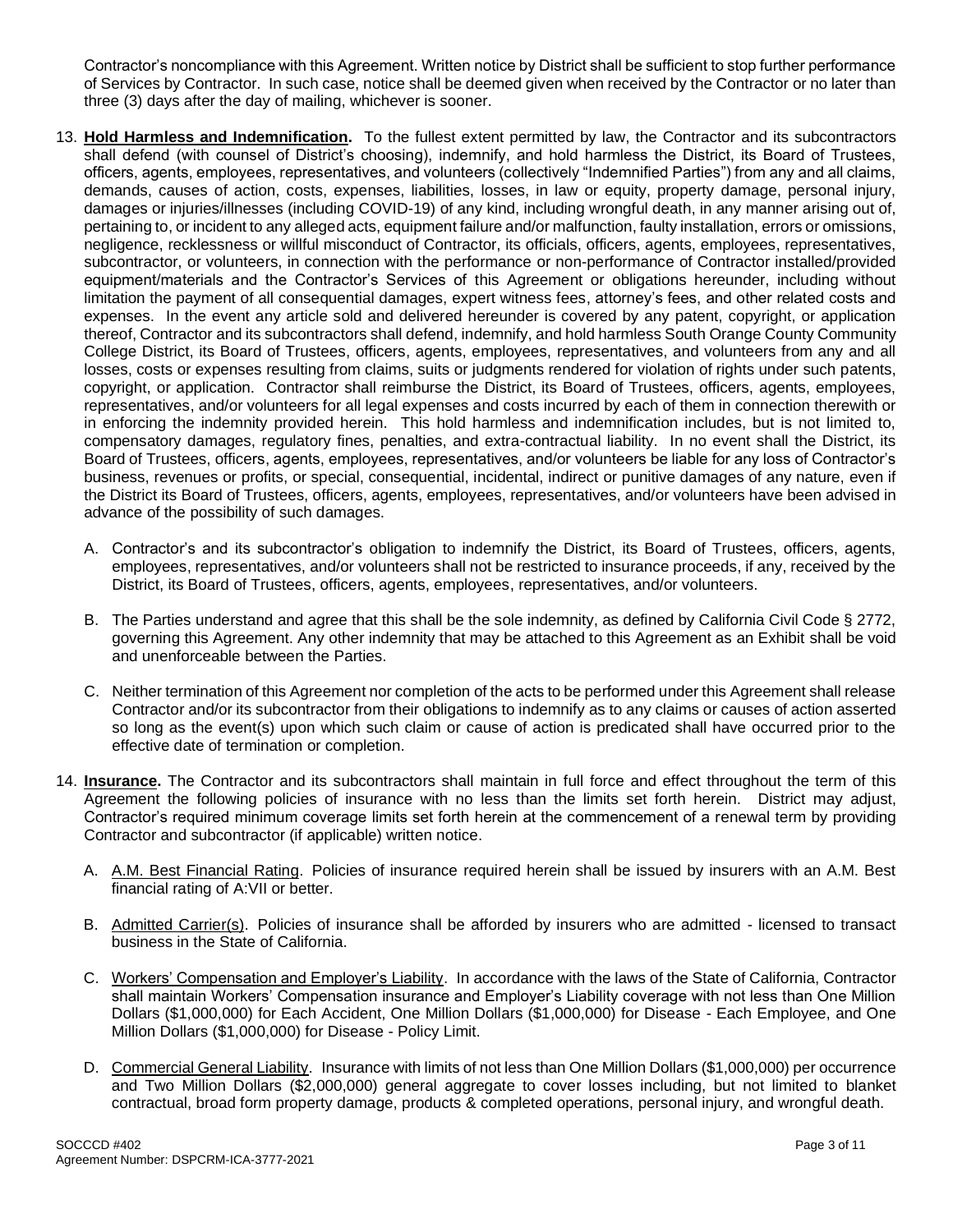- E. Automobile Liability. Insurance with combined single limits of not less than One Million Dollars (\$1,000,000) per occurrence and Two Million Dollars (\$2,000,000) general aggregate to cover losses involving "Any Auto".
- F. Additional Insured Endorsement. Contractor and its subcontractors shall each issue District an endorsement naming District, its Board of Trustees, officers, agents, employees, representatives, invitees, and volunteers as Additional Insureds to Contractor and its subcontractor's Commercial General Liability and Automobile Liability insurance policies.
- G. Primary and non-contributory endorsement. Contractor's and its subcontractor's insurance coverage and limits shall be primary and any of the District's insurance coverage and limits shall be non-contributory.
- H. Waiver of Subrogation Endorsements. Contractor and its subcontractors shall each issue District an endorsement waiving all rights of subrogation against the District, its Board of Trustees, officers, agents, employees, representatives, invitees, and volunteers with respect to Contractor's and subcontractor's commercial general liability, automobile liability, and workers' compensation policies.
- I. No Cancellation or Material Modification. Policies of insurance and accompanying endorsements required by this Agreement shall not be cancelled or materially modified, except upon thirty (30) days' advance written notice to District. Written notice of cancellation or material modification shall be from the insurer(s) issuing the policy(ies) of insurance to the District or the Contractor and subcontractor (if applicable).
- J. Certificate(s) of Insurance and Endorsement(s). Certificate(s) and Endorsement(s) evidencing the required coverages and limits set forth herein shall be provided to District upon Contractor's execution of this Agreement. No Services shall commence by Contractor or its subcontractors until the required certificate(s) of insurance and endorsement(s) have been furnished to the District.
- 15. **Public Retirement System Retirees.** Contractor must disclose to District if Contractor has retired from the California State Teachers' Retirement System ("CalSTRS") or the California Public Employees' Retirement System ("CalPERS"). Pursuant to California Education Code Section 24214 and 24214.5, there are postretirement limitations on earnings if Contractor has retired from CalSTRS and hours worked limitations if Contractor has retired from CalPERS. If Contractor has retired from either CalSTRS or CalPERS, Contractor should be aware that the District is required to report all payments under this and any additional Agreements in any given year (July 1 – June 30).
- 16. **Independent Contractor.** Contractor, in the performance of this Agreement, shall be and act as an independent Contractor and not an employee of the District. Contractor and its subcontractors, understand and agree that they shall not be considered officers, agents, employees, or volunteers of the District, and are not entitled to benefits of any kind or nature normally provided employees of the District and/or to which District's employees are normally entitled, including, but not limited to, State Unemployment Compensation or Workers' Compensation. Contractor assumes the full responsibility of their actions and/or liabilities including those of their employees or agents as they relate to the Services to be provided under this Agreement. Contractor shall assume full responsibility for withholding and payment of all federal, state, local and applicable income taxes; workers' compensation; contributions, including but not limited to, unemployment insurance and social security with respect to Contractor and Contractor's employees. Contractor should be aware that the IRS regulations require District to report total income exceeding six hundred dollars (\$600) under this and any additional Agreements in any given year. The District will not withhold taxes, unemployment insurance or social security for Contractor or Contractor's employees or subcontractors. Contractor agrees to defend, indemnify and hold the District, its Board of Trustees, officers, agents, employees, representatives, and volunteers harmless from and against any and all liability arising from any failure or alleged failure of Contractor to withhold or pay any applicable tax, unemployment insurance or social security when due or any failure or alleged failure to comply with any applicable regulation applicable to Contractor's employees or subcontractors.
- 17. **Use of Subcontractors.** The obligations of the Contractor pursuant to this Agreement shall not be assigned by the Contractor without the express written approval of the District. Contractor must obtain District's prior written approval to use any subcontractors while performing any portion of this Agreement and such approval may be conditioned on approval of the subcontract between Contractor and subcontractor. Such approval must include approval of the proposed subcontractor and the terms of compensation. If written approval for Contractor's use of a subcontractor is provided by the District, Contractor warrants that said subcontractor shall have sufficient skill and experience to perform the Services assigned to them. Contractor further represents that its subcontractors have all licenses, permits, qualifications, and approvals of whatever nature that are legally required to perform the Services, and that such licenses and approvals shall be maintained throughout the term of this Agreement. District retains the right to obtain copies of subcontractor's insurance coverage at any time. Nothing in this Article shall be interpreted as creating a contractual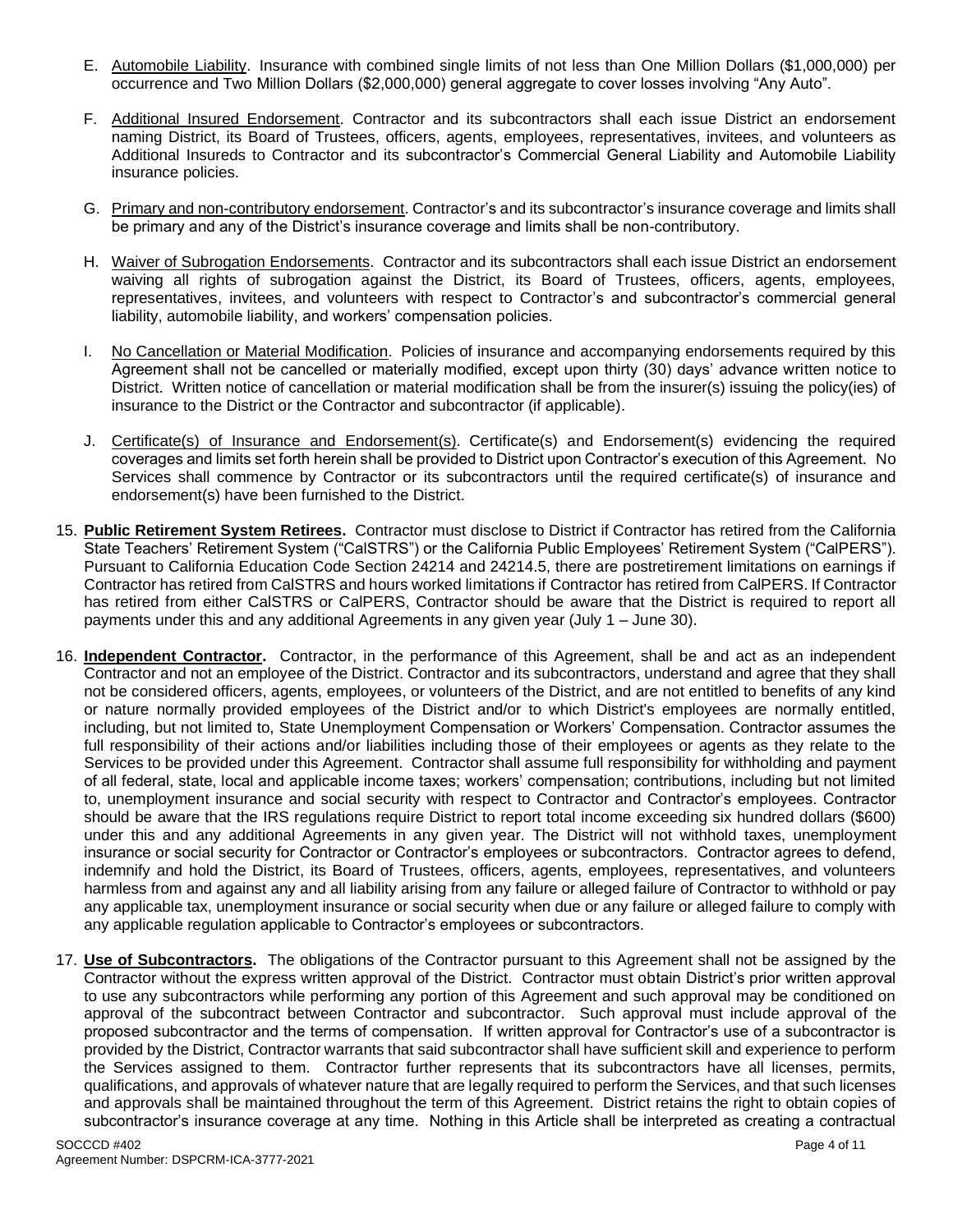relationship between District and any approved subcontractor. Notwithstanding District's approval of any subcontractor's contract, Contractor shall remain solely responsible for any harm, damage, or claim arising from any subcontractor's acts or omissions as set forth in the Hold Harmless and Indemnification provision herein.

- 18. **Assignment.** The obligations of the Contractor pursuant to this Agreement shall not be assigned by the Contractor without the express written approval of the District.
- 19. **Employment with Public Agency.** If Contractor is an employee of another public agency, Contractor agrees that they will not receive salary or remuneration, other than vacation pay, for the actual time in which Services are actually being performed pursuant to this Agreement.
- 20. **Representations and Warranties.** Contractor on its own behalf and on behalf of all its employees, makes the following certifications, representations, and warranties for the benefit of the District. In addition, Contractor acknowledges and agrees that the District, in deciding to engage Contractor pursuant to this Agreement, is relying upon the truth and validity of the following certifications, representations and warranties and their effectiveness throughout the term of this Agreement and the course of Contractor's engagement hereunder:

Contractor and its employees are qualified in all respects to provide to the District all of the Services contemplated by this Agreement and, to the extent required by any applicable laws, Contractor and its employees have all licenses, permits, qualifications, and/or governmental approvals that are legally required to perform the Services as described herein. Such licenses, permits, qualifications, and/or governmental approvals shall be maintained throughout the term of this Agreement.

Contractor, in providing the Services and in otherwise carrying out its obligations to the District under this Agreement, shall, at all times, comply with all applicable federal, state, and local laws, rules, regulations, and ordinances, including workers' compensation and equal protection and non-discrimination laws. Contractor shall be liable for all violations of such laws and regulations in connection with the Services as described herein.

Contractor warranties all services related to installation of all equipment and materials, and shall perform all replacement and/or repairs within a reasonable time in accordance with industry standards. Contractor shall be responsible for transferring to the District all manufacturer related product warranties and guarantees where applicable.

21. **Equal Opportunity/Non-Discrimination.** Contractor shall not discriminate against any individual with respect to their compensation, terms, conditions, or privileges of employment; or discriminate in any way which would deprive or tend to deprive any individual of employment opportunities or otherwise adversely affect their status as a Contractor because of such individual's race, color, religion, sex, national origin, age, disability, medical condition, marital status, veteran status, or any other category protected by law.

Contractor shall ensure that all Services and benefits rendered to the District, its Board of Trustees, officers, agents, employees, representatives, students, consultants/contractors, and volunteers are provided free of any form of harassment and without regard to race, color, religion, sex, age, disability, medical condition, marital status, national origin, veteran status, or any other category protected by law. Contractor shall comply with Americans with Disabilities Act and the Rehabilitation Act of 1973, as amended.

22. **Compliance with Applicable Laws, Policies, Procedures, Rules & Regulations.** Contractor and its subcontractors shall comply with District's policies, procedures, rules, regulations and/or guidelines that include but are not limited to a smoke, alcohol, and controlled substances free campus, conflict of interest, workplace violence, code of conduct, harassment and discrimination prevention and drug-free environment.

Contractor and its subcontractors agree to comply with all federal, state and local laws, rules, regulations, and ordinances that are now and may in the future become applicable to Contractor/its subcontractors, Contractor's/subcontractor's business, equipment and personnel engaged in Services covered by this Agreement or accruing out of the performance of such Services. Additionally, Contractor and its subcontractor shall strictly comply with all health and safety guidelines consistent with Cal/OSHA and CDC.

COVID-19 Related Responsibilities. Contractor and its subcontractors shall respond to all potential COVID-19 exposure events immediately. If a possible COVID-19 infection or potential exposure event occurs involving Contractor, its subcontractors, and any of their employees performing Services on District property pursuant to the terms of this Agreement, Contractor and/or subcontractor shall immediately notify the District. While the confidentiality of all medical conditions must be maintained in accordance with applicable law, the District reserves the right to inform any District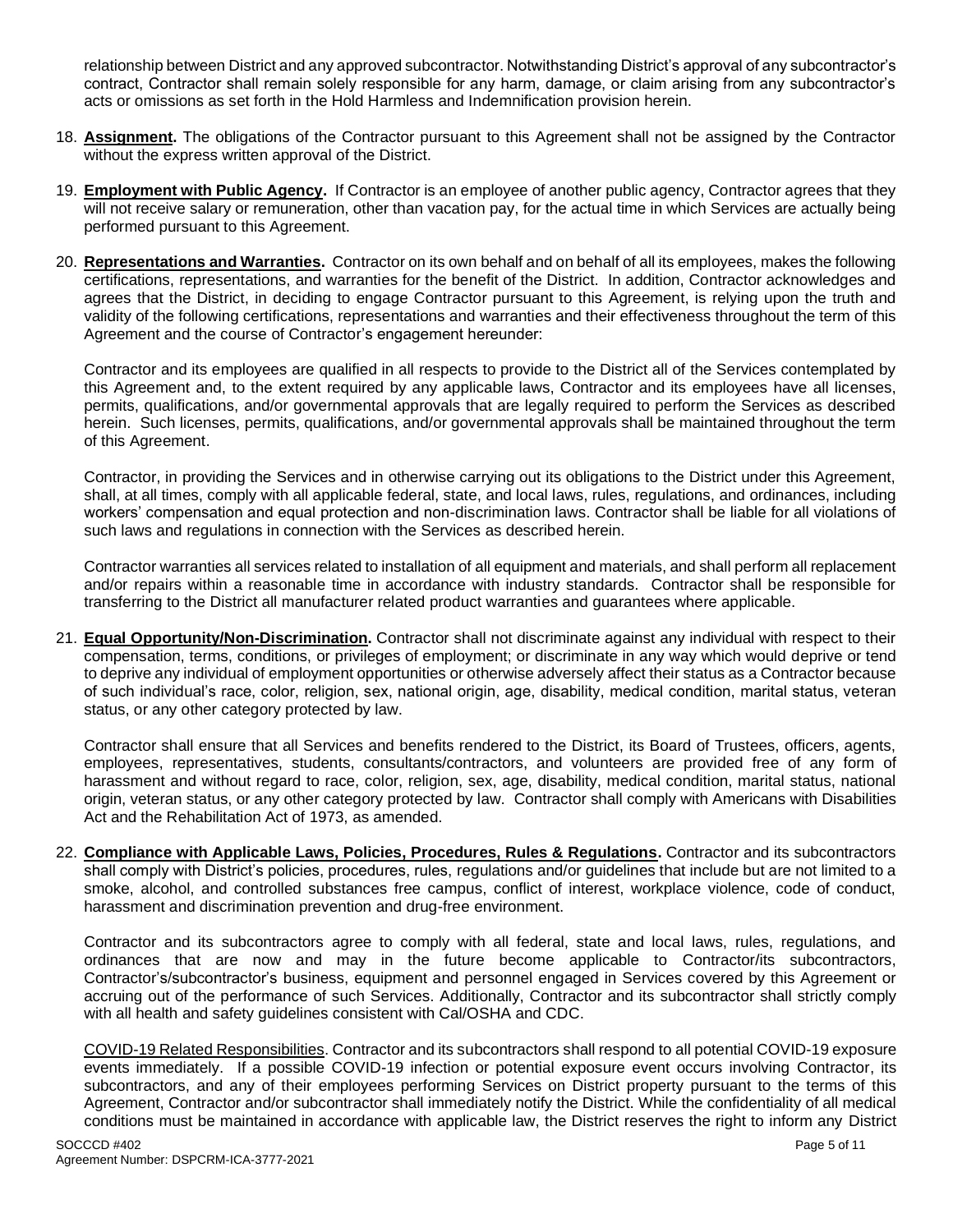staff, employees, students, and/or visitors that an unnamed individual has been diagnosed with COVID-19 if any of the District's staff, employees, students, or visitors might have been exposed to the disease so such individual(s) may take measures to protect their own health.

Contractor and its subcontractors shall ensure that its employees will at all times comply with COVID-19 Addendum - *Contractor Protocols While on District Property During COVID-19 Pandemic*.

- 23. **Certification Regarding the California Penal Code Section 290.** By executing this Agreement, Contractor agrees to comply with the rules and regulations of the Sex Offender Registration Act, California Penal Code Section 290.95. Contractor certifies and understands that every person required to register under Section 290 shall disclose their status as a registrant, upon application or acceptance of a position, to that person, group, or organization. Furthermore, no person who is required to register under Section 290 because of a conviction for a crime where the victim was a minor under sixteen (16) years of age shall be an employer, employee, or independent Contractor, or act as a volunteer with any person, group, or organization in a capacity in which the registrant would be working directly and in an unaccompanied setting with minor children on more than an incidental and occasional basis or have supervision or disciplinary power over minor children. A violation of this Article is a misdemeanor punishable by a fine not exceeding One Thousand Dollars (\$1,000), by imprisonment in a county jail not to exceed a period of six (6) months, or by both that fine and imprisonment.
- 24. **Background Check.** Contractor hereby certifies that Contractor has never been charged with a felony, including any "violent felony" as defined in California Civil Code Section 667.5(c) or serious felony defined by California Civil Code Section 1192.7 prior to, or on the date of, this Agreement. Contractor shall notify District in writing immediately if Contractor is charged with any felony during the term of this Agreement in which case District may terminate this Agreement immediately. Contractor further hereby authorizes the District or other organizations to conduct a comprehensive review of his/her background upon District's request. Contractor hereby consents to the background check to the fullest extent permitted by law. Contractor agrees to indemnify, defend and hold harmless the District from any claims, damages, harms, and costs, including legal and processing fees arising from the requirements of this Article, including any such issue arising from any felony Contractor has been charged with, or is charged with, during this Agreement. Failure to complete any required step to provide the background check and information required herein upon District request within thirty (30) days shall be grounds for termination of this Agreement.
- 25. **Profanity Prohibited.** Profanity of any kind, including, but not limited to, racial, ethnic, or sexual slurs or comments which could be considered harassment on any District property or any property while Contractor and/or subcontractor are performing Services described herein is prohibited.
- 26. **Mandatory Dress Code.** Appropriate attire is mandatory. Therefore, clothing with inappropriate language/suggestions/gestures graphics, indecent exposure, tank tops, cut-offs, and shorts are not allowed. Additionally, what is written or pictured on clothing must comply with the requirements of acceptable language as stated in the above Article.
- 27. **Trademark/Logo Use.** Contractor must obtain written approval from District's Public and Government Affairs, Public Information Office ("PIO") to use the District's name and/or logos in any advertisements, promotions, press releases or other media. In the event permission is granted, PIO will furnish Contractor with camera-ready artwork for such use. District, at its sole discretion, may limit or otherwise place conditions on Contractor's use of District's name, and/or logos in which case such limitations shall be incorporated into this Agreement. Contractor shall not revise, change, or otherwise alter any material related to District's name and/or logo without written consent from District.

#### 28. **Originality of Services.**

- A. Matters Produced Under this Agreement. Contractor understands and agrees that all matters produced under this Agreement shall become the property of District and cannot be used without District's express written permission. District shall have all rights, titles and interests in said matters, including the right to secure and maintain the copyright, trademark and/or patent of said matter in the name of the District. Contractor consents to use of Contractor's name in conjunction with the sale, use, performance, and distribution of the matters, for any purpose and in any medium.
- B. Contractor Use of Other Copyright/Trademark/Patent Materials. Contractor is responsible for arranging and paying for all rights and copyrights necessary and for all costs arising from the use of any material covered by copyright, patent, trademark or franchise. Contractor agrees to defend, indemnify, and hold harmless the District from any claims or costs, including legal fees, which might arise from questionable use of any such material. The District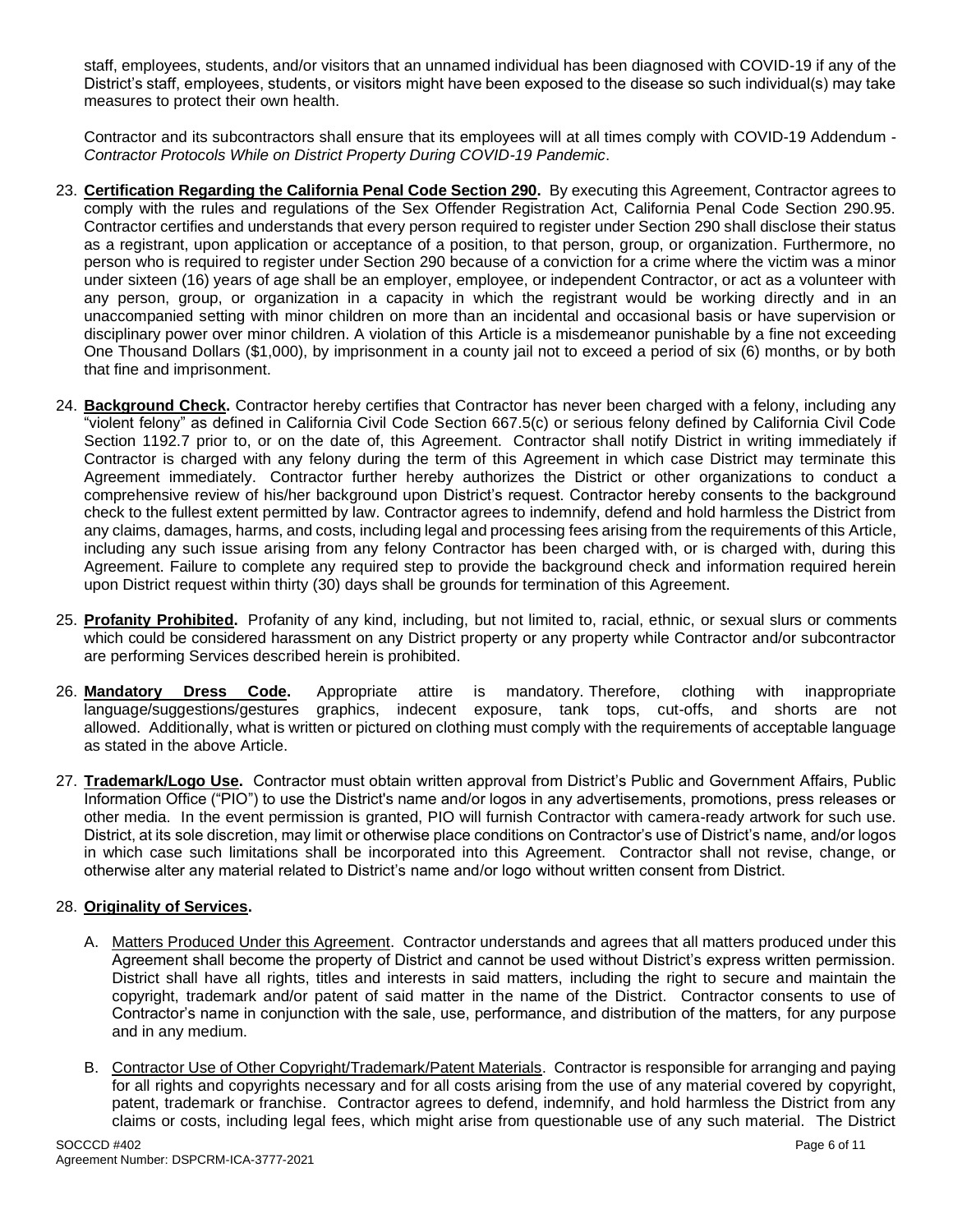reserves the right to require verification.

- 29. **Rights to Data.** Contractor grants to the District the right to publish, translate, reproduce, deliver, use and dispose of, and to authorize others to do so, all data, including reports, drawings, blueprints, and technical information resulting from the performance of Services under this Agreement.
- 30. **Confidentiality.** Subject to any state or federal laws requiring disclosure (e.g., the California Public Records Act), the Parties agree, during the term of this Agreement and for five (5) years after termination or expiration of Agreement, to hold each other's proprietary or confidential information in strict confidence, except for any information protected under confidentiality laws, which shall be held in such confidence in perpetuity. Parties agree not to provide each other's proprietary or confidential information in any form to any third party or to use each other's proprietary or confidential information for any purpose other than the implementation of, and as specified in this Agreement. Confidential information may include, but is not limited to, information related to the District's research, development, trade secrets, and business affairs. Each Party agrees to take all reasonable steps to ensure that proprietary or confidential information of either Party is not disclosed or distributed by its employees, agents, or contractors in violation of the provisions of this Agreement.

Contractor shall advise the District of any and all materials subject to any copyright restrictions or requirements, which are used or recommended for use by Contractor to achieve the project goals. In the event Contractor shall fail to advise the District of such use under this Agreement, and as a result, the District should be found in violation of any copyright restrictions or requirements, Contractor agrees to indemnify, defend and hold harmless, District against any action or claim brought by the copyright holder.

Notwithstanding the above requirements, to the extent any records or documents associated with the Contractor's Services and/or the project are or become public records, they shall be subject to disclosure pursuant to the Public Records Act and applicable California law.

- 31. **Non-Waiver.** The failure of District or Contractor to seek redress for violation of, or to insist upon, the strict performance of any term or condition of this Contract shall not be deemed a waiver by that party of such term or condition, or prevent a subsequent similar act from again constituting a violation of such term or condition.
- 32. **Notices.** All notices or demands to be given under this Agreement by either Party to the other Party shall be in writing and given either by: (a) personal service or (b) by U.S. Mail, mailed either by certified or registered mail, return receipt requested, with postage prepaid. Service shall be considered given when received, if personally served, or, if mailed, on the third day after deposit in any U.S. Post Office. The address to which notices or demands may be given by either Party may be changed by written notice given in accordance with the notice provisions of this Article. At the date of this Agreement:

| DISTRICT:                                |                                                                                                                                                                                                                                                   |
|------------------------------------------|---------------------------------------------------------------------------------------------------------------------------------------------------------------------------------------------------------------------------------------------------|
|                                          | South Orange County Community College District<br>Priya Jerome, Executive Director of Procurement,<br>Central Services, and Risk Management<br>28000 Marguerite Parkway<br>Mission Viejo, CA 92692<br>(949) 582-4850 / purchasing-dept@socccd.edu |
| CONTRACTOR:                              |                                                                                                                                                                                                                                                   |
|                                          | [[ Name (Primary Second Party) ]]                                                                                                                                                                                                                 |
|                                          | [[ Contact Name (Primary Second Party Contact) ]], [[ Contact Title (Primary                                                                                                                                                                      |
| Second Party Contact) ]]                 |                                                                                                                                                                                                                                                   |
|                                          | [[ Street Line 1 (Primary Second Party) ]]                                                                                                                                                                                                        |
|                                          | [[ City/Town (Primary Second Party) ]], [[ State/Province (Primary Second Party) ]]                                                                                                                                                               |
| [[ Postal Code (Primary Second Party) ]] |                                                                                                                                                                                                                                                   |
|                                          | [[ Contact Phone Number (Primary Second Party Contact) ]] / [[ Contact E-mail]                                                                                                                                                                    |
| (Primary Second Party Contact) ]]        |                                                                                                                                                                                                                                                   |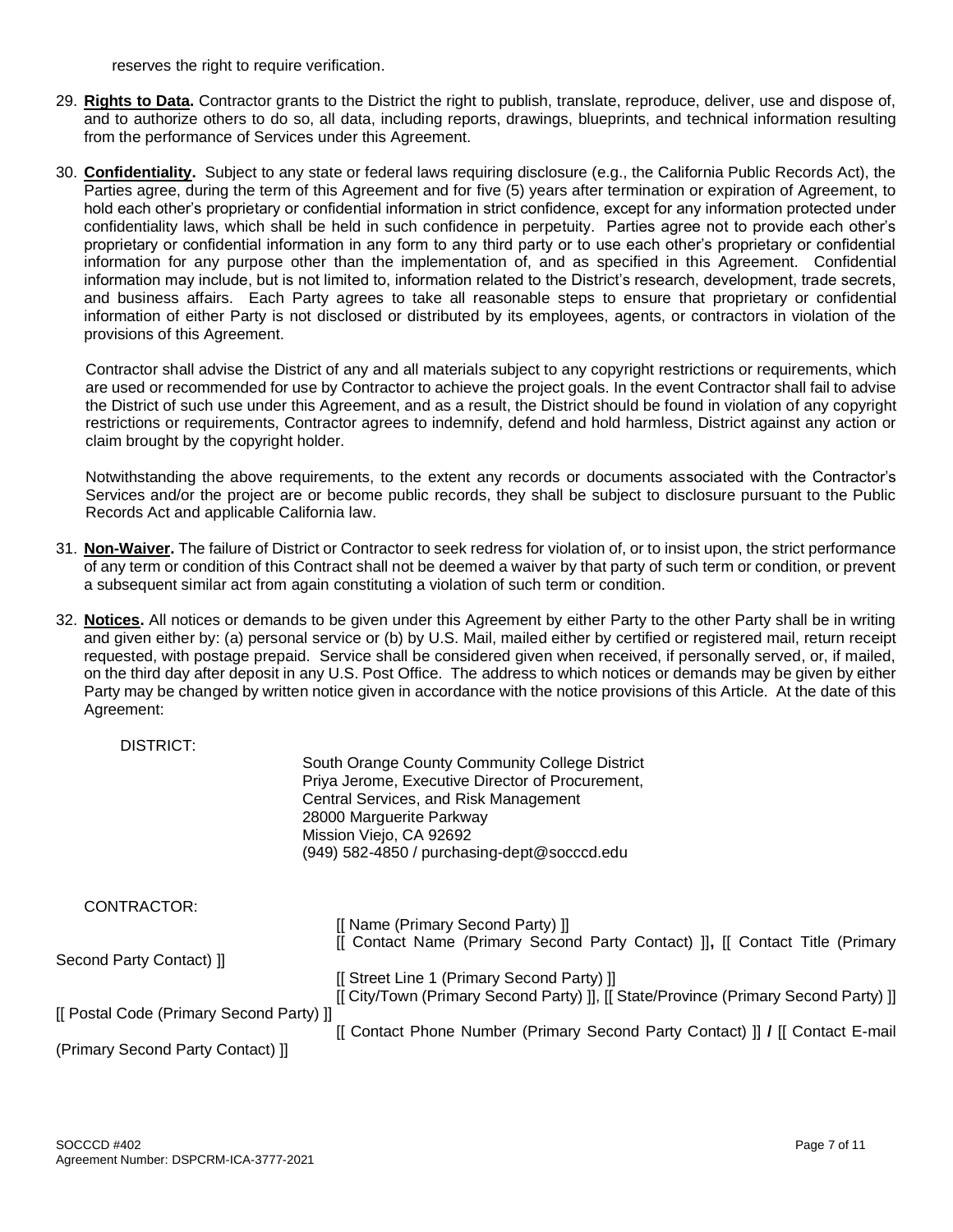A Party may change their designated representative and/or address for the purposes of receiving notices and communications under this Agreement by notifying the other Party of the change in writing and in the manner described in this Article.

- 33. **Supersedes.** This Agreement constitutes the entire agreement and understanding between the parties to this Agreement and supersedes all prior and contemporaneous negotiations and understandings between the parties whether oral or written, expressed or implied.
- 34. **Governing Law.** The terms and conditions of this Agreement shall be governed by the laws of the State of California with jurisdiction/venue in Orange, California.
- 35. **Force Majeure.** The Contractor and District are excused from performance during the time and to the extent that they are prevented from obtaining, performing any act or rendering any services required under this Agreement by a Force Majeure Event. If a Force Majeure Event caused the failure or delay beyond the Parties' control and which by the Parties' exercise of due diligence could not reasonably have been avoided, an extension of contract times in an amount equal to the time loss due to such delay shall be the Contractor's sole and exclusive remedy for such delay. A "Force Majeure Event" shall mean events or circumstances occurring by acts of God, such as tornadoes, lightning, earthquakes, hurricanes, floods, or other natural disasters; epidemics; pandemics; quarantine restrictions; fire; strikes; lock-out; commandeering of materials, products, plants or facilities by the government; terrorist attacks; wars; riots; civil disturbances; or governmental acts, including sanction, embargo, and import or export regulation, or order; when satisfactory evidence thereof is presented to the other party, provided that it is satisfactorily established that the nonperformance is not due to the fault or neglect of the party not performing.
- 36. **Severability.** If any term, condition or provision of this Agreement is held by a court of competent jurisdiction to be invalid, void, or unenforceable, the remaining provisions will nevertheless continue in full force and effect and shall not be affected, impaired or invalidated in any way.
- 37. **Interpretation.** In interpreting this Agreement, it shall be deemed to have been prepared by the Parties jointly, and no ambiguity shall be resolved against District on the premise that it or its attorneys were responsible for drafting this Agreement or any provision hereof. The captions or heading set forth in this Agreement are for convenience only and in no way define, limit, or describe the scope or intent of any Articles or other provisions of this Agreement. Any reference in this Agreement to an Article, unless specified otherwise, shall be a reference to an Article of this Agreement.
- 38. **Conflict of Interest.** Contractor hereby represents, warrants and covenants that (i) at the time of execution of this Agreement, Contractor has no interest and shall not acquire any interest in the future, whether direct or indirect, which would conflict in any manner or degree with the performance of Services under this Agreement; (ii) Contractor has no business or financial interests which are in conflict with Contractor's obligations to District under this Agreement; and (iii) Contractor shall not employ in the performance of Services under this Agreement any person or entity having any such interests.
- 39. **Certification Regarding Debarment, Suspension or Other Ineligibility.** (Applicable to all agreements funded in part or whole with federal funds).
	- A. By executing this contractual instrument, Contractor agrees to comply with applicable federal suspension and debarment regulations, including, but not limited to, regulations implementing Executive Order 12549 (29 C.F.R. Part 98) (see Appendix 15).
	- B. By executing this contractual instrument, Contractor certifies to the best of its knowledge and belief that it and its principals:
		- 1. Are not presently debarred, suspended, proposed for debarment, declared ineligible, or voluntarily excluded from covered transactions by any federal department or agency;
		- 2. Have not, within a three-year period preceding the execution of this contractual instrument, been convicted of, or had a civil judgment rendered against them, for: (a) Commission of fraud or a criminal offense in connection with obtaining, attempting to obtain, or performing a public (Federal, State or Local) or private transaction or contract; (b) Violation of Federal or State antitrust statutes; (c) Commission of embezzlement, theft, forgery, bribery, falsification or destruction of records, making false statements, tax evasion, receiving stolen property, making false claims, or obstruction of justice; or (d) Commission of any other offense indicating a lack of business integrity or business honesty that seriously and directly affects Contractor's present responsibility;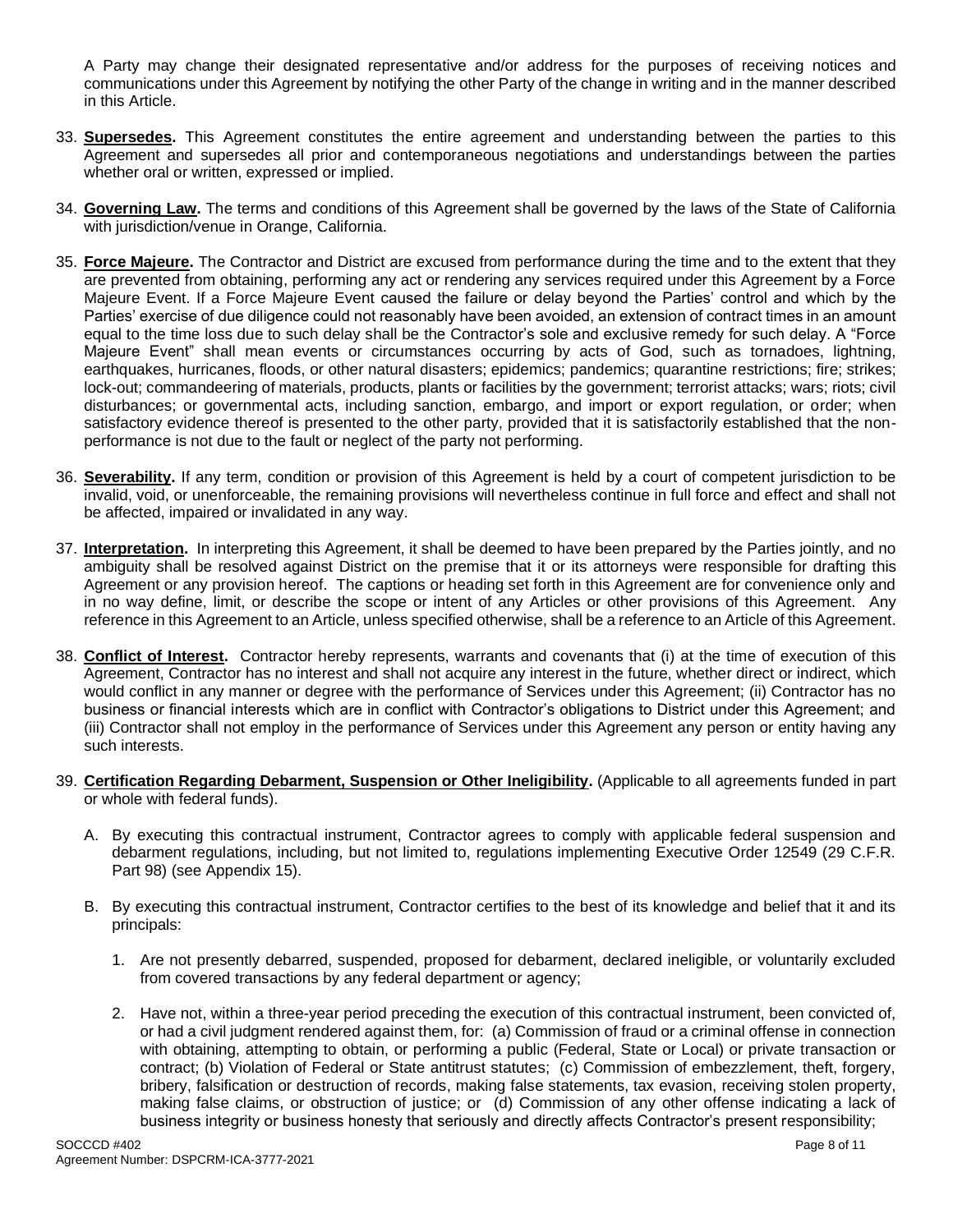- 3. Are not presently indicted for, or otherwise criminally or civilly charged by any government entity (Federal, State or Local), with commission of any of the offenses enumerated in B.2.) above, of this certification;
- 4. Have not, within a three-year period preceding the execution of this contractual instrument, had one or more public transaction (Federal, State or Local) terminated for cause or default;
- 5. Shall not, except as otherwise provided under applicable federal regulations, knowingly enter into any lower tier covered transaction with a person who is proposed for debarment, debarred, suspended, declared ineligible, or voluntarily excluded by any federal department or agency from participation in such transaction; and
- 6. Include in all lower tier covered transactions, and all solicitations for covered transactions, provisions substantially similar to those set forth herein.
- 40. **Accessibility of Information and Communication Technology.** Contractor hereby warrants that the Services to be provided under this Agreement complies with the accessibility requirements of Section 508 of the Rehabilitation Act of 1973, as amended (29 U.S.C §794d), and its implementing regulations set forth at Title 36, Code of Federal Regulations, Part 1194. Products covered under this provision include, without limitation, the following: Software applications; operating systems; web-based intranet and internet information and applications; telecommunications products; video or multimedia products; self-contained closed products such as copiers; source codes and desktop and portable computers. Contractor agrees to respond promptly and resolve any complaints regarding accessibility of its products or services that are brought to its attention. All websites developed and maintained must be accessible, built to the most current and highest Web Content Accessibility Guidelines (WCAG), and be delivered with documentation allowing the District to certify it as accessible and in compliance with California Government Code Sections 7405 and 11135. Contractor is responsible for all claims and expenses borne by the District, which arise out of the Services under this Agreement, found to be non-compliant with Federal and California laws. These costs include but are not limited to legal costs, court costs, and costs for remediation of Services produced. Contractor further agrees to indemnify and hold harmless the District from and against any claim arising out of Contractor's failure to comply with these requirements. Contractor acknowledges that failure to comply with these requirements shall constitute a breach and be grounds for termination of this Agreement or cancellation of the Services.
- 41. **Entire Agreement and Amendment.** The Agreement documents consist of this Agreement, any exhibits attached to or referenced herein, and all amendments and/or modifications issued in writing, duly approved or ratified by the District's Board of Trustees, and executed by the Parties shall be interpreted to the benefit of the District. Conflicting provisions hereof, if any, shall prevail in the following descending order of precedence: (a) provisions set forth in this Agreement, (b) provisions set forth in any referenced attachments or exhibits to this Agreement attached or incorporated herein by reference. However, the Parties understand and agree that the service specified in the Agreement and any provisions set forth in any referenced attachments or exhibits to this Agreement is intended to cooperate and be complementary; provided further, however, that in the event of a conflict between the Agreement and the provisions set forth in any referenced attachments or exhibits, the Agreement shall control, unless the provisions set forth in any referenced attachments or exhibits to this Agreement provides the District with greater benefits or more expansive services in which case the provisions set forth in any referenced attachments or exhibits to this Agreement shall complement the terms of this Agreement.
- 42. **Authority to Execute.** The individual(s) executing this Agreement on behalf of the Contractor is/are duly and fully authorized to execute this Agreement on behalf of Contractor and to bind the Contractor to each and every term, condition, and covenant of this Agreement.
- 43. **Approval by District's Board of Trustees.** Pursuant to Education Code Section 81655, this Agreement is not valid and does not constitute an enforceable obligation against District unless and until District's Board of Trustees has approved or ratified this Agreement as evidenced by a motion duly passed and adopted by the Board of Trustees.

#### **[SIGNATURES ON FOLLOWING PAGE]**

**IN WITNESS WHEREOF**, this Agreement has been executed by and on behalf of the Parties, the day and year signed below.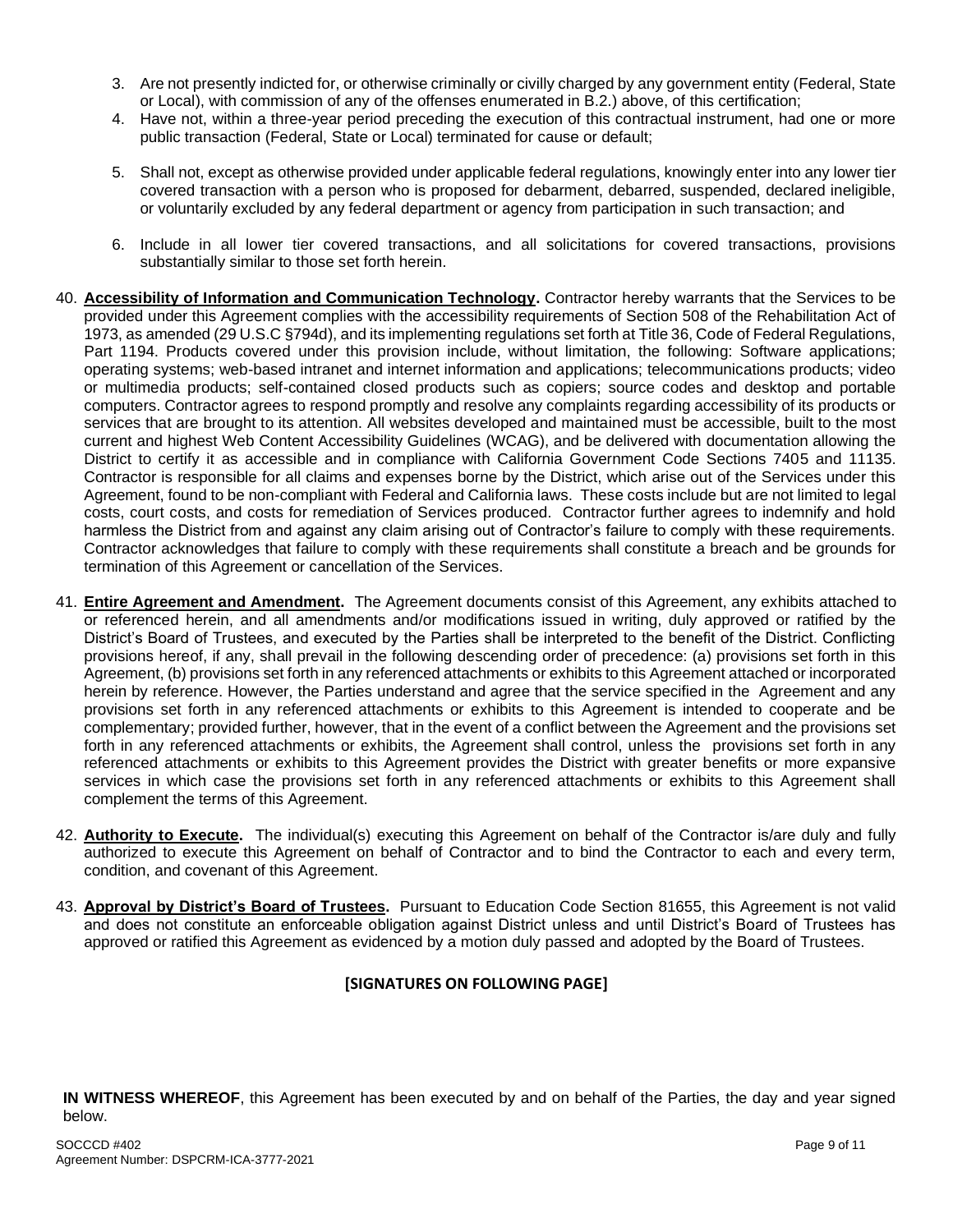| [[ NAME (PRIMARY SECOND PARTY) ]] | <b>South Orange County Community College District</b> |
|-----------------------------------|-------------------------------------------------------|
| Signature:                        | Signature:                                            |
| Print Name:                       | Print Name:                                           |
| Title:                            | Title:                                                |
| Date:                             | Date:                                                 |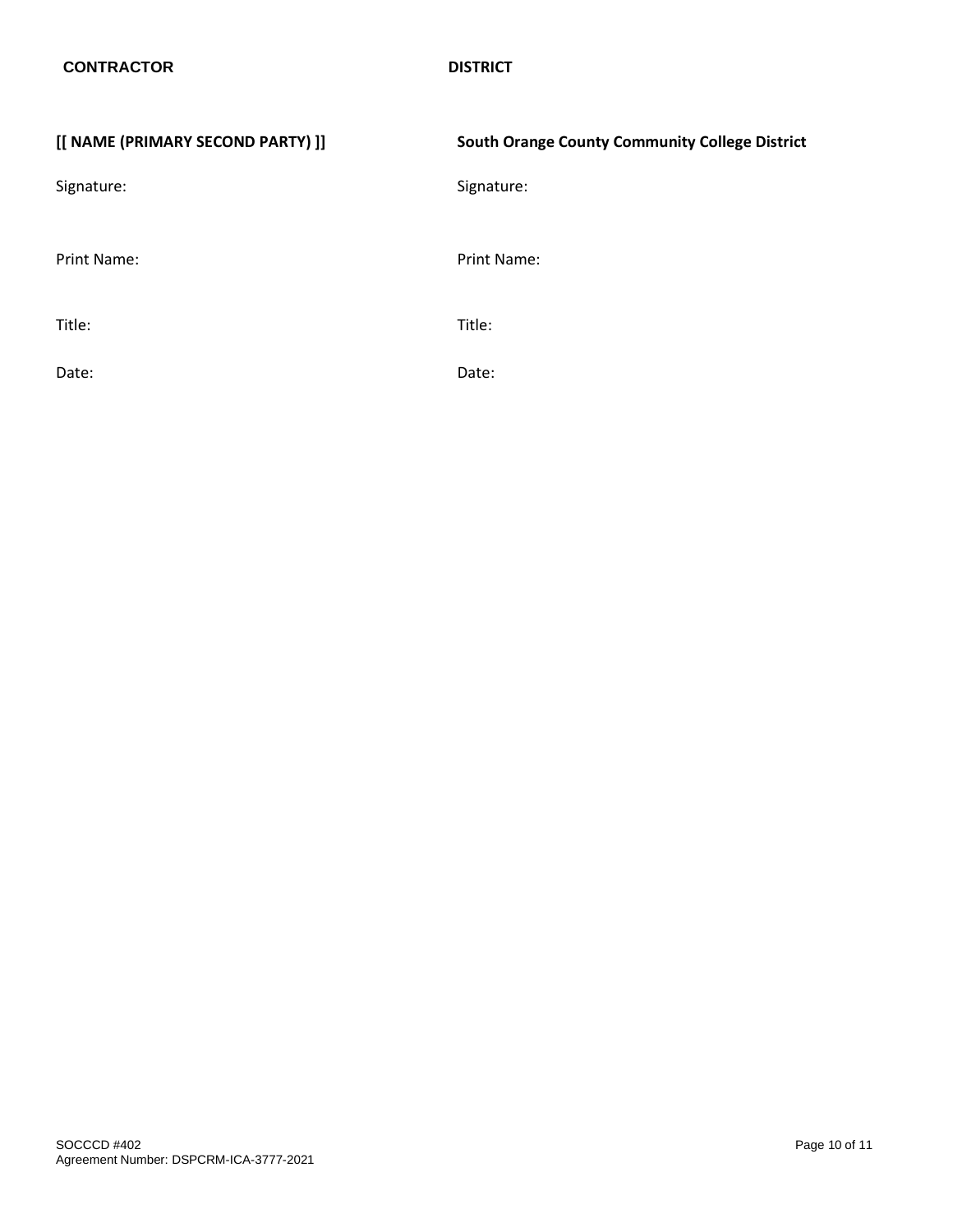

# **SOUTH ORANGE COUNTY COMMUNITY COLLEGE DISTRICT CONTRACTOR PROTOCOLS WHILE ON DISTRICT PROPERTY DURING COVID-19 PANDEMIC**

The Contractor and/or Consultant along with their subcontractors and subconsultants, hereafter referred to as "Contractor" shall follow these Protocols as a condition of being permitted on District property. The dually executed Agreement for the Contractor's Services shall be the governing document and this Protocol document is intended to be supplementary. The Contractor acknowledges that when it relates to COVID-19, the Contractor shall adjust business operations to comply with COVID-19 specific safety guidelines prescribed by federal, state, and local governmental agencies, including the Orange County Health Care Agency (OCHCA), Centers for Disease Control and Prevention (CDC), and Cal/OSHA. The Contractor further acknowledges that all safety guidelines prescribed and updated by federal, state, and local governmental agencies, including the OCHCA, CDC, and Cal/OSHA shall be followed at all times and that this Protocols document should be treated as additional, providing the District with the greatest levels of protection. Failure to comply with any of the Protocols identified herein, may subject the Contractor's employee(s) to immediate removal from the District's premises.

As a requirement to perform Services on campus, the Contractor agrees that its employees shall adhere to the following.

#### **1. Contractor shall train employees on how to limit the spread of COVID-19 pursuant to the symptoms as identified by the CDC and Cal/OSHA, including but not limited to the following:**

- Fever or chills
- Cough
- Shortness of breath or difficulty breathing
- Fatigue
- Muscle or body aches
- Headache
- New loss of taste or smell
- Sore throat
- Congestion or runny nose
- Nausea or vomiting
- Diarrhea

#### **2. Implement control measures**

- Contractor shall provide an adequate supply of personal protective equipment (PPE) such as face masks/coverings to all of its employees to wear at all times while on District property
- Direct all employees to:
	- o Wash hands often with soap and water for at least 20 seconds
	- $\circ$  Use hand sanitizer/wipes when soap and water are not available (Contractor shall supply and make available hand sanitizer/wipes)
	- o Cover cough or sneeze

#### **3. Implement cleaning and disinfecting protocols**

- Contractor shall ensure that adequate cleaning and disinfecting supplies are available at every job site on District premises
- Contractor shall ensure that any and all equipment, objects, and surfaces are cleaned and disinfected after each use

#### **4. Implement physical distancing guidelines**

A minimum of 6 feet of physical distance between all individuals shall be maintained while on District property.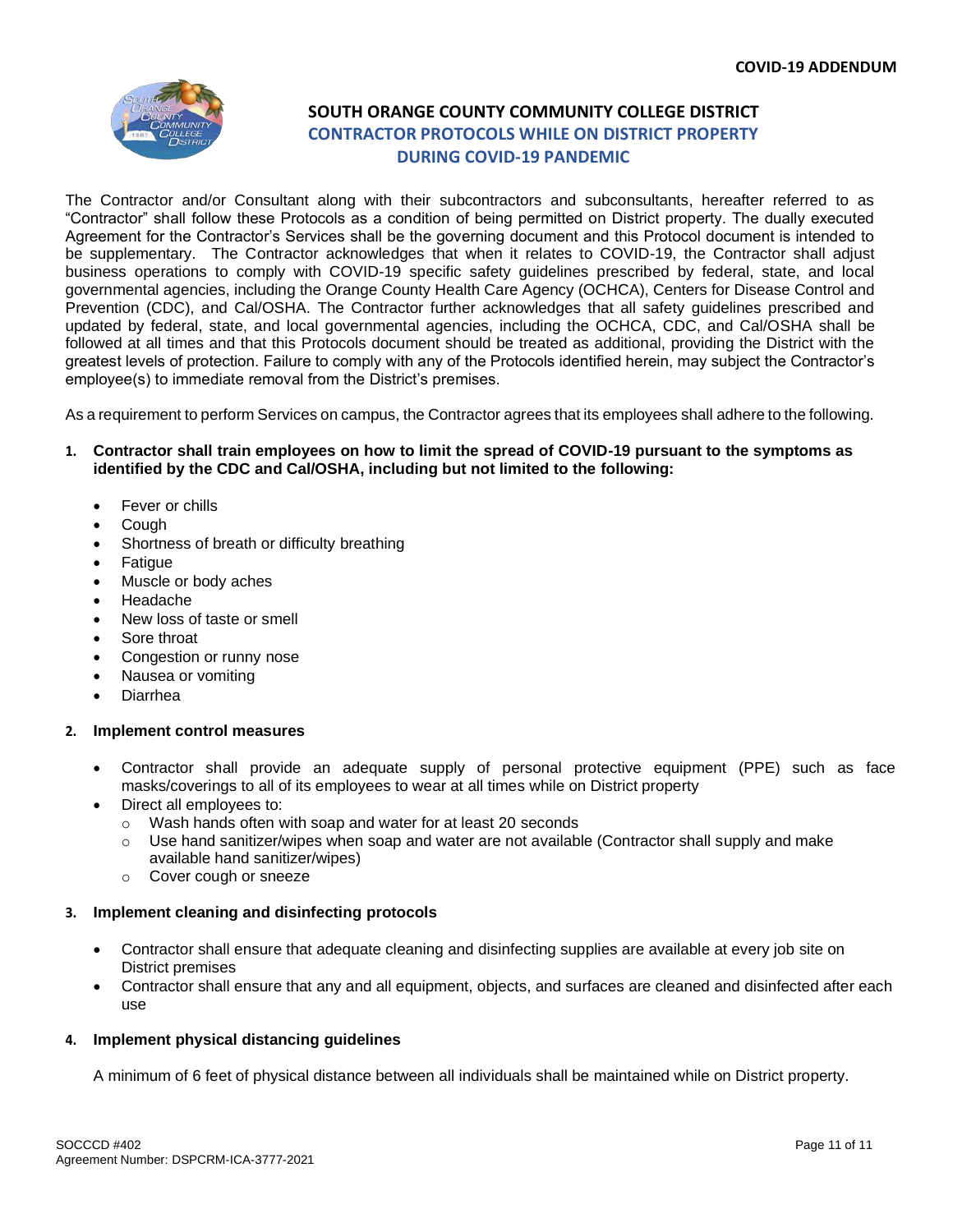# **APPENDIX E MAPS FOR SC, IVC AND ATEP**

Link to map for SC:<https://maps.saddleback.edu/?id=1262#!ct/49526>

Link to map for IVC:<https://www.ivc.edu/about/maps>

Link to map for ATEP: [http://www.socccd.edu/about/about\\_planning\\_atep.html](http://www.socccd.edu/about/about_planning_atep.html)